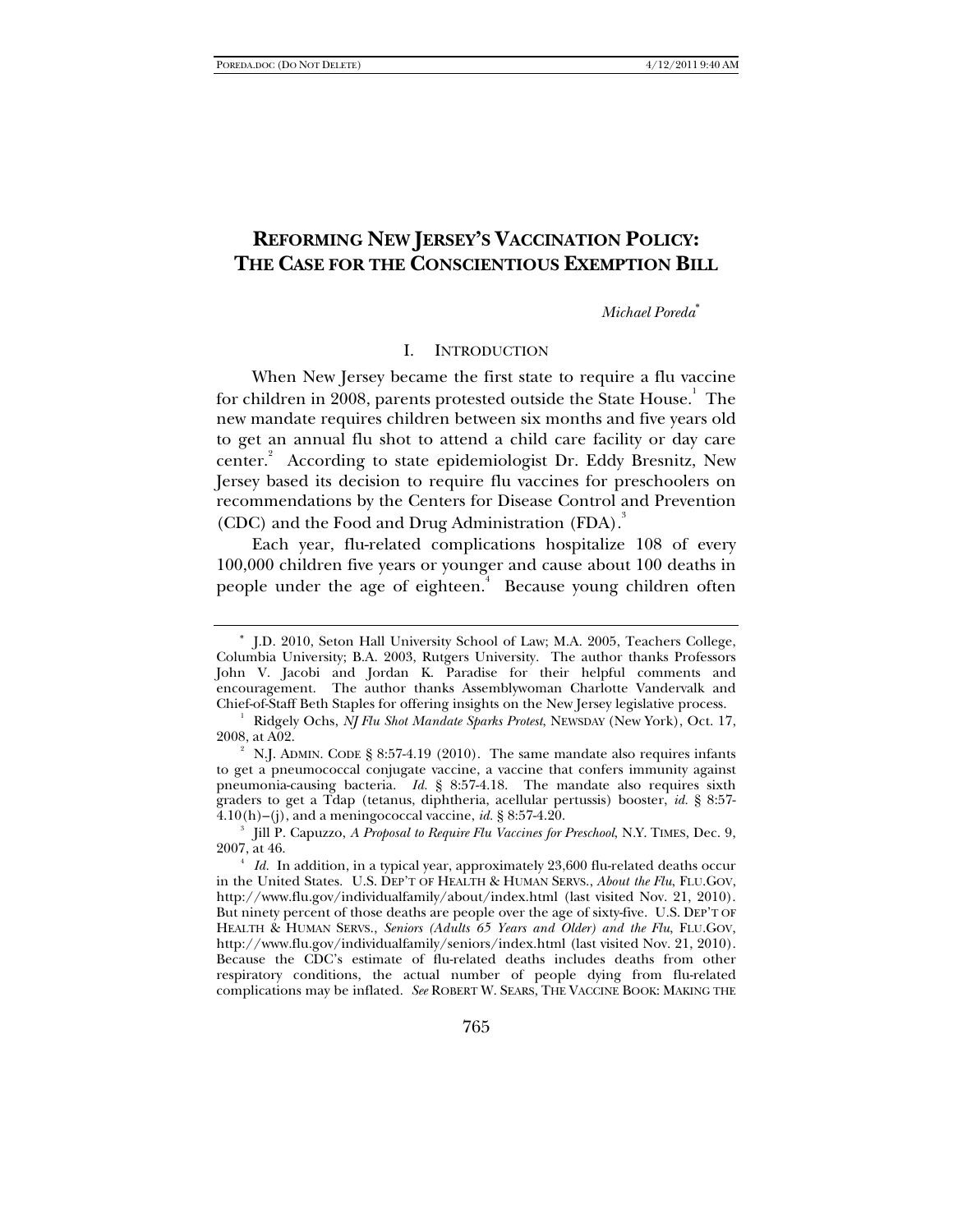spread diseases to family members, the new vaccine policy will prevent illness and death in the entire community, not just in the population of vaccinated children.<sup>5</sup> Nevertheless, these statistics and community health benefits have not persuaded all parents that compulsory childhood flu vaccinations are an appropriate public health measure.

Some protesting parents feared that adding the flu vaccine to an ever-growing number of required vaccines might be unhealthy.<sup>6</sup> Many expressed suspicion that vaccines cause autism.<sup>7</sup> Louise Kuo-Habakus, a spokeswoman for New Jersey Coalition for Vaccination Choice, one of the rally organizers, voiced concerns about the infringement on personal liberty.<sup>8</sup> "This is not an anti-vaccine rally," said Kuo-Habakus, "it is a freedom of choice rally."

Currently, the language of the New Jersey school vaccination law does not give parents much choice over vaccination.<sup>10</sup> The law permits only two types of exemptions from mandatory school vaccinations—one for children who have certain medical conditions and another for children (or to state it more accurately, parents) who have bona fide religious beliefs that conflict with vaccination.<sup>11</sup> Consequently, the rallying parents came out in support of a New Jersey bill that would provide for a "conscientious exemption," meaning "an exemption from a mandatory immunization on the

<sup>11</sup> *Id.*

RIGHT DECISION FOR YOUR CHILD 122 (2007); *Estimating Deaths from Seasonal Influenza in the United States*, CTRS. FOR DISEASE CONTROL & PREVENTION, http://www.cdc.gov/flu/about/disease/us\_flu-related\_deaths.htm (last updated Oct.  $5, 2010$ .

*See* Capuzzo, *supra* note 3*; see also* Donald G. McNeil, *Flu Shots in Children Can Help Community*, N.Y. TIMES, Mar. 9, 2010, *available at*  http://www.nytimes.com/2010/03/10/health/10flu.html ("An unusual study done in 49 remote Hutterite farming colonies in western Canada has provided the surest proof yet that giving flu shots to schoolchildren protects a whole community from the disease.").

*Preschoolers' Parents Protest Required Flu Shots*, MSNBC.COM (Oct. 16, 2008), http://www.msnbc.msn.com/id/27225500 ("[M]any of the parents mobilizing against the state policy believe various types of vaccine are being overused, resulting in more cases of autism, attention deficit hyperactivity disorder and other neurological problems in children.") [hereinafter *Preschoolers' Parents Protest*]. 7

Derrick Henry, *Law on Flu Vaccinations May Be Tested*, N.Y. TIMES, Jan. 2, 2009, at NJ2, *available at* http://www.nytimes.com/2009/01/04/nyregion/newjersey/04flunj.html. 8

*Preschoolers' Parents Protest*, *supra* note 6*.* 

<sup>9</sup>  *Id.*

<sup>&</sup>lt;sup>10</sup> But see N.J. ADMIN. CODE § 8:57-4.3 (2010) (New Jersey's medical exemption); *id* § 8:57-4.4 (New Jersey's religious exemption).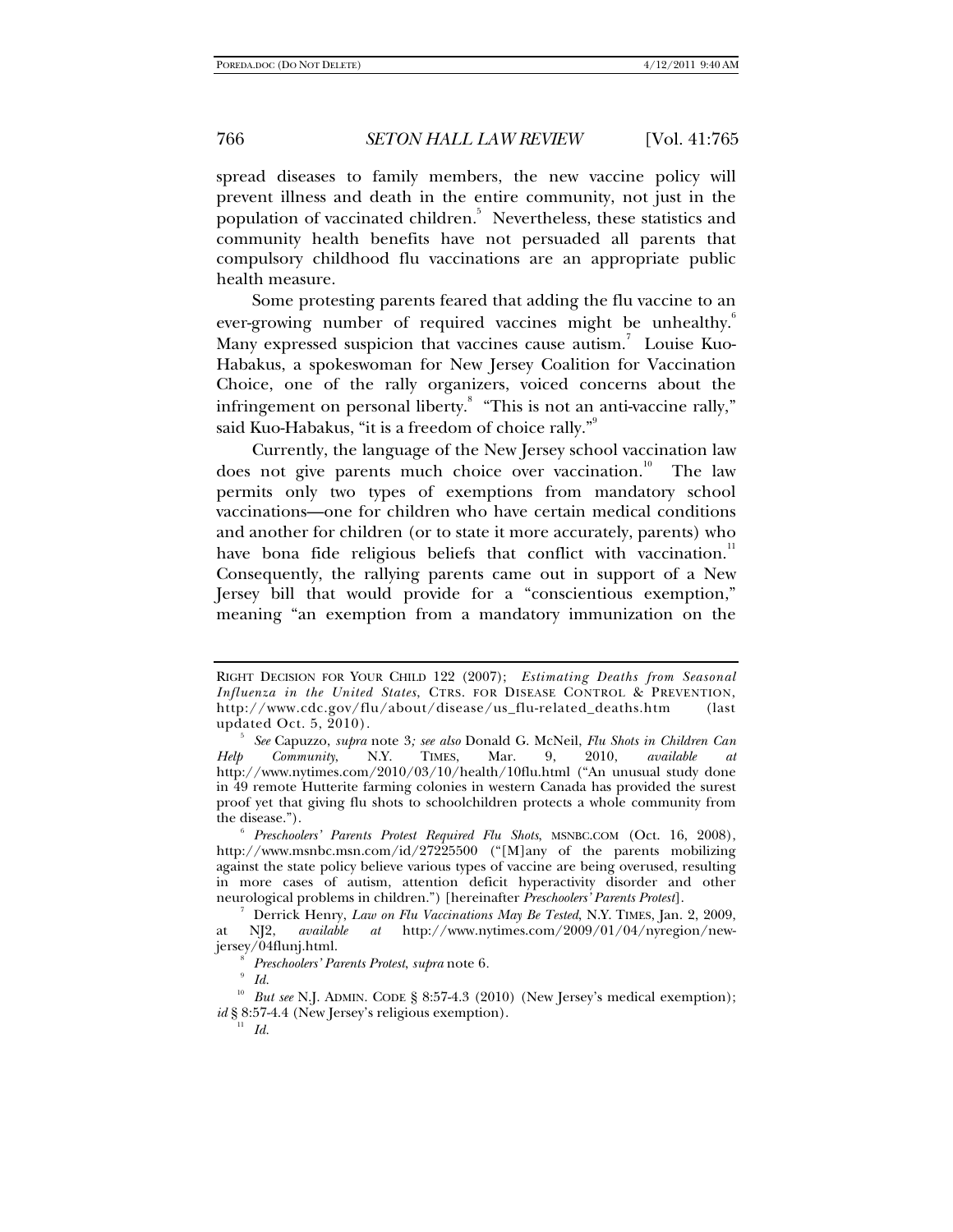grounds of a sincerely held or moral objection to the immunization."<sup>12</sup> Assemblywoman Charlotte Vandervalk, the bill's Assemblywoman Charlotte Vandervalk, the bill's sponsor, introduced the bill in  $2004$ <sup>13</sup> Vandervalk's "Conscientious" Exemption Bill" would give parents the right to refuse any specific vaccination after being informed of the risks of not vaccinating and filing paperwork with the local health department.<sup>14</sup> The New Jersey Department of Health and Senior Services (DHSS) has firmly opposed the Conscientious Exemption Bill. It has stated that "[b]road exemptions to mandatory vaccination weaken the entire compliance and enforcement structure," and contends that "the highest number of children possible must receive vaccines to protect them and others."<sup>15</sup>

The DHSS's statement opposing the Conscientious Exemption Bill, while facially accurate, misleadingly glosses over three important issues. First, the DHSS's statement implies that the Conscientious Exemption Bill would reduce compliance with vaccine mandates. Studies actually suggest that the New Jersey Conscientious Exemption Bill would pose little risk either to the compliance structure or to public health.<sup>16</sup> Second, DHSS implies that New Jersey has a very strict vaccination policy. In fact, no agency ever enforces New Jersey's

<sup>&</sup>lt;sup>12</sup> Assemb. 260, 213th Leg., 2008–09 Sess. (N.J. 2008), *available at* http://www.njleg.state.nj.us/2008/Bills/A0500/260\_11.PDF.

http://www.nj.us/2008/Bills/Adsemb. 2616, 211th Leg., 2004–05 Sess. (N.J. 2004), *available at* http://www.njleg.state.nj.us/2004/Bills/A3000/2616\_I1.PDF. Assemblywoman Vandervalk introduced the bill into the Assembly Health and Senior Services Committee, but the committee has never posted the bill for a hearing. E-mail from Assemblywoman Charlotte Vandervalk, to author (Oct. 20, 2009, 10:32 AM EST) (on file with author). The Assemblywoman has reintroduced the same bill into the same committee. The bill for the 2010–11 session has been assigned the number A-243, which remains identical to the original 2003 version. E-mail from Beth Staples, Chief-of-Staff for Assemblywoman Charlotte Vandervalk, to author (Feb. 16, 2010, 10:55 AM EST) (on file with author); *see* Assemb. 243, 214th Leg., 2010–11 Sess. (N.J. 2010), *available at* http://www.njleg.state.nj.us/2010/Bills/A0500/243\_I1.PDF

 $h$ <sup>14</sup> Assemb. 243. The "conscientious exemption" in Vandervalk's bill is actually a type of exemption commonly referred to as a "philosophical exemption." Such exemptions, available in a growing minority of states, permit parents to notify a school or public health authority of their decision to opt-out of mandatory

vaccination programs. *See infra* Part III.A.2.<br><sup>15</sup> N.J. Dep't of Health & Senior Servs., Conscientious Exemption to Mandatory Immunizations (unpublished statement) (on file with author). The entire statement may be read in excerpts online. Paul G. King, *A Draft Response To: "The Position of the New Jersey Department of Health and Senior Services (NJ DHHS) on: The Pending New Jersey Conscientious Exemption Legislation"*, NATURAL SOLUTIONS FOUND. (Nov. 18, 2010, 12:51 AM), *available at* http://www.healthfreedomusa.org/?p=1363 (listing each sentence of DHSS's statement in bold-type font, followed by Dr. King's commentary). 16 *See infra* Part III.D.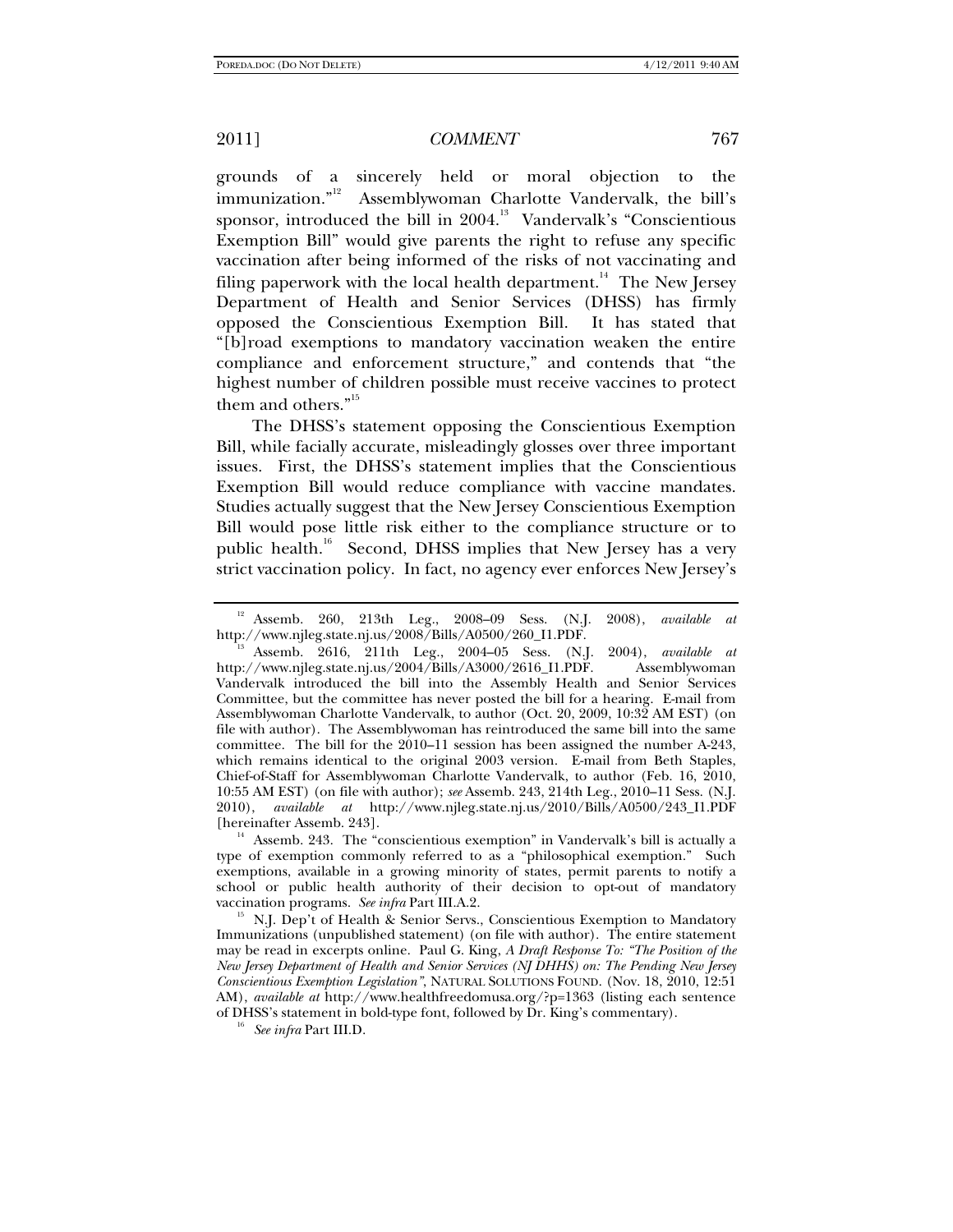religious exemptions, so any parent brazen enough to file an insincere religious exemption can completely and permanently opt out of all vaccinations.<sup>17</sup> Third, by ignoring distressed parents' complaints, DHSS is inflaming the backlash against vaccination which threatens to undermine the legitimacy of the entire immunization program.<sup>18</sup> Rather than engage in dialogue with parents who may have been influenced by misinformation about the risks of adverse reactions, or who distrust the government or pharmaceutical companies that produce vaccines, DHSS's approach coerces fretful or suspicious parents, or alternatively, encourages savive parents to use the religious exemption to permanently opt out of the entire immunization program.

This Comment proposes that New Jersey adopt a modified version of the Conscientious Exemption Bill. Specifically, this Comment proposes that New Jersey (1) abolish the automatic religious exemption, (2) grant non-medical exemptions to those parents who go through an administratively burdensome procedure, similar to the one outlined in the Conscientious Exemption Bill, and (3) require annual renewal of non-medical exemptions. Abolishing the religious exemption will eliminate a policy that encourages corrupt and perverse behavior. In addition, an administratively burdensome exemption procedure will permit parents with strong beliefs against vaccination to have the ultimate autonomy over their children's health while maintaining high immunization levels. The annual renewal requirement will force fearful parents into an ongoing dialogue with the medical community about the safety and appropriateness of vaccinating their children. This dialogue, in turn, will help prevent the unchecked growth of fear, resentment, and suspicion that ran rampant at the  $2008$  New Jersey flu vaccine rally.<sup>19</sup>

Part II of this Comment surveys the development and goals of mandatory school immunization programs. Part III discusses exemptions from mandatory vaccination requirements, focusing on the criticism of religious and philosophical exemptions. Part IV discusses the contemporary backlash against vaccination. Part V discusses a legal framework for balancing the protection of public health with the preservation of parental autonomy.<sup>20</sup> Finally, Part VI criticizes New Jersey's flawed policy and recommends that New Jersey

<sup>&</sup>lt;sup>17</sup> See infra Part VI.A.1.<br><sup>18</sup> See infra Part IV.<br><sup>19</sup> See Ochs, *supra* note 1.<br><sup>20</sup> This framework led to legislation that redesigned Arkansas's exemption policy in the early part of the last decade. *See infra* Part V.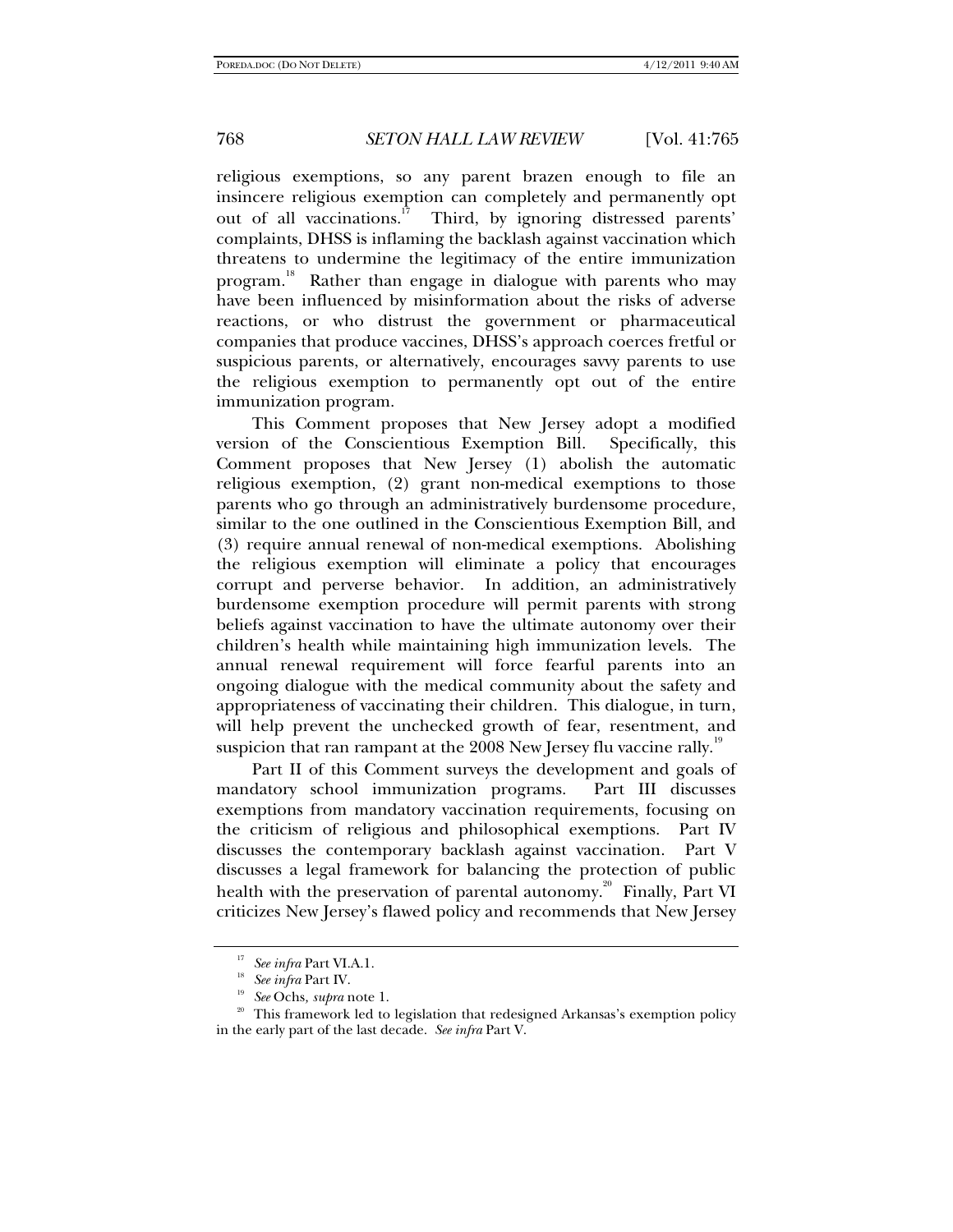adopt a new non-medical exemption policy similar to the one adopted in Arkansas several years ago.

### II. VACCINATION LAWS

Vaccination policy debates have been part of American society for most of its history.<sup>21</sup> In the 1960s and 1970s, states began enacting mandatory school vaccination laws that required multiple vaccinations because public health officials realized that these mandatory policies overcame some of the economic and social barriers that prevented purely voluntary immunization programs from achieving sufficiently high levels of vaccination coverage.<sup>22</sup> Since states initially enacted mandatory school vaccinations, the number of required vaccines has increased.<sup>23</sup> While few would dispute that these mandates have the potential to eliminate infectious disease,<sup>24</sup> an increasingly burdensome mandatory vaccination schedule endangers individual liberties.<sup>25</sup> Without some legal flexibility to mandatory vaccination laws, the benefits of vaccination come only at a high cost to personal liberty.<sup>26</sup>

#### *A. Historical Development of Mandatory School Vaccination Laws*

In the mid-1700s, Edward Jenner invented a vaccine against smallpox, and while most Americans accepted the idea and practice of vaccination,<sup>27</sup> consistent outbreaks galvanized public health

<sup>&</sup>lt;sup>21</sup> James G. Hodge, Jr. & Lawrence O. Gostin, *School Vaccination Requirements: Historical, Social, and Legal Perspectives*, 90 Ky. L.J. 831, 873 (2001).

<sup>&</sup>lt;sup>22</sup> Steve P. Calandrillo, *Vanishing Vaccinations: Why Are So Many Americans Opting Out of Vaccinating Their Children?*, 37 U. MICH. J.L. REFORM 353, 382–83 (2004).<br><sup>23</sup> See, e.g., KEITH COLGROVE, STATE OF IMMUNITY: THE POLITICS OF VACCINATION IN

TWENTIETH-CENTURY AMERICA 227 (2006) (detailing the growing number of vaccines

since 1990). 24 *See, e.g.*, JACOB HELLER, THE VACCINE NARRATIVE 17 (2008). 25 *See generally* Chris Feudtner & Edgar K. Marcuse, *Ethics and Immunization Policy: Promoting Dialogue to Sustain Consensus*, 107 PEDIATRICS 1158 (2001) (considering how increasingly demanding vaccine requirements burden individual liberties); Daniel A. Salmon et al., *Compulsory Vaccination and Conscientious or Philosophical Exemptions: Past, Present, and Future*, 367 LANCET 436 (2006) (advocating that policymakers consider public sentiment towards compulsory vaccination when designing an immunization

See Calandrillo, *supra* note 22, at 383 ("[I]n recent years, legislatures have expanded allowable exemptions to immunization laws in an effort to balance public

 $s^2$ <sup>27</sup> Hodge & Gostin, *supra* note 21, at 844.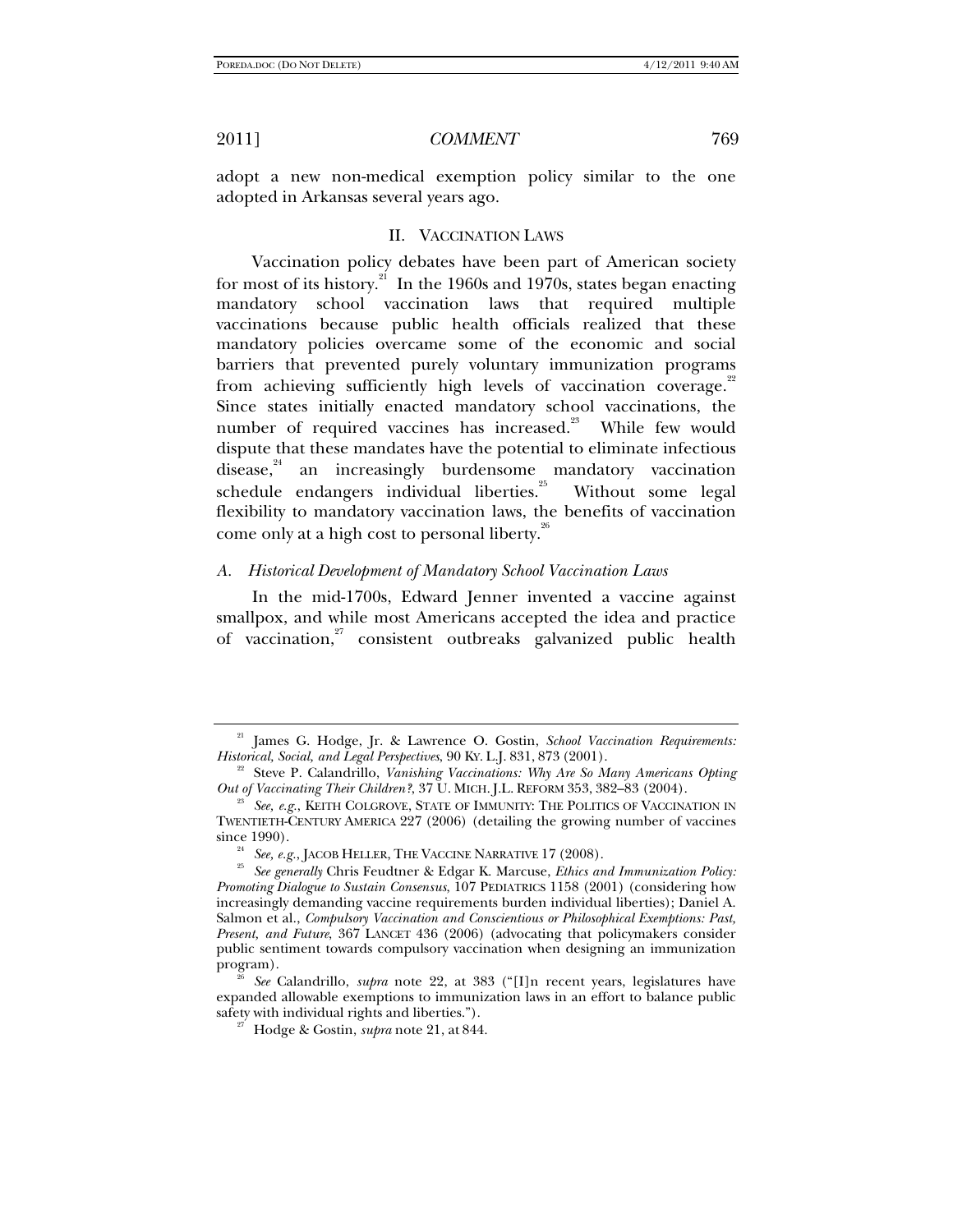officials to recommend mandatory vaccination laws.<sup>28</sup> In 1809, Massachusetts became the first state to enact a mandatory vaccination law.<sup>29</sup> In 1827, Boston became the first jurisdiction to mandate the smallpox vaccination as a prerequisite for school attendance.<sup>30</sup> Over the course of the mid-nineteenth century, many state legislatures followed suit. $31$  Although smallpox was both highly communicable and deadly, some state courts and legislatures, recognizing the heavy burden of coercion inherent in mandatory vaccination, issued rulings or enacted statutes that permitted compulsory vaccination only during outbreaks. $32$ 

During the mid-twentieth century, "a voluntaristic ethos prevailed with respect to vaccination."<sup>33</sup> Public health officials preferred public education and persuasion programs to more coercive measures.<sup>34</sup> Vaccination campaigns that relied on persuasion and health education, rather than mandates, resulted in greater immunization coverage and a significant reduction of diseases such as smallpox, diphtheria, and polio. $35$  The success derived from popular trust in science, government funding for the vaccination campaigns, and popular dread of the diseases that vaccines prevented.<sup>36</sup>

The measles vaccine catalyzed the creation of modern mandatory school vaccination laws.<sup>37</sup> After the licensing of the measles vaccine in 1963, the federal government mounted a major effort to make measles the second vaccine-eradicated disease,<sup>38</sup>

<sup>28</sup> *See generally id.* at 831–49 (discussing public health officials calling for mandatory vaccination laws as a means of preventing outbreaks during the nineteenth century). 29 Alan R. Hinman et al., *Childhood Immunization: Laws That Work*, 30 J.L. MED. &

ETHICS 122, <sup>122</sup> (2002). 30 Hodge & Gostin, *supra* note 21, at 850. 31 *Id.*

<sup>32</sup> *Id.* at 853; *see also* COLGROVE, *supra* note 23, at 10 (Laws requiring smallpox vaccination as a condition for school attendance "provoked numerous legal challenges and legislative battles, especially in the second half of the nineteenth century, when many states repealed or modified their laws in response to activist

<sup>&</sup>lt;sup>33</sup> COLGROVE, *supra* note 23, at 174.<br><sup>34</sup> *Id.* at 93–97.<br><sup>35</sup> *Id. Id.* at 93–100.

<sup>&</sup>lt;sup>37</sup> Calandrillo, *supra* note 22, at 382.<br><sup>38</sup> Smallpox was the first and only disease that vaccination has eradicated. Walter A. Orenstein et al., *Immunizations in the United States*, *in* VACCINES 1357, 1357 (Stanley A. Plotkin & Walter A. Orenstein, eds., 4th ed. 2004).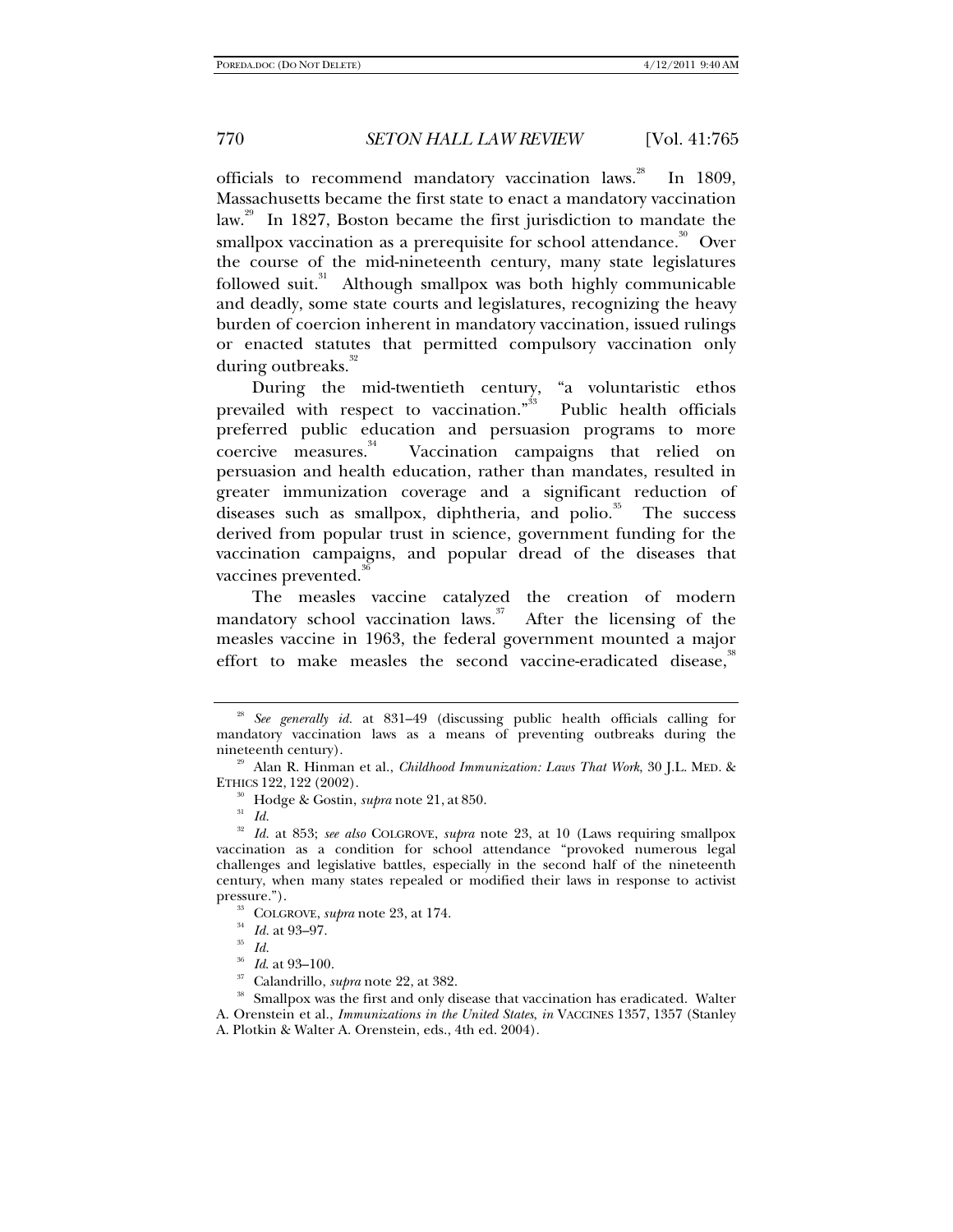smallpox having been eliminated from the United States in 1949.<sup>39</sup> But measles did not disappear.<sup>40</sup> Studies revealed that states requiring measles vaccination as a condition for school attendance had rates of infection forty to fifty-one percent lower than states without such requirements. $\frac{41}{1}$  This discovery drove all states to make proof of vaccination against measles, as well as polio, diphtheria, and other diseases, required for school attendance.<sup> $42$ </sup> By 1981, every state had enacted a mandatory school vaccination requirement, and ninety-five percent of children entering school had been immunized against diphtheria, tetanus, pertussis, poliomyelitis, measles, mumps, and rubella.<sup>43</sup>

### *B. Contemporary Vaccine Recommendations and Requirements*

All states currently enforce laws requiring proof of vaccination for school admission.<sup>44</sup> No matter how states make their ultimate determinations about specific required vaccinations, the recommended guidelines of the Advisory Committee on Immunization Practices ("ACIP") are very influential.<sup> $45$ </sup> The CDC, the parent organization of the ACIP, adopts and publishes the ACIP's recommendations each year.<sup>46</sup> In 2010, the ACIP recommended that children receive the following vaccines by eighteen months: three doses of hepatitis B vaccine; two doses of rotavirus vaccine; four doses of diphtheria, tetanus, and aceullular pertussis vaccine (DTaP); four doses of *Haemophilus influenzae* type b conjugate vaccine (Hib); four doses of pneumococcal vaccine; three doses of inactivated polio vaccine; an annual dose of influenza vaccine, beginning at age six months; one dose of measles, mumps, and rubella vaccine (MMR); one dose of varicella vaccine; and one dose of hepatitis A vaccine.<sup>4</sup>

<sup>39</sup> *Smallpox: 30th Anniversary of Global Eradication*, CTRS. FOR DISEASE CONTROL & PREVENTION, http://www.cdc.gov/Features/SmallpoxEradication (last updated Oct.

<sup>&</sup>lt;sup>40</sup> COLGROVE, *supra* note 23, at 166.<br><sup>41</sup> Calandrillo, *supra* note 22, at 382.<br><sup>43</sup> Hinman et al., *supra* note 29, at 123–24.

<sup>&</sup>lt;sup>44</sup> Calandrillo, *supra* note 22, at 358.<br><sup>45</sup> See Kathryn M. Edwards, *State Mandates and Childhood Immunization*, 284 J. AM.<br>MED. ASS'N 3171, 3172 (2000).

<sup>&</sup>lt;sup>46</sup> CTRS. FOR DISEASE CONTROL & PREVENTION, RECOMMENDED IMMUNIZATION SCHEDULES FOR PERSONS AGED 0 THROUGH 6 YEARS (2010), *available at* http://www.cdc.gov/vaccines/recs/schedules/downloads/child/2010/10\_0-6yrsschedule-pr.pdf. 47 *Id.*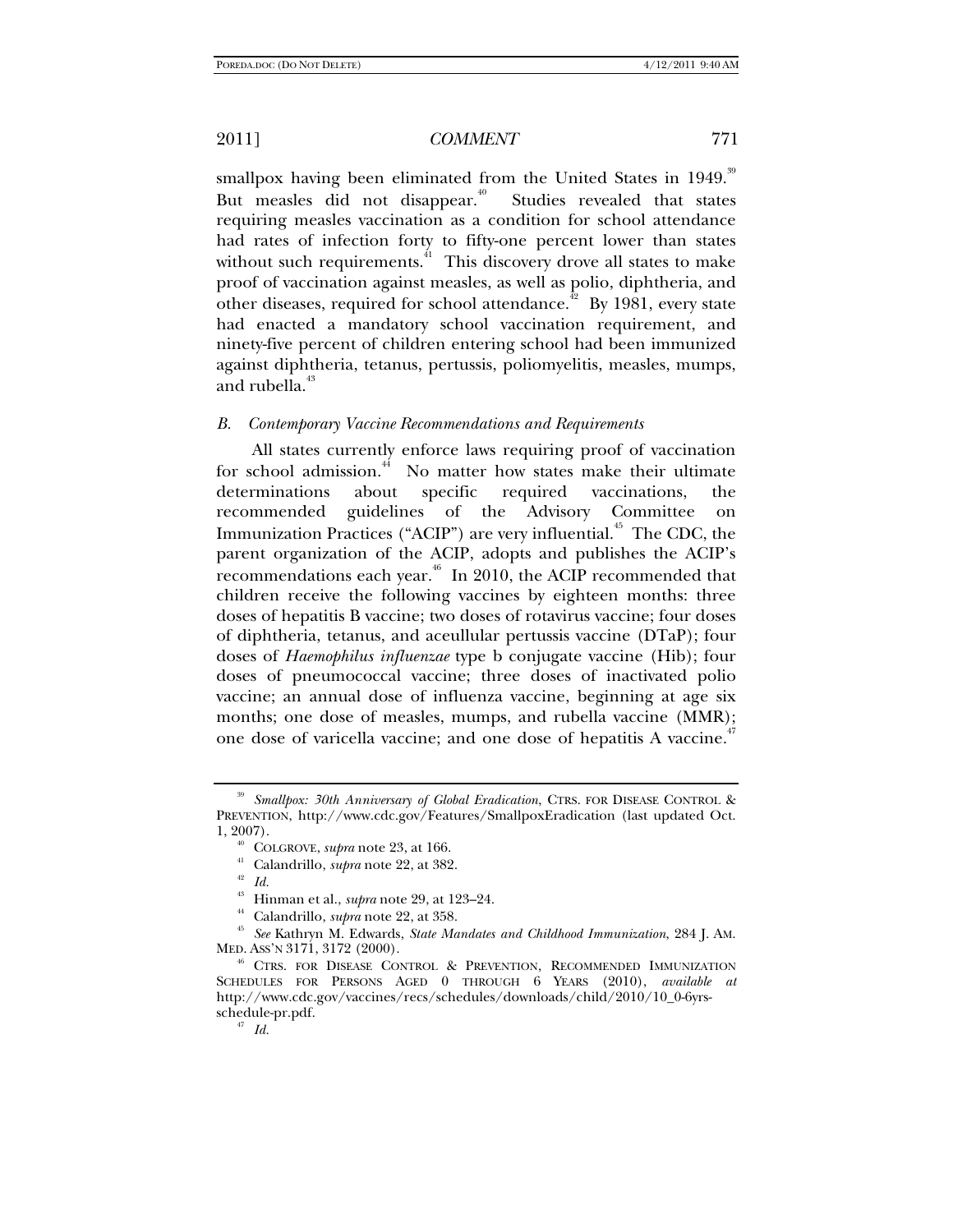The 2010 guidelines also recommend the following additional dosages by age six: one additional dose each of DTaP, inactivated poliovirus, MMR, and varicella, and for certain high-risk groups, an additional pneumococcal and hepatitis A vaccine and a meningococcal vaccine.<sup>48</sup>

New Jersey follows the ACIP recommendations in most respects.<sup>49</sup> New Jersey does not require rotavirus vaccine, though no other states do either.<sup>50</sup> In addition, New Jersey does not require hepatitis A vaccine, but neither do most states.<sup>51</sup> While New Jersey requires all three recommended doses of hepatitis B by the time the child enters kindergarten, New Jersey does not require hepatitis B for children entering a state-approved day care facility or preschool, and in that sense, at least, New Jersey is less demanding than many states.<sup>32</sup> New Jersey is also one of a large minority of states to require pneumococcal vaccine for day care or preschool.<sup>53</sup> In addition, New Jersey was the first state to make the CDC's recommendation of an annual influenza vaccine beginning at six months of age a requirement for child care.<sup>54</sup>

The number of required vaccines has grown significantly over the years.<sup>55</sup> Many parents today may have been required to receive only a single dose of a combined diphtheria-tetanus-pertussis vaccine, a single dose of MMR, and a single dose of polio.<sup>56</sup> Today, the government's "Healthy People" campaign has the goal of assuring that children receive fifteen shots against twelve diseases before age three.<sup>57</sup> For parents who put their children into day care in New

<sup>48</sup> *Id.*

<sup>49</sup> *See* CTRS. FOR DISEASE CONTROL & PREVENTION, CHILDCARE AND SCHOOL VACCINATION REQUIREMENTS 2007–2008 3 (2008), *available at*

http://www2a.cdc.gov/nip/schoolsurv/combinedlaws2007.pdf.<br><sup>50</sup> *Compare id. with* N.J. ADMIN. CODE § 8:57 (2010).<br><sup>51</sup> *See* CTRS. FOR DISEASE CONTROL & PREVENTION, *supra* note 49, at 3.

<sup>&</sup>lt;sup>52</sup> N.J. ADMIN. CODE § 8:57-4.16 (2010). *Compare id., with* CDC, *supra* note 49, at 3.<br><sup>53</sup> N.J. ADMIN. CODE § 8:57-4.18 (2010); IMMUNIZATION ACTION COAL.,

PNEUMOCOCCAL CONJUGATE VACCINE MANDATES FOR CHILDREN IN DAY CARE, OCTOBER 2010, *available at* http://www.immunize.org/pdfs/pcv7.pdf.

<sup>&</sup>lt;sup>54</sup> Henry, *supra* note 7.<br><sup>55</sup> COLGROVE, *supra* note 23 (detailing the addition of more recommended vaccines since 1990).

<sup>&</sup>lt;sup>56</sup> See Evelyn Pringle, *Vaccination Profiteers Gang Up on Hannah Bruesewitz In Supreme Court*, COUNTERCURRENTS.ORG (Nov. 4, 2010), http://www.countercurrents.org/ pringle041110.htm ("Before 1986, children's vaccines included diphtheria, tetanus,

 $p^{57}$  A project of the U.S. Department of Health and Human Services, "Healthy People 2010" is "a set of health objectives for the Nation to achieve over the first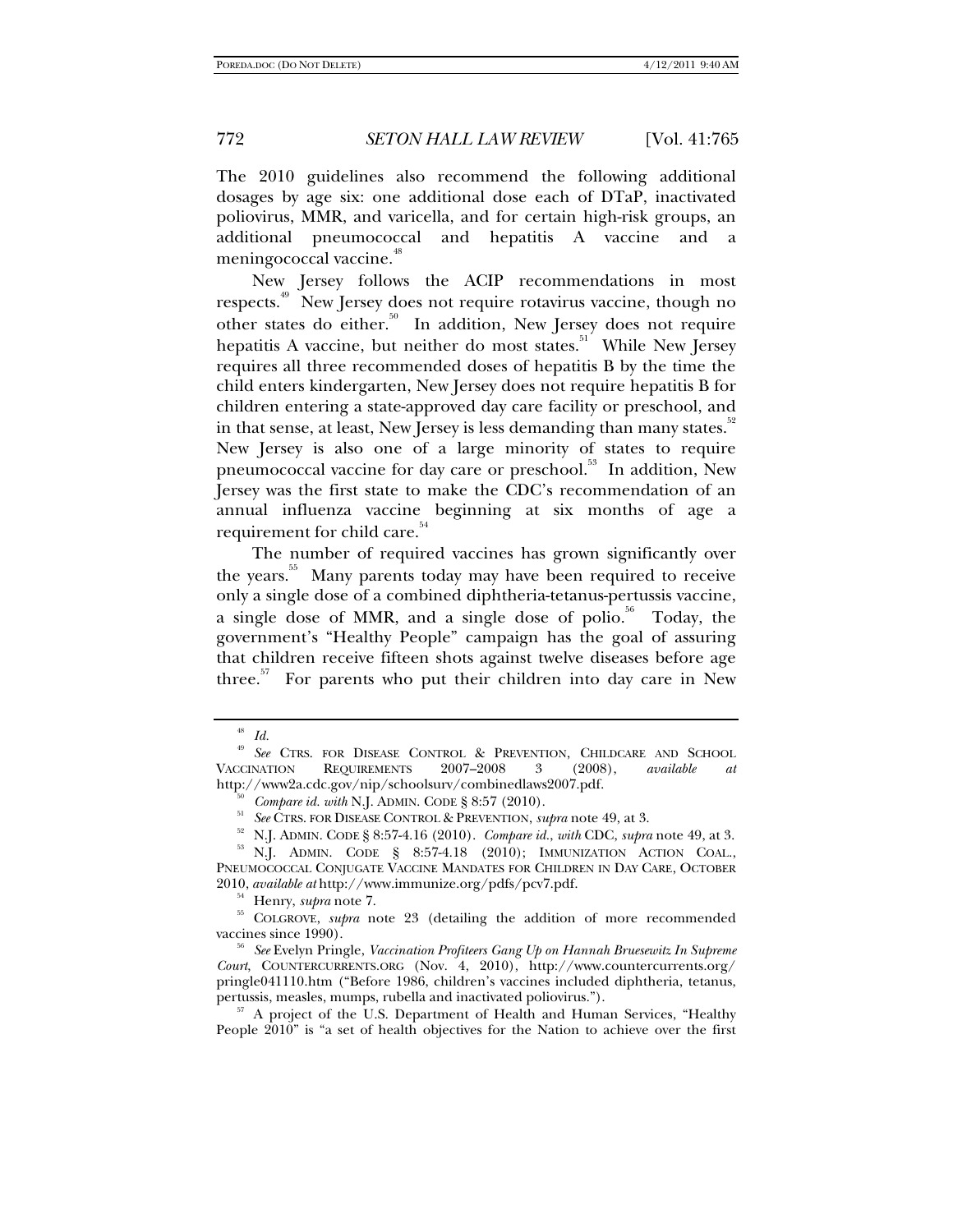Jersey, the 2008 vaccination mandate ordered the administration of another seven injections (four influenza vaccines and three pneumococcal conjugate vaccines) before kindergarten.<sup>88</sup>

Tied to the growing number of required vaccines is mounting concern about the appropriateness of requiring these vaccines for all children. Many parents have expressed genuine, though scientifically unfounded, concerns that injecting their children with so many vaccines might have negative health consequences.<sup>59</sup> Furthermore, not all the vaccines in the increasingly crowded vaccine schedule are as important as others. Certain vaccines, like Hib and pertussis, are very important for all children who can medically tolerate them,

 $58$  N.J. ADMIN. CODE §§ 8:57-4.18 to -4.19 (2010). This calculation assumes the child gets the first annual flu shot at age six months, and then another before age two, another before age three, another before age four, and a final one before age

decade of the new century." U.S. Dep't of Health & Human Servs., *What is Healthy People?*, HEALTHYPEOPLE.GOV, http://www.healthypeople.gov/About/whatis.htm (last visited Oct. 23, 2010). "*Healthy People 2010* established vaccination coverage targets [for children aged 19–35 months] of 90% for individual vaccinations in the 4:3:1:3:3:1 vaccine series and 80% for the series." N.A. Molinari et al., *National, State, and Local Area Vaccination Coverage Among Children Aged 19–35 Months—United States, 2008*, 303 J. AM. MED. ASS'N 128, 129 (2010). The "4:3:1:3:3:1 series" means at least four doses of DTaP, three doses of Hib, one dose of MMR, three doses of hepatitis B, three doses of polio, and one dose of varicella. *Objective 14-22*, *Achieve and Maintain Effective Vaccination Coverage Levels for Universally Recommended Vaccines Among Young Children,* HEALTHYPEOPLE.GOV, http://www.healthypeople.gov/document/html/ objectives/14-22.htm (last visited Oct. 23, 2010). On December 2, 2010, the U.S. Department of Health and Human Services announced "Healthy People 2020," an updated set of public health objectives. Press Release, U.S. Dep't of Health & Human Servs., HHS Announces the Nation's New Health Promotion and Disease Prevention Agenda (Dec. 2, 2010) *available at* http://www.healthypeople.gov/ 2020/about/DefaultPressRelease.pdf. The Healthy People 2020 immunization objectives are available online at http://www.healthypeople.gov/2020/ objectives are available online at http://www.healthypeople.gov/2020/

five. 59 Paul A. Offit & Charles J. Hackett, *Multiple Vaccines and the Immune System*, *in* VACCINES 1583, 1583, 1587 (Stanley A. Plotkin & Walter A. Orenstein eds., 4th ed. 2004) (stating "[s]pecific concerns include whether vaccines weaken, overwhelm, or in some way alter the normal balance of the immune system, paving the way for chronic diseases" and concluding that "[t]he lack of plausible biologic mechanisms is matched by an absence of clear clinical data linking vaccines to autoimmune disease such as type 1 diabetes or multiple sclerosis or to allergic diseases such as asthma"); *see also* Paul A. Offit et al., *Addressing Parents' Concerns: Do Multiple Vaccines Overwhelm or Weaken the Infant's Immune System?*, 109 PEDIATRICS 124, 127 (2002) ("Current studies do not support the hypothesis that multiple vaccines overwhelm, weaken, or 'use up' the immune system.");

*Frequently Asked Questions About Multiple Vaccinations and the Immune System*, CTRS. FOR DISEASE CONTROL & PREVENTION, http://www.cdc.gov/vaccinesafety/Vaccines/ multiplevaccines.html (last updated March 24, 2010) ("No evidence suggests that the recommended childhood vaccines can 'overload' the immune system.").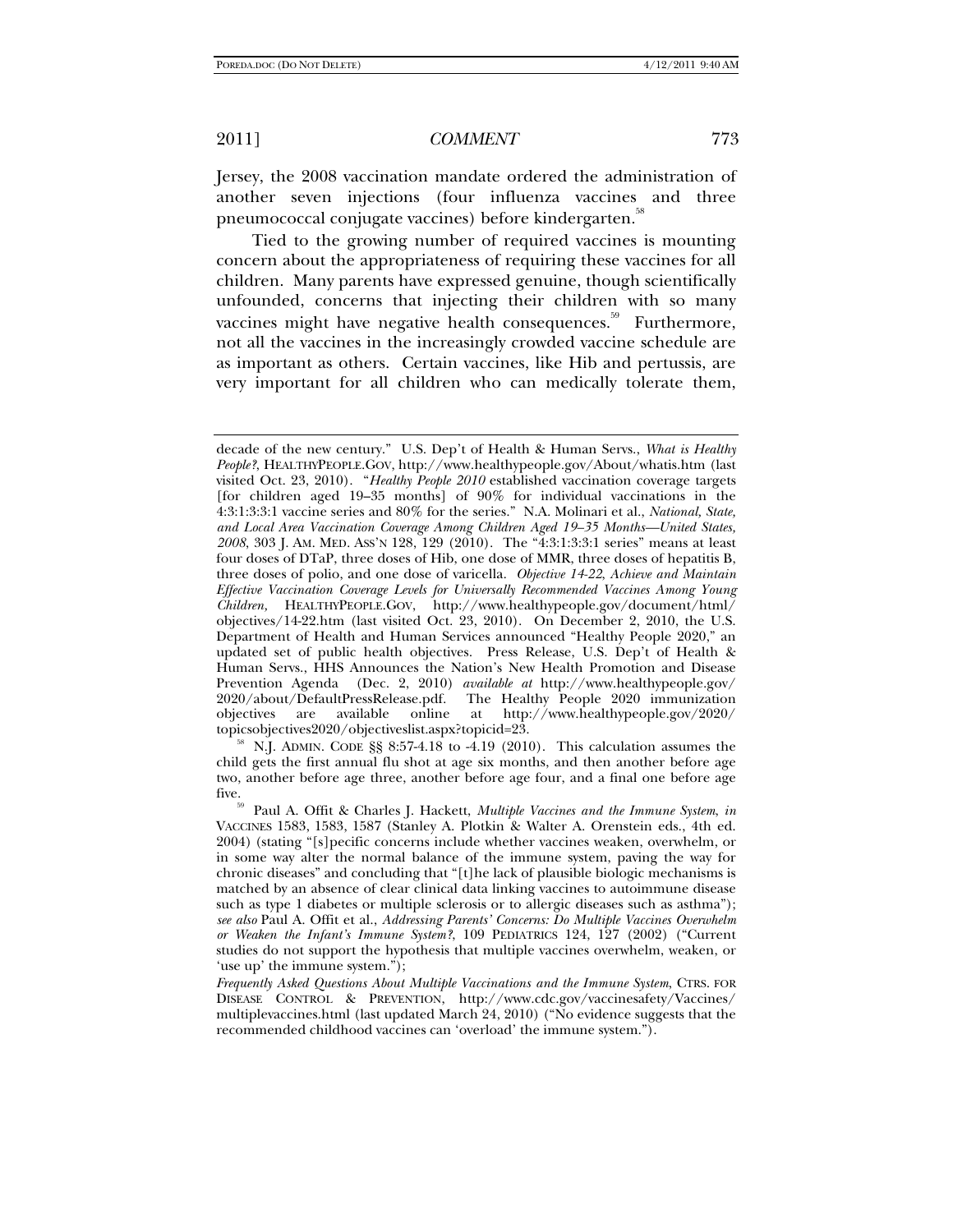while other vaccines, like varicella and hepatitis B, are less important for most children.<sup>6</sup>

# *C. Goals of Mandatory School Vaccination Laws: What Are They and How Are They Achieved?*

Mandatory school vaccination laws have the primary health goal of reducing the prevalence of disease.<sup>61</sup> Success depends on the maintenance of very high levels of vaccination coverage.<sup>62</sup> Mandatory school vaccination laws achieve high rates of immunization by overcoming certain barriers to immunization, primarily apathy and poverty.<sup>63</sup> Enforcement of the laws has also played a key role in achieving high levels of immunization.<sup>64</sup> Extending vaccine mandates to child-care facilities and preschools and government monitoring of vaccination rates have also helped reduce outbreaks of disease.<sup>65</sup> Finally, and most importantly, the mandates work because the population generally accepts vaccination.<sup>66</sup> But health outcomes are not the only goals that need to be considered in the formulation of a vaccine policy. $\frac{67}{7}$  Immunization policies also have ethical goals, such as preserving parental autonomy and ensuring that the benefits and burdens of vaccination are equitably distributed.<sup>88</sup>

<sup>60</sup> Lawrence D. Rosen, *Vaccine Schedule: This Doctor Supports a Flexible Schedule*, U.S. NEWS & WORLD REP., Jan. 30, 2009, *available at* http://health.usnews.com/healthnews/family-health/articles/2009/01/30/vaccine-schedule-this-doctor-supports-aflexible-schedule.html ("[W]e're starting to see that all vaccines are not created equally. Preventing predominantly deadly diseases like HiB, pneumococcal meningitis, and pertussis must take priority over requiring chicken pox and hepatitis

B vaccines for all children at young ages.").<br><sup>61</sup> Salmon et al., *supra* note 25, at 439.<br><sup>62</sup> *See infra* Part I.C.1.<br><sup>63</sup> *Id.* 

 $\int_{65}^{64}$  *Id.* 

 $\frac{65}{66}$  *Id.* 

<sup>66</sup> *See* Hinman et al., *supra* note 29, at 122 ("School laws are particularly effective for several reasons: (1) school laws are generally accepted among communities, (2) immunization of children becomes a priority, (3) physicians support school laws, and

Feudtner & Marcuse, *supra* note 25, at 1158 (criticizing contemporary public health decisions that ignore "ethical concerns, such as protecting individual rights or providing an equitable distribution of health care benefits"). 68 *Id.* at 1159.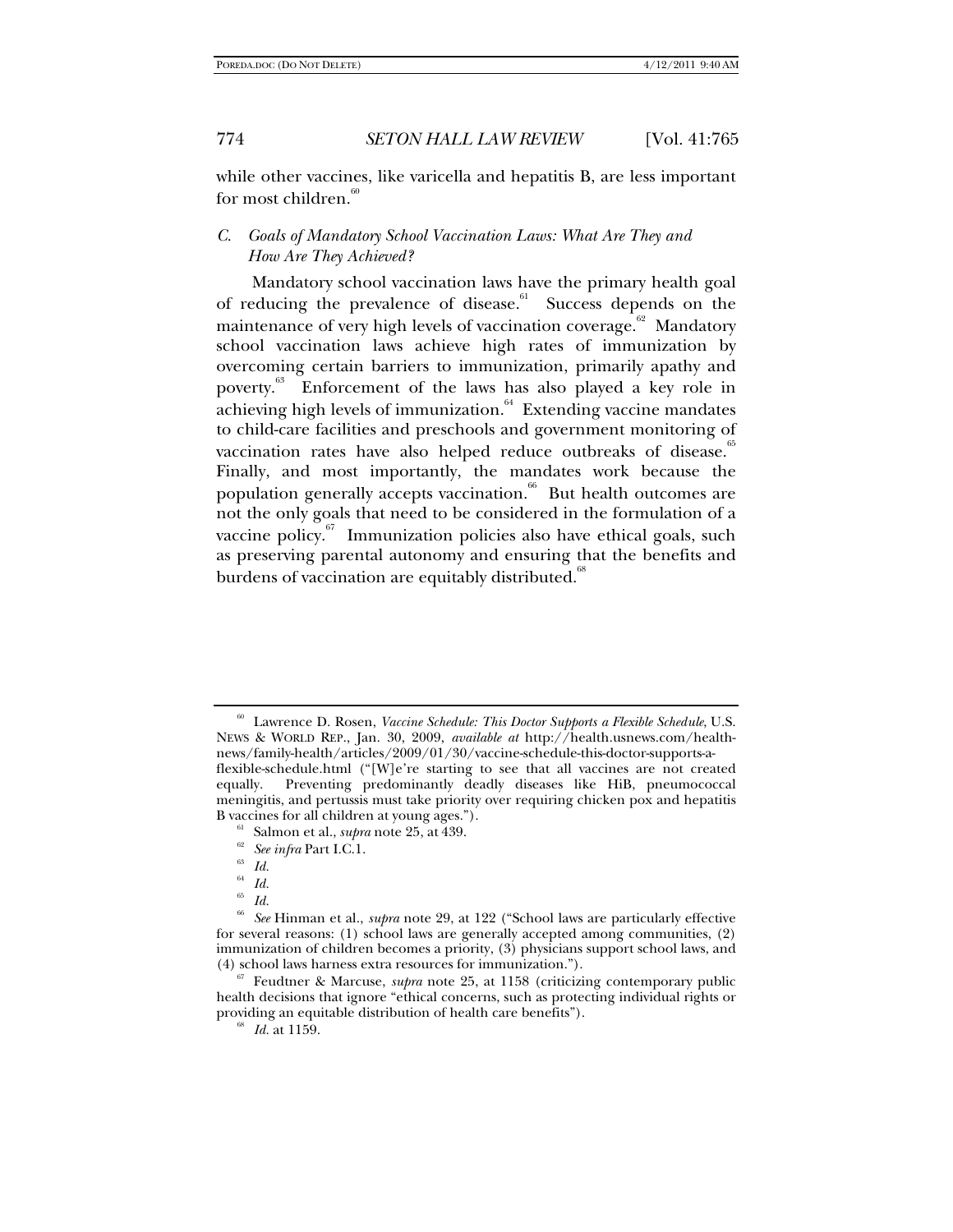# 1. Health Goals: Preserving Herd Immunity by Overcoming Barriers to Vaccination

States implemented mandatory school vaccination because it keeps a higher percentage of the population immune from infectious diseases.<sup>69</sup> Higher vaccination rates reduce the overall number of infections, which saves thousands of lives and millions of dollars every year.<sup>70</sup>

The prevention of outbreaks requires the maintenance of herd immunity. $\frac{1}{1}$  Herd immunity is the phenomenon of community protection against a disease that occurs when a high enough proportion of the population receives a vaccination.<sup>72</sup> The number of people that must be vaccinated in order to achieve herd immunity depends upon the infectiousness of the disease and the density of the community's population.<sup>73</sup> Typically, herd immunity requires vaccination rates of eighty to ninety-five percent.<sup>74</sup> Herd immunity makes it possible to eliminate and even eradicate disease even when not everyone receives an immunization.75 Nevertheless, public health officials sensibly strive for vaccination rates as close to one hundred percent as possible.<sup>76</sup>

Mandatory vaccination laws, when enforced, $\bar{r}$  preserve herd immunity because they help society overcome some of the barriers that prevent very high numbers of children from receiving

<sup>&</sup>lt;sup>69</sup> See generally, Paul Fine, *Community Immunity*, *in* VACCINES 1443 (Stanley Plotkin & Walter A. Orenstein eds., 4th ed. 2004).

<sup>&</sup>lt;sup>70</sup> Calandrillo, *supra* note 22, at 380–81 (enumerating some of the cost savings in terms of dollars, lives, and suffering that has resulted from vaccination).<br><sup>71</sup> *Id.* Fine, *supra* note 69, at 1443.

<sup>&</sup>lt;sup>73</sup> Abi Berger, *How Does Herd Immunity Work*?, 319 BRIT. MED. J. 1466, 1466 (1999), *available at* http://findarticles.com/p/articles/mi\_m0999/is\_7223\_319/

ai\_58410590.<br><sup>74</sup> Paul E. M. Fine, *Herd Immunity: History, Theory, Practice*, 15 EPIDEMIOLOGIC REVS. 265, <sup>268</sup> tbl.I. 75 *Id.*

<sup>76</sup> Note, *Towards a Twenty-First Century* Jacobson v. Massachusetts, 121 HARV. L. REV. 1820, 1822 (2008).  $\frac{77}{7}$  In the 1970s and early 1980s, many schools continued to experience outbreaks,

in spite of the new school immunization laws, because schools did not enforce the laws. Alan R. Hinman, *What Will It Take to Fully Protect All American Children with Vaccines?*, 145 AM. J. DISEASES CHILD. 559, 560 (1991). Once schools started to exclude students who did not show proof of immunization, compliance rates quickly approached one hundred percent. *Id.*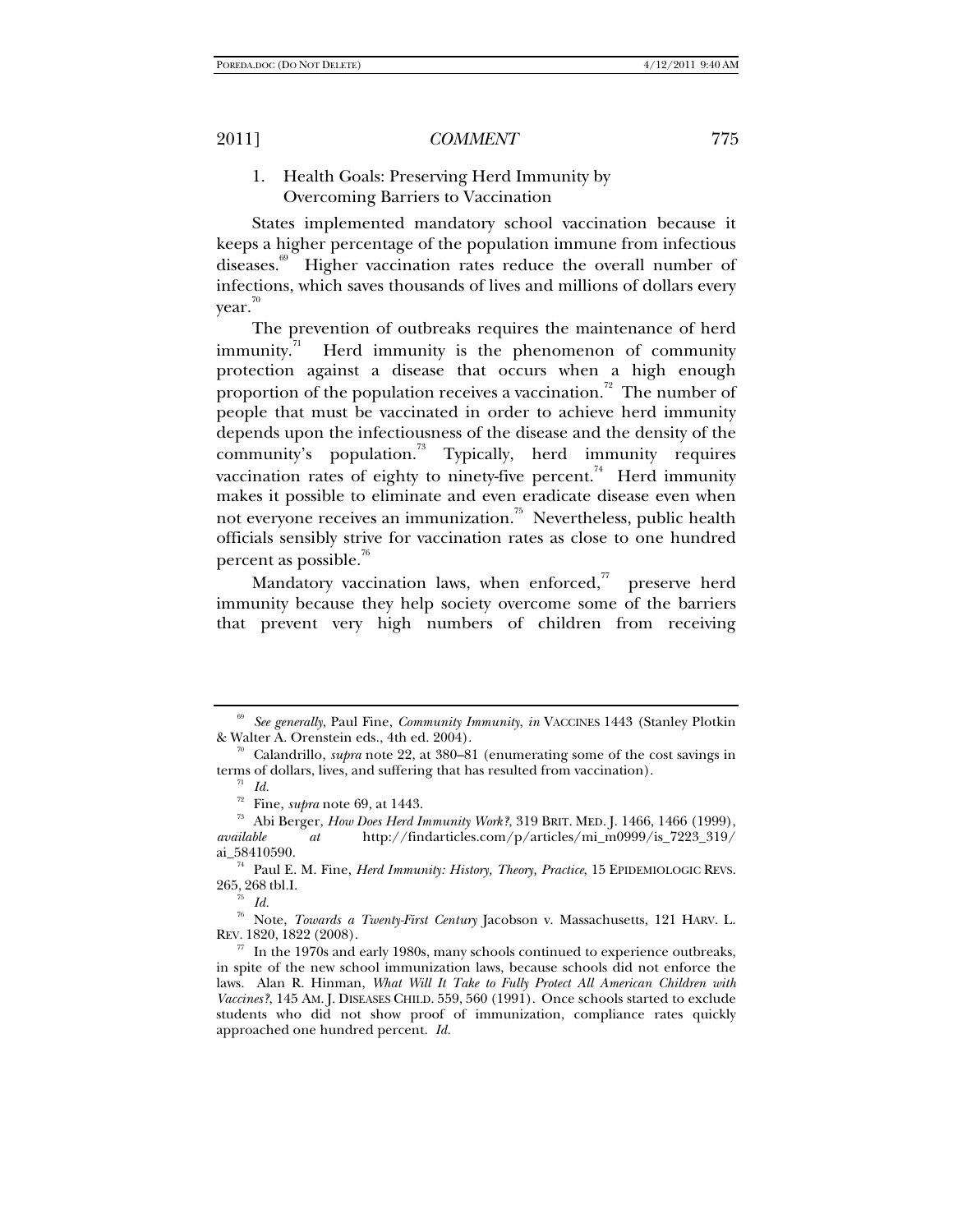vaccinations. $\sqrt[3]{\ }$  Two of the principle barriers to very high immunization levels are apathy and poverty. Experts often state that vaccination is "a victim of its own success" because as vaccines eliminate a disease, parents tend to forget the importance of vaccination.<sup>79</sup> When the threat of a disease is great, parents are more inclined to vaccinate their children willingly, but once the disease is under control, parents tend to become apathetic about their children's vaccinations.<sup>80</sup> Similarly, parents sometimes have an apathetic attitude toward diseases that they do not view as a significant threat. For example, the measles vaccine aroused much less public enthusiasm in the 1960s than the polio vaccine had in the 1950s because many people viewed measles as a rite of passage rather than a serious health risk.<sup>81</sup> Mandatory laws counteract apathy by making immunization a priority.<sup>82</sup> They prevent parents from forgetting to vaccinate their children when the threat of disease is not apparent.<sup>83</sup> Additionally, the laws put pressure on governments to provide the resources to ensure that all children receive vaccines.<sup>84</sup>

Even as states passed mandatory vaccination laws in the 1960s and 1970s, a substantial numbers of measles cases still occurred in those states that passed the mandatory laws. Walter A. Orenstein & Alan R. Hinman, *The Immunization System in the United States—The Role of School Immunization Laws*, 17 VACCINE S19, S20 (1999). Once schools began excluding students who did not have proof of vaccination, compliance soon became almost universal, and the incidence of measles dropped precipitously. See id. at S21-22.

<sup>&</sup>lt;sup>79</sup> See, e.g., Arthur Allen, *Injection Rejection*, NEW REPUBLIC, Mar. 23, 1998, at 24.<br><sup>80</sup> See COLGROVE, *supra* note 23, at 129 (citing Melvin A. Glasser, *A Study of the Public's Acceptance of the Salk Vaccine Program,* 48 AM J. PUB. HEALTH 141, 141–46 (1958)) (noting two factors that discouraged people from seeking out the polio vaccine: (1) a belief that the disease had been conquered and (2) a lack of definite

<sup>&</sup>lt;sup>81</sup> Parents were so terrified of polio during the 1950s, that thousands volunteered their children as test subjects for the Salk polio vaccine trials. ARTHUR ALLEN, VACCINE 161 (2001). By contrast, "[m]easles was a virtually universal experience for children" and had an "unthreatening image."COLGROVE, *supra* note 23, at 150, 151. Arthur Langmuir, an architect of the national campaign against measles in the 1960s stated, "There was an amazing apathy on the part of both citizens and health authorities [regarding the measles vaccine]."  $Id$  at 170.

<sup>&</sup>lt;sup>82</sup> Orenstein & Hinman, *supra* note 78, at S23.<br><sup>83</sup> COLGROVE, *supra* note 23, at 177 ("[S]ome additional stimulus is often needed to provoke action on the part of a basically interested person who has many other concerns competing for attention." (quoting Alan Hinman, a vocal advocate for the creation of mandatory school vaccination laws)). 84 *See* Orenstein & Hinman, *supra* note 78, at S23 (noting that school vaccination

laws induce local government to provide resources to ensure compliance); Orenstein et al., *supra* note 38, at 1364 (explaining how state review of the shortcomings of immunization programs induced the federal government to provide more grant money to ensure success).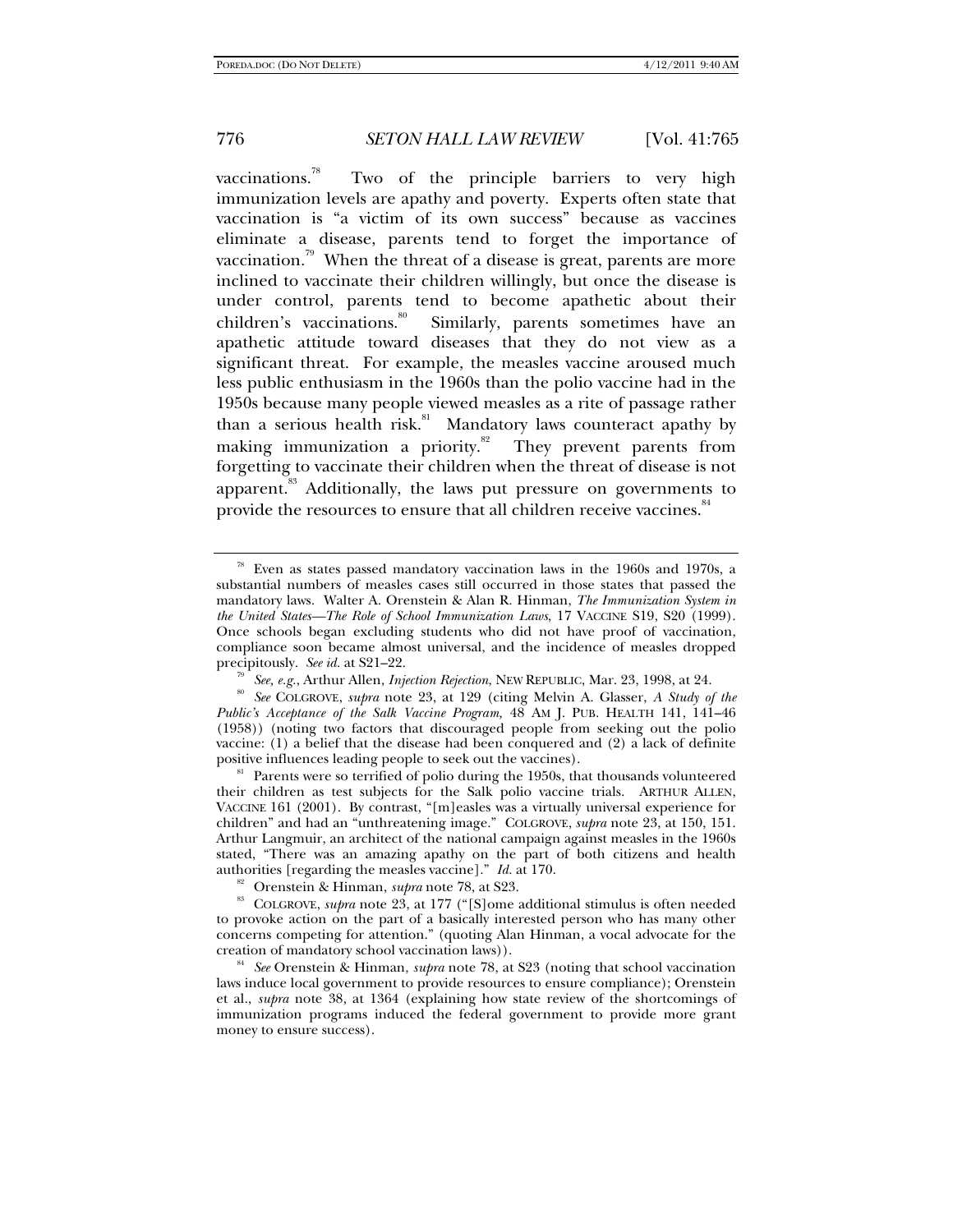Poverty's tendency to limit children's access to vaccines became notable shortly after the introduction of the polio and measles vaccines.<sup>85</sup> When polio infection rates started to increase in 1958 and 1959, after the exhaustion of a federally funded national polio campaign, an epidemiological pattern emerged: polio tended to strike impoverished communities.<sup>86</sup> After the CDC's measles vaccine campaign of the mid-1960s brought the number of cases down to an all-time low of 22,000 in 1968, the number more than tripled to about 75,000 by  $1971$ .<sup>87</sup> The new measles epidemic was particularly severe in poor urban and rural areas.<sup>88</sup>

Today, school vaccination laws, in combination with government funding, provide a "safety net" against poverty's tendency to limit access to vaccines.<sup>89</sup> Parents who cannot afford vaccinations can get them for free.<sup>90</sup> Federal funding largely supports the cost of public immunization.<sup>91</sup> Even with the "safety net," however, poverty Even with the "safety net," however, poverty continues to be a barrier to immunization, though not a serious threat to herd immunity. $92$  While the vast majority of poor children receive all the vaccinations necessary to meet the "Healthy People" objectives, poor children are much more likely to be undervaccinated.<sup>93</sup> Experts have attributed this disparity to systematic failures in the public health delivery system, such as inconvenient

COLGROVE, *supra* note 23, at 131–39, 149–62.<br> *Id.* at 131–34.<br> *Id.* at 166–67.<br> *Id.* at 167.<br>
Orenstein & Hinman, *supra* note 78, at S23; *see also* Orenstein et al., *supra* note 38, at 1360–65 (describing the symbiosis between state vaccination laws and federal funding towards improved childhood vaccine coverage from the 1970s through the present). 90 *See* Gary L. Freed et al., *Childhood Immunization Programs: An Analysis of Policy* 

*Issues,* 71 MILBANK Q. 65, 86 (1993); Orenstein et al., *supra* note 38, at 1365 ("[C]hildren . . . can receive free vaccines through . . . [a federally funded] program."). 91 Orenstein et al., *supra* note 38, at 1365 ("[A]pproximately 56% of vaccines

routinely recommended for children are purchased with public funds through

federal contracts negotiated by the CDC with vaccine manufacturers."). 92 N.A. Molinari et al., *supra* note 57, at 129 ("A significant gap in coverage persists between children who live in poverty and those who do not.").<br><sup>93</sup> Id. at 128–29 (noting that while over ninety percent of infants get most of the

recommended vaccines, poor children are still more likely to be under-vaccinated); *see also* Philip J. Smith et al., *Children Who Have Received No Vaccinations*, 114 PEDIATRICS 187, 189 (2003) (reporting that children from poor families were more likely to be not up to date ("NUTD") on at least one vaccine).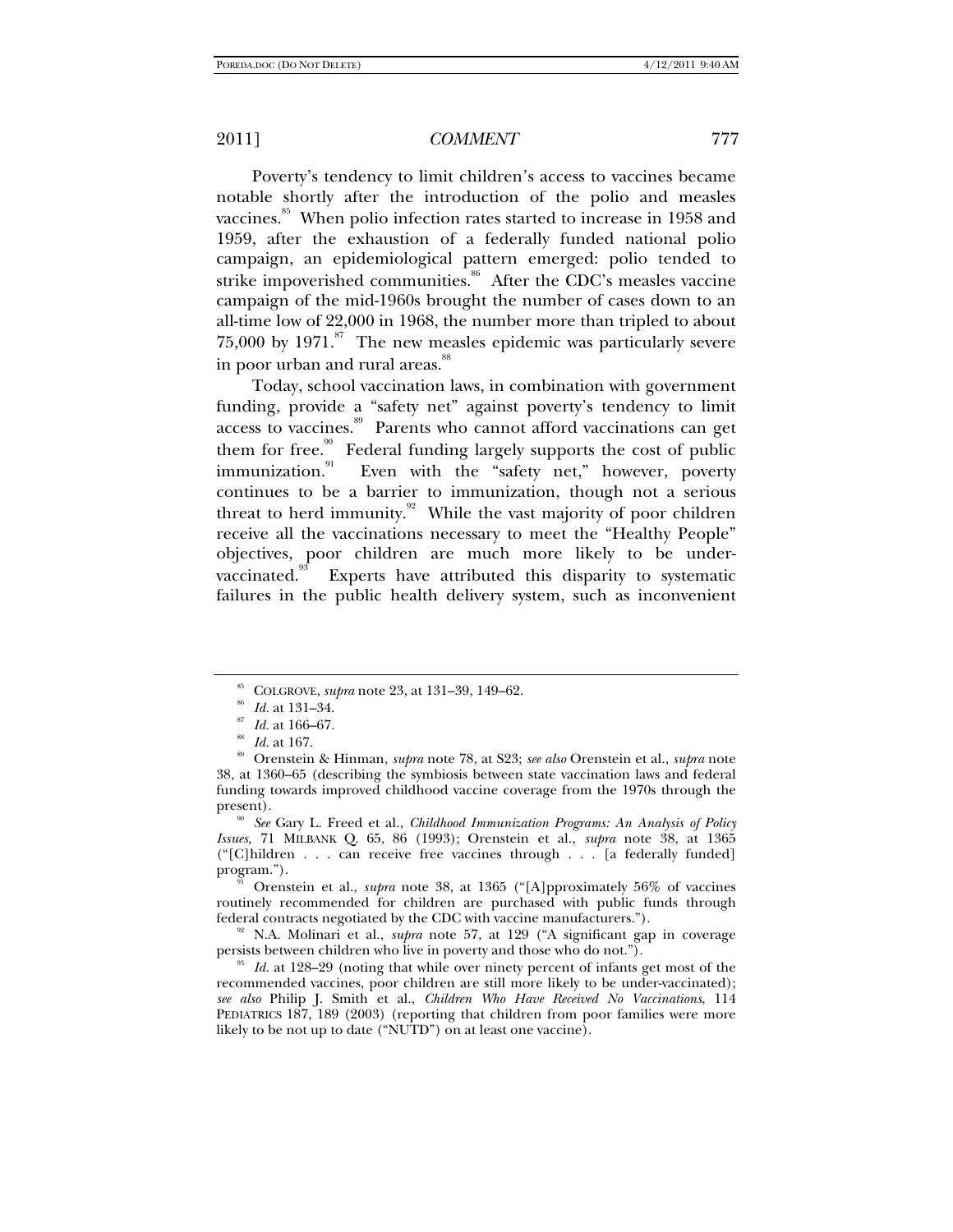clinic hours and requiring families to schedule more clinic visits than necessary.

Reaching infants and toddlers has historically been one of the most vexing problems in accomplishing universal vaccine coverage.<sup>95</sup> While states can ensure all children are vaccinated before entering kindergarten by enforcing mandatory school laws, ensuring preschool-aged children receive the recommended vaccinations is more difficult.<sup>96</sup> Delivering vaccination to very young children became a priority because outbreaks of measles since the 1960s have tended to affect very young children more than older school-aged children. $\frac{97}{10}$  Many states require vaccination as a prerequisite for entering a state-approved day care center or preschool.<sup>98</sup> Mandatory vaccination requirements for Head Start programs have been particularly helpful in ensuring that poor children get vaccinated.<sup>99</sup> The CDC monitors the vaccination rate of young children through the National Immunization Survey, which most recently reports that more than ninety percent of children under thirty-five months of age were up-to-date on each vaccine listed in the "Healthy People" objectives, except for the fourth dose of DTaP.100 Experts attribute

<sup>&</sup>lt;sup>94</sup> See Orenstein et al., *supra* note 38, at 1370–73, for a comprehensive report on barriers to vaccination associated with failures in the public health delivery system.

<sup>&</sup>lt;sup>95</sup> See generally Felicity T. Cutts et al., *Causes of Low Preschool Immunization Coverage in the United States*, 13 ANN. REV. PUB. HEALTH 385 (1992). In 1978, the government set the goal of "completing the basic immunization series of at least 90% of children by age two." *Id.* at 385. The measles outbreak of 1989–91 brought attention to the continuing problem of low immunization rates in young children. *Id.* Bill Clinton's Childhood Immunization Initiative of 1993 finally helped bring coverage of preschool children to ninety percent. Orinate it al., *supra* note 38, at 1364.

<sup>&</sup>lt;sup>96</sup> Cutts et al., *supra* note 95, at 385 ("There is no mechanism similar to school immunization laws to achieve universal immunization of preschoolers. State day care immunization laws only affect licensed centers, which care for an estimated 20% of children under age 6 who have working parents."); Orenstein & Hinman, *supra* note 78, at S24 ("The only setting in which enforcement can occur for preschool children in the United States is for those enrolled in licensed day care. Thus while school laws are a safety net, they cannot assure that children are vaccinated in the first 2 years of life.").<br><sup>97</sup> Nat'l Vaccine Advisory Comm., *The Measles Epidemic: The Problems, Barriers, and* 

*Recommendations*, 266 J. AM. MED. ASS'N. 1547, 1547 (1991), *available at* http://www.hhs.gov/nvpo/nvac/The%20Measles%20Epidemic%20-%20JAMA%20-

<sup>&</sup>lt;sup>98</sup> Orenstein & Hinman, *supra* note 78, at S19–20. Preed et al., *supra* note 90, at 86 ("Upon enrollment in school or licensed day care centers, most obstacles to vaccination are neutralized; as a result . . . 94 to 97 percent of children enrolled in Head Start or state-licensed day care centers become fully immunized."). 100 Ctrs. for Disease Control & Prevention, *National, State, and Local Area* 

*Vaccination Coverage Among Children Aged 19–35 Months—United States, 2008*, 58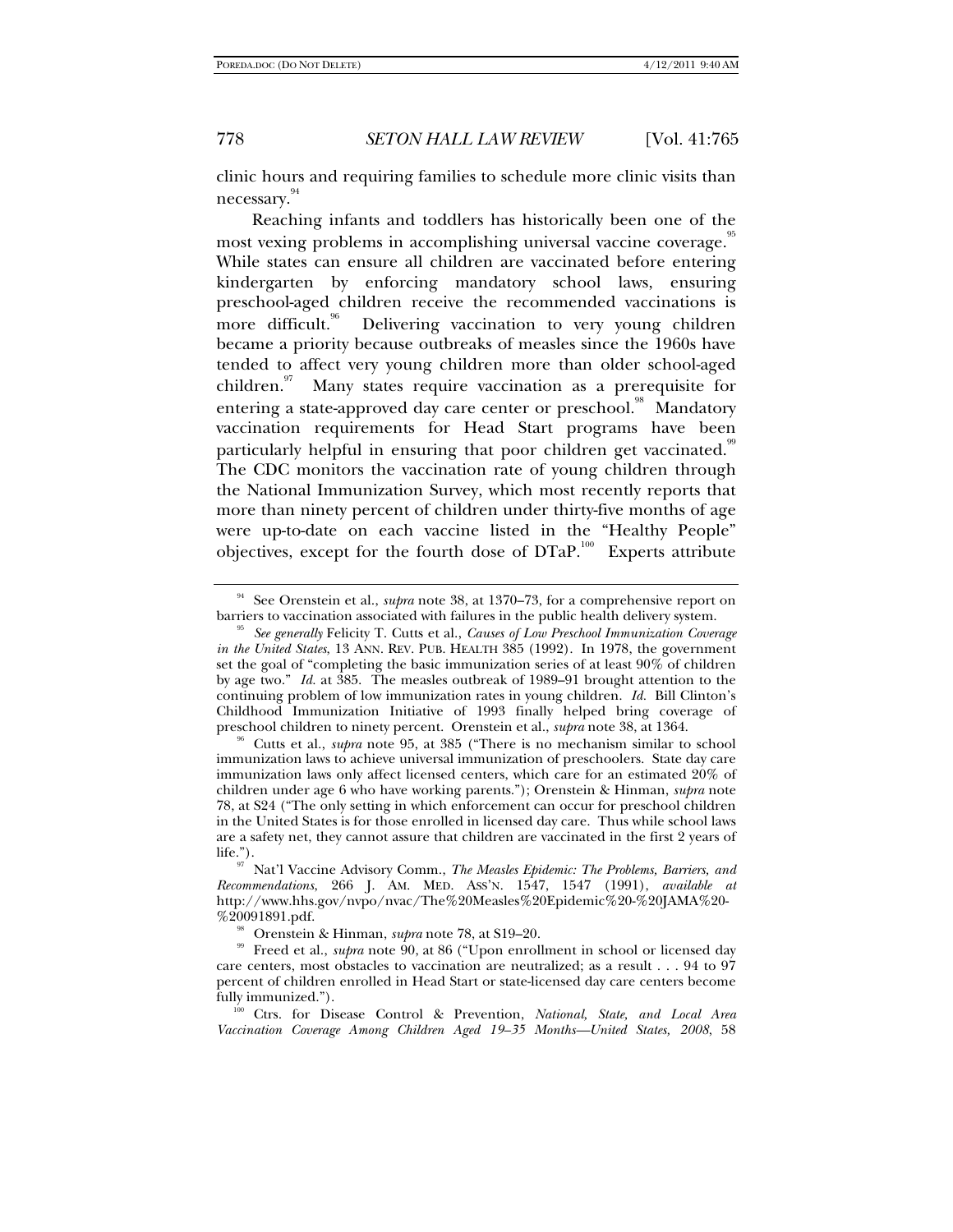the achievement of higher rates of vaccination among young children to systematic changes in the health care system—particularly in the delivery of vaccines in the public sector.<sup>101</sup>

Perhaps the most important component of mandatory vaccination laws' success has been public confidence in vaccination. $^{102}$ Anti-vaccination attitudes have never been a significant barrier to immunization.<sup>103</sup> The mandatory laws serve primarily to enhance the priority of immunization.<sup>104</sup> Few people in the United States are actually vaccinated against their will.<sup>105</sup> Most parents trust the advice of their family doctors, and most doctors support vaccination.<sup>106</sup> When legislators passed mandatory school vaccination laws in the 1960s and 1970s, popular dissent was minimal because, by this time, vaccination had achieved the status of an uncontroversial medical orthodoxy.<sup>107</sup> Advocates of modern vaccination mandates did not view them as coercive but rather as tools to remind parents to take precautions that they already agreed were worthwhile.<sup>11</sup>

# 2. Ethical Goals: Balancing Public Health with Personal Liberty

While reducing disease rates is the most important goal of a mandatory school vaccination policy, this goal can come at a

require "broad community consensus" in order to work). 103 COLGROVE, *supra* note 23, at 217; *see also* Orenstein et al., *supra* note 38, at 1370 (citing four studies that found no correlation between parental beliefs about

MORBIDITY & MORTALITY WKLY. REP. 921, 921 (2009), *available at*

http://www.cdc.gov/mmwr/preview/mmwrhtml/mm5833a3.htm#tab1.<br><sup>101</sup> *See* Orenstein et al., *supra* note 38, at 1366–67.<br><sup>102</sup> Orenstein & Hinman, *supra* note 78, at S24 (stating that one of the keys to high immunization coverage is "parent and physician acceptance"); *see also* Feudtner & Marcuse, *supra* note 25, at 1158 ("[B]road cultural consensus . . . enabled the United States' universal childhood immunization programs of the past 50 years . . . ."); Salmon et al., *supra* note 25, at 440 ("For compulsory vaccination to work as planned, the great majority of the population must be willing to be vaccinated."); Daniel Salmon et al., *Public Health and the Politics of School Immunization Requirements*, 95 AM. J. PUB. HEALTH 778, 781 tbl.2 (2005) (noting that immunization programs

vaccination and the immunization status of a child).<br>
<sup>104</sup> Orenstein et al., *supra* note 38, at 1376; *see also* COLGROVE, *supra* note 23, at 177.<br>
<sup>105</sup> Orenstein & Hinman, *supra* note 78, at S23.<br>
<sup>105</sup> COLGROVE, *s* 

<sup>&</sup>lt;sup>108</sup> James Colgrove & Ronald Bayer, *Manifold Restraints: Liberty, Public Health, and the Legacy of* Jacobson v. Massachusetts, 95 AM. J. PUB. HEALTH 571, 573 (2005).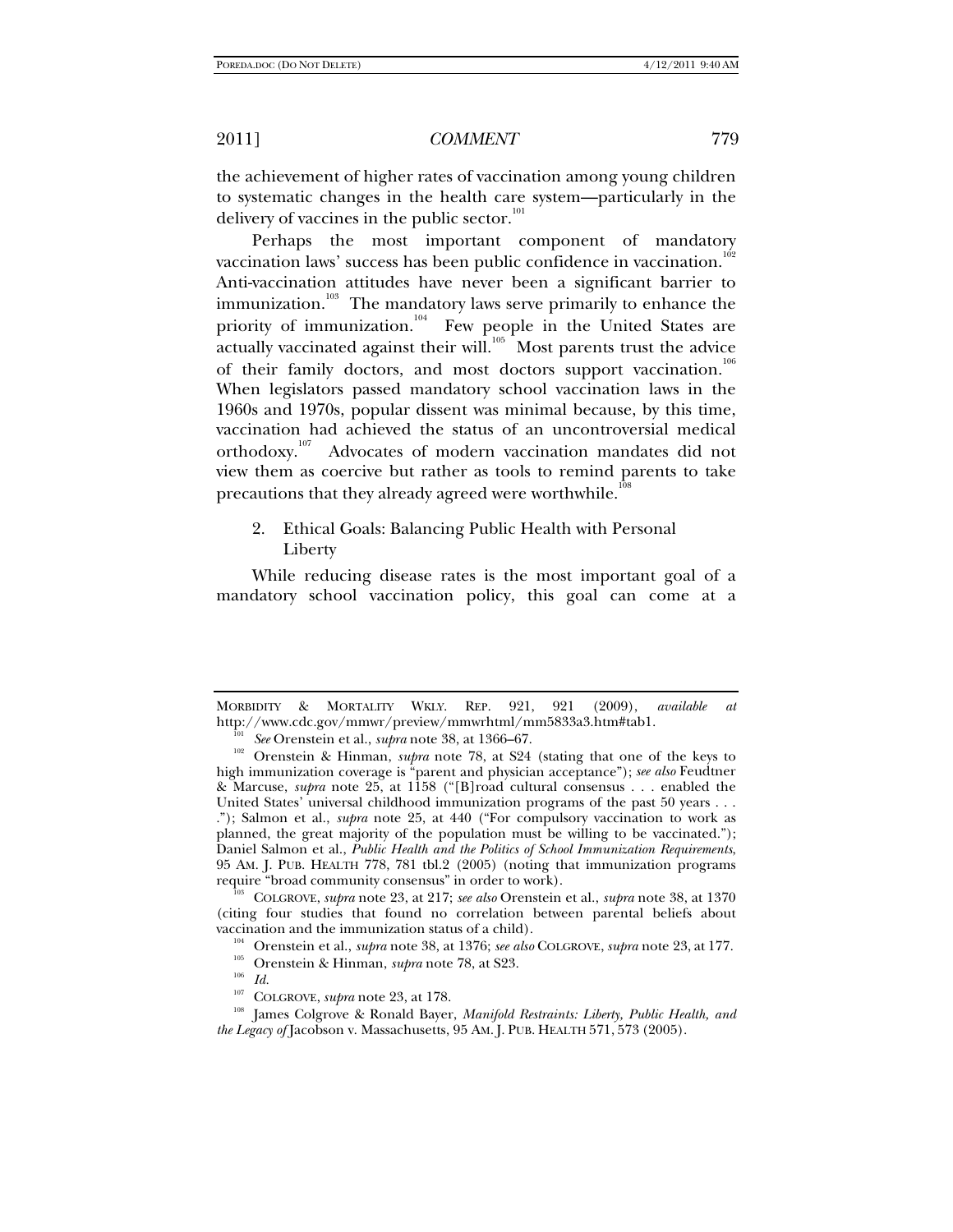substantial cost to personal autonomy.<sup>109</sup> As with any public health measure, achieving the right balance between public health and personal autonomy should be an important goal in the creation of a school vaccination policy.<sup>110</sup> Many vaccination mandates are based upon cost-benefit analyses that too often do not take into account issues of liberty.<sup>111</sup> Some experts have written recently of a need to look at vaccination policies not just in terms of health outcomes, principally the control of disease and its associated costs, but also in terms of ethical outcomes, such as the parental right to choose, arguing that respect for parental autonomy confers a benefit upon society just as the control of disease does.<sup>112</sup> Furthermore, a vaccination policy that ignores the sentiments of dissenters in the population can undermine the broad public consensus which has sustained high vaccination rates. $113$ 

Non-medical vaccine exemptions are an important part of the balance of public health and personal liberty. Exemptions prevent coercion of parents who sincerely disagree with one or more aspects

<sup>111</sup> Feudtner & Marcuse, *supra* note 25, at 1158 ("Cost-effectiveness studies . . have not formally considered ethical concerns, such as protecting individual

<sup>109</sup> Thomas May & Ross D. Silverman, *Free-Riding, Fairness and the Rights of Minority Groups in Exemption from Mandatory Childhood Vaccination*, 1 HUMAN VACCINES 12, 13

<sup>(2005). 110</sup> *See* Hinman et al., *supra* note 29, at 126 ("School immunization laws reflect the delicate balance between the rights of the individual to determine his/her own fate and the rights of society to ensure that all members of society participate in community protection."); *see also* Feudtner & Marcuse, *supra* note 25, at 1163 ("Public health programs involve more than just issues of health. . . . [P]ublic health is also a morally-laden medical venture. Concerns for individual liberty and social equity permeate public health policy, and should be incorporated into mainstream analyses of health care programs.").

rights."). 112 May & Silverman, *supra* note 109, at 12 ("[L]egislation [that] adversely impacts the religious rights of even a very small minority of citizens can result in the denial of a good to everyone."). "Contemporary public health generally 'eschews physical compulsion, . . . except as a last-ditch step.'" *Id.* at 14 (quoting Lawrence O. Gostin & M. Gregg Bloche, *The Politics of Public Health: A Response to Epstein*, 46 PERSP. BIOLOGY & MED. S162 (2003)). For a discussion of the need to balance health outcomes with ethical outcomes, see generally Feudtner & Marcuse, *supra* note 25.

<sup>&</sup>lt;sup>113</sup> See Ross D. Silverman, *No More Kidding Around: Restricting Non-Medical Childhood Immunization Exemptions to Ensure Public Health Promotion*, 12 ANNALS HEALTH L. 277, 279 (2003) ("[T]he public health community continues to face growing skepticism toward its policies and programs. This is especially true when such policies threaten to encroach upon individual rights."); *cf.* Feudtner & Marcuse, *supra* note 25, at 1163–64 ("[C]learly-stated moral considerations and how they are to be measured . . . may help to sustain the consensus required for effective public health programs.").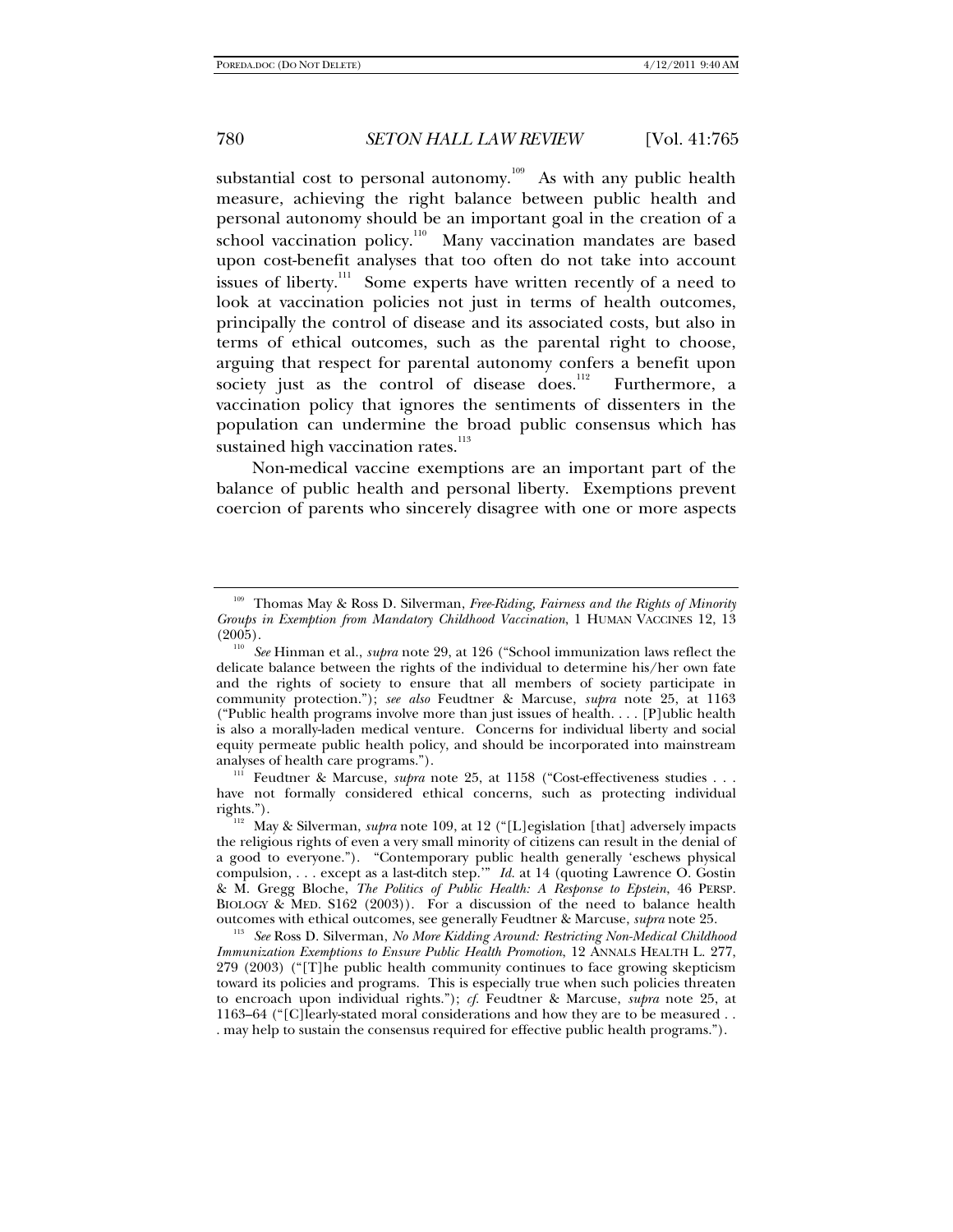of a state's immunization program.<sup>114</sup> While removing non-medical exemptions may reduce the number of exemptions in the short term, forcing vaccination on families who sincerely oppose it may create a backlash that can ultimately jeopardize school immunization laws.<sup>115</sup>

#### III. EXEMPTIONS

All states provide exemptions from mandatory vaccinations. Two distinct categories of exemptions exist: medical exemptions, which are issued to children for whom vaccination is medically contraindicated, and non-medical or belief-based exemptions, which are justified on social policy.<sup>116</sup> All states furnish medical exemptions for children with rare health conditions that render vaccination unreasonably risky.<sup>117</sup> Children who are immuno-compromised, have certain forms of cancer, or who are allergic to vaccine components generally receive medical exemptions.<sup>118</sup> Forty-eight states have nonmedical or belief-based exemptions.<sup>119</sup> Two types of non-medical exemptions exist: religious exemptions and philosophical exemptions. Twenty-eight states only recognize religious beliefs as the basis for a non-medical exemption. Twenty recognize other personal beliefs as a valid basis for vaccine exemptions.<sup>120</sup> Only West Virginia and Mississippi offer no belief-based exemptions.<sup>121</sup>

#### *A. Development of Non-Medical Exemptions*

#### 1. Religious Exemptions

Religious exemptions were the first belief-based exemptions. The passage of mandatory school vaccination laws during the 1960s and 1970s posed serious problems for the small minority of the population that opposed medical interventions for religious

<sup>114</sup> *See* Alexis Osburn, Note, *Immunizing Against Addiction: The Argument for Incorporating Emerging Anti-Addiction Vaccines Into Existing Compulsory Immunization Statutes*, 56 CLEV. ST. L. REV. 159, 186 (2008) (describing vaccine exemptions as

<sup>&</sup>lt;sup>115</sup> Salmon et al., *supra* note 25, at 439–40.<br>
<sup>116</sup> Salmon et al., *supra* note 102, at 778.<br>
<sup>117</sup> Hodge & Gostin, *supra* note 21, at 833.<br>
<sup>118</sup> Calandrillo, *supra* note 22, at 413.<br>
<sup>119</sup> See Calandrillo, *supra* 

<sup>&</sup>lt;sup>120</sup> Paul Offit, *Fatal Exemption: Relationship Between Vaccine Exemptions and Rates of Diseases*, WALL ST. J., Jan. 20, 2007, at A10 (reporting that there were 20 states with philosophical exemptions in 2007).<br><sup>121</sup> Calandrillo, *supra* note 22, at 413.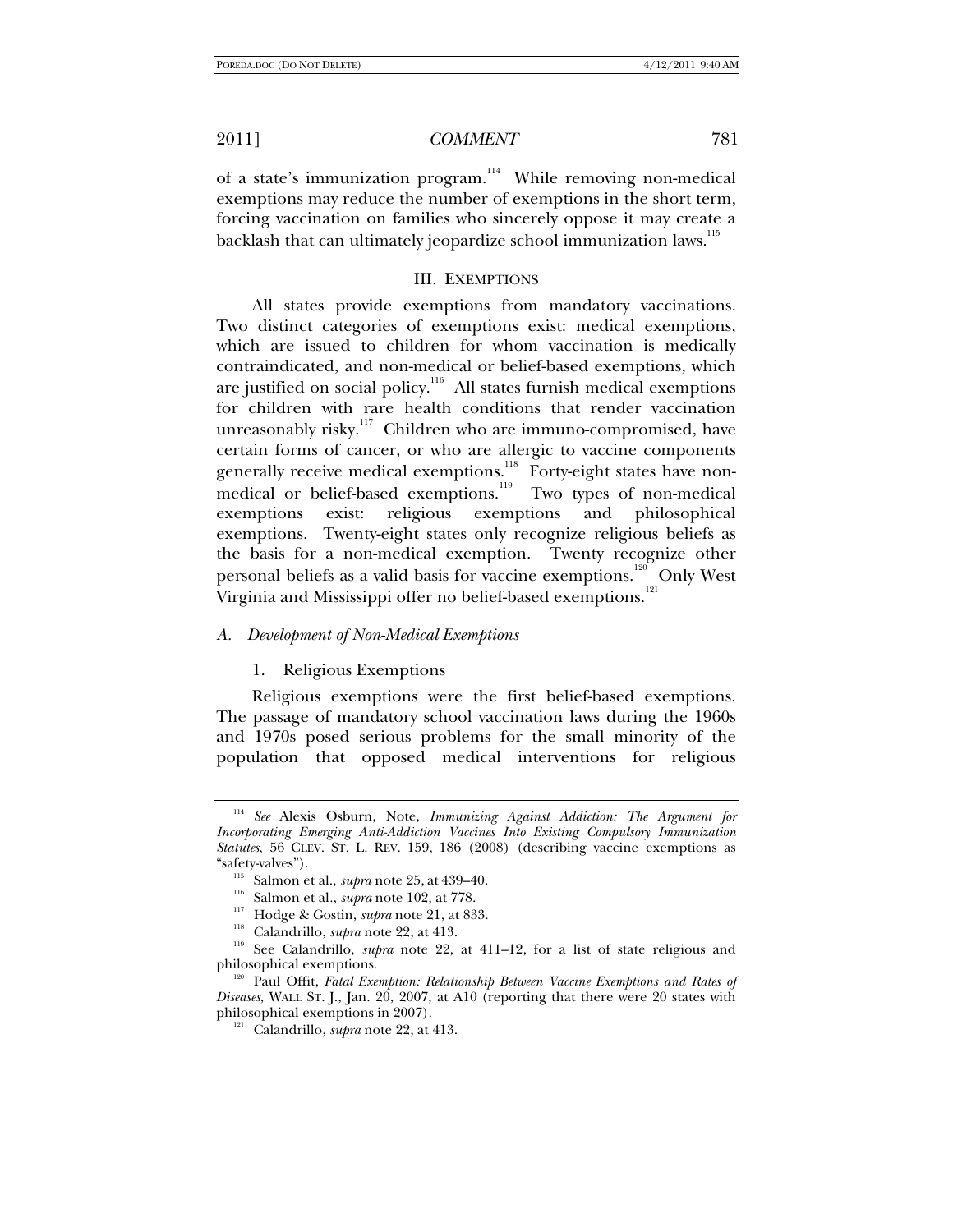reasons.<sup>122</sup> The lobbying efforts of Christian Scientists played a key part in the passage of the first religious exemption laws.<sup>123</sup> Fearing that religious exemptions could encourage parents to opt out of vaccination, some states limited the availability of religious exemptions to parents who could prove membership in a church that the state recognized as having anti-vaccination teachings.<sup>124</sup> In several states, however, courts have struck down church membership requirements for violating the First and Fourteenth Amendments.<sup>125</sup>

A less stringent but more constitutionally sound strategy that states have used to limit the availability of religious exemptions has been to require that the beliefs be "genuine," "bona fide," or "sincerely held."<sup>126</sup> Some states, notably New York, authorize school officials to question both the religiousness and sincerity of parental exemption requests. In *Sherr v. Northport-East Northport Union Free* 

<sup>&</sup>lt;sup>122</sup> See Jennifer S. Rota et al., *Processes for Obtaining Nonmedical Exemptions to State Immunization Laws*, 91 AM. J. PUB. HEALTH 645, 645 (2001) ("Waivers designated as religious exemptions originally were available so that followers of certain recognized religions whose tenets do not admit modern medical practices such as immunization have legal recourse to observe their beliefs."); *see also* COLGROVE, *supra* note 23, at 180 (discussing how the first religious vaccine exemptions appeared during the 1960s

<sup>&</sup>lt;sup>123</sup> COLGROVE, *supra* note 23, at 180. 124 *Id.*; *see* Sherr v. Northport-East Northport Union Free Sch. Dist., 672 F. Supp. 81, 89 (E.D.N.Y. 1987) ("The restriction . . . may have been intended as a guard against . . . risking lessened effectiveness of the state's inoculation program due to the granting of a large number of exemptions . . . ."); *see also* Kleid v. Bd. of Educ., 406 F. Supp. 902 (W.D. Ky. 1976) (upholding a Kentucky religious exemption that required membership in "a nationally recognized and established church or religious denomination, the teachings of which are opposed to medical immunization against

disease"). 125 *See, e.g.*, McCarthy v. Boozman, 212 F. Supp. 2d 945 (W.D. Ark. 2002); *Sherr*, 672 F. Supp. at 92 n.5 (noting that because the First Amendment has been violated, the court need not address Plaintiff's Fourteenth Amendment challenges); Dalli v. Bd. of Educ., 267 N.E.2d 219 (Mass. 1971); Davis v. State, 451 A.2d 107, 114 n.10 (Md. 1982) (holding First Amendment was violated but did not need to address the Fourteenth Amendment argument); *see also* Avard v. Dupuis, 376 F. Supp. 479, 483 (D.N.H. 1974) (holding that a statute which gave school officials the discretion to grant or reject a petition for a religious exemption was unconstitutional because it was "vague and standardless, and, therefore, violative of the due process clause of the Fourteenth Amendment"); Kolbeck v*.* Kramer, 202 A.2d 889, 892–93 (N.J. Super. Ct. Law Div. 1964), *modified on other grounds*, 214 A.2d 408 (N.J. 1965) (holding that Rutgers University's practice of granting religious exemptions to Christian Scientists but not others professing religious beliefs contrary to vaccination was both illegal and

<sup>&</sup>lt;sup>126</sup> Hodge & Gostin, *supra* note 21, at 860; *see* Salmon et al., *supra* note 102, at 779 fig.1 (illustrating that exemptions which permit the state to scrutinize the sincerity of an objector's beliefs are more "legally secure" than exemptions which can only be obtained through membership in a group with certain characteristics).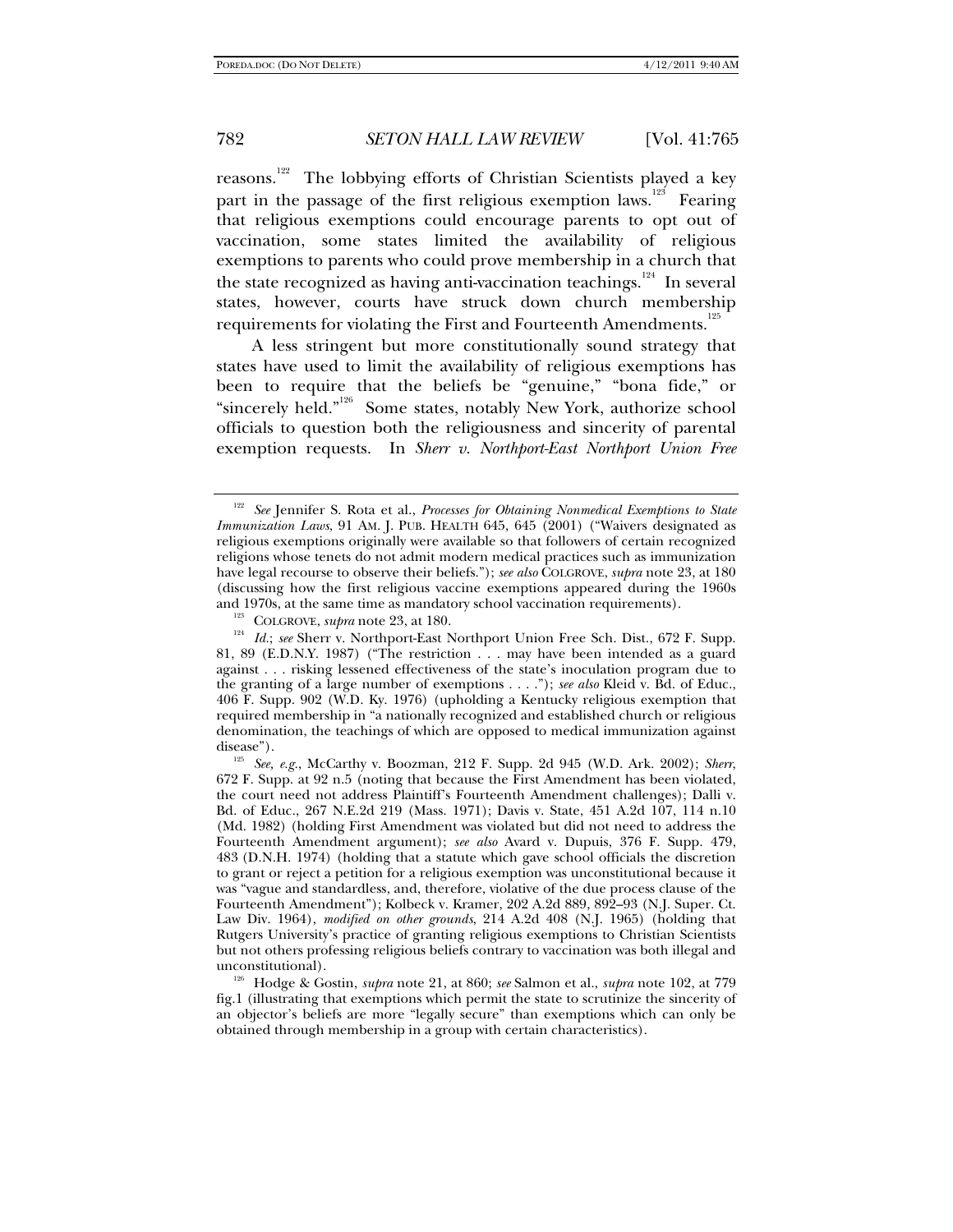*School District*, for example, the court held that the Sherrs' request for a religious exemption, although phrased in religious terms, was actually based on a belief in chiropractic ethics, which did not suffice as a religious belief.<sup>127</sup> Furthermore, the court also ruled that their membership in a mail-order church which opposed vaccination was not sincere.128 In *Farina v. Board of Education*, the court rejected a family's petition for a religious exemption based on its Roman Catholic faith because evidence showed that the motivation for the exemption was based primarily on concerns about adverse health effects, not on the family's interpretation of Catholicism or the Bible.129 In *Berg v. Glen Cove School District*, by contrast, the court held that a family's objection to vaccination was "religious" because, even though vaccination did not conflict with the tenets of their Jewish faith, their peculiar interpretation of biblical passages also affected their choices in prenatal, pediatric, and dental care.<sup>13</sup>

Rather than embroil parents and the government in litigation over the definition of "religious belief," some states offer only religious exemptions but define the term so broadly that strong personal beliefs against immunization are accepted as constituting religious exemptions.<sup>131</sup> Finally, some states, like New Jersey, cloak their religious exemptions in language that prohibits all but those few espousing sincere religious beliefs that oppose vaccination. In practice, however, these states never actually reject petitions for religious exemptions.<sup>132</sup>

## 2. Philosophical Exemptions

A minority of states have included philosophical exemptions in their school vaccination laws since at least the  $1970s$ .<sup>133</sup> Philosophical exemptions lost some popularity during the 1990s following a

<sup>&</sup>lt;sup>127</sup> *Sherr*, 672 F. Supp. at 96.<br><sup>129</sup> *Id.* 129 116 F. Supp. 2d 503, 513 (E.D.N.Y. 2000).

<sup>&</sup>lt;sup>130</sup> 853 F. Supp. 651, 655 (E.D.N.Y. 1994).<br><sup>131</sup> Rota et al., *supra* note 122, at 647. *See, e.g., In re* Exemption from Immunization Requested by Lepage, 18 P.3d 1177, 1180 (Wyo. 2001) (holding that WYO. STAT. ANN.  $\S 21-4-309(a)$  gives the state no authority to question the sincerity of a parent's request of a religious exemption). 132 *See infra* Part VI.A.1. In New Hampshire, no philosophical exemption exists,

but a federal court ruled that no state entity had authority to reject a parent's request for a religious exemption. *See also* Avard v. Dupuis, 376 F. Supp. 479, 483 (D.N.H. 1974) (holding that the lack of standards in the statute providing a religious exemption rendered it unconstitutionally vague).<br><sup>133</sup> See Hanzel v. Arter, 625 F. Supp. 1259 (S.D. Ohio 1974) for a case from the

mid-1970s involving the interpretation of a philosophical exemption statute.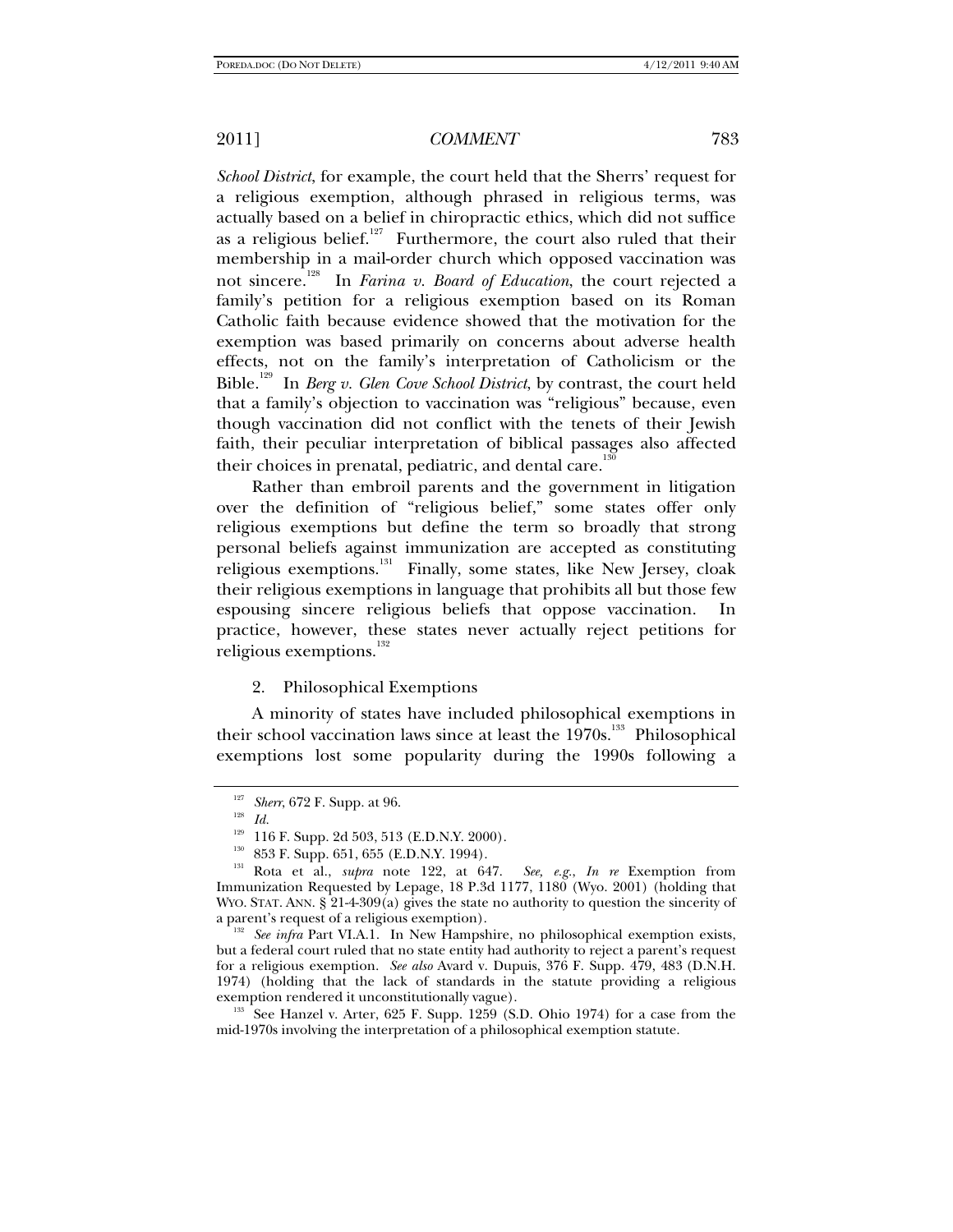national measles epidemic.<sup>134</sup> Between 1993 and 1998, four states dropped their philosophical exemptions, no states added one, and two states made the process for obtaining philosophical exemptions more difficult.<sup>135</sup> But in more recent years, philosophical exemptions have become more popular. In 1999, a research study found that fifteen states offered philosophical exemptions.<sup>136</sup> By 2004, a report noted twenty states with philosophical exemptions.<sup>137</sup> As of 2007, that number had not changed.<sup>138</sup> A number of philosophical exemption bills are pending in state legislatures.<sup>139</sup> Experts have linked the increasing public pressure for philosophical exemptions to the increasingly vocal dissent against vaccination.<sup>140</sup>

#### *B. Justifications for Non-Medical Exemptions*

While the Supreme Court has never ruled explicitly on the right to a belief-based exemption from vaccination, its case law strongly indicates that it would find no such right.<sup>141</sup> In the seminal case of *Jacobson v. Massachusetts*, the Supreme Court granted wide deference to the discretion of public health officials when it upheld a municipal ordinance that required residents to receive a smallpox vaccination or pay a fine of five dollars.<sup>142</sup> Believing that the vaccine would harm

<sup>134</sup> *See* Rota et al., *supra* note 122, at 646 (noting changes in state philosophical exemptions between 1993 and 1998); Orenstein et al., *supra* note 38, at 1363 (noting

a national measles epidemic between 1989 and 1991).<br><sup>135</sup> Rota et al., *supra* note 122, at 646.<br><sup>136</sup> *Id.* at 645. **137** JOHANNA M. DONLIN, NATIONAL CONFERENCE OF STATE LEGISLATURES, IMMUNIZATIONS: A SNAPSHOT OF STATE LEGISLATURES 5 (2004) (noting twenty states with philosophical exemptions).

<sup>&</sup>lt;sup>138</sup> Offit, *supra* note 120. Arkansas added a philosophical exemption in 2002 and

Arizona added one in 2003. Salmon et al., *supra* note 25, at 440.<br><sup>139</sup> Salmon et al., *supra* note 102, at 779.<br><sup>140</sup> *See* Miriam Tucker, *Vaccine Exemption Rates are Getting a Closer Look*, FAM. PRAC. NEWS, Sept. 1, 2001 ("[T]he increasing numbers of routine childhood immunizations—and state laws mandating their use prior to school or day care entry—appear to be prompting increasing parental opposition. . . . The number of parents taking exemptions typically goes up when new vaccines are added to the routine schedule."); *see also* COLGROVE, *supra* note 23, 236–40; Note, *supra* note 76, at

<sup>1826–27. 141</sup> *See* Salmon et al., *supra* note 102, at 778 ("There is no constitutional requirement for states to offer nonmedical exemptions.").<br><sup>142</sup> 197 U.S. 11, 38 (1905) (stating that the judiciary "should not invade the

domain of local authority except when it is plainly necessary to do so in order to enforce that law [because] [t]he safety and the health of the people of Massachusetts are, in the first instance, for that commonwealth to guard and protect"). The Supreme Court has cited *Jacobson* in sixty-nine cases, most in support of state police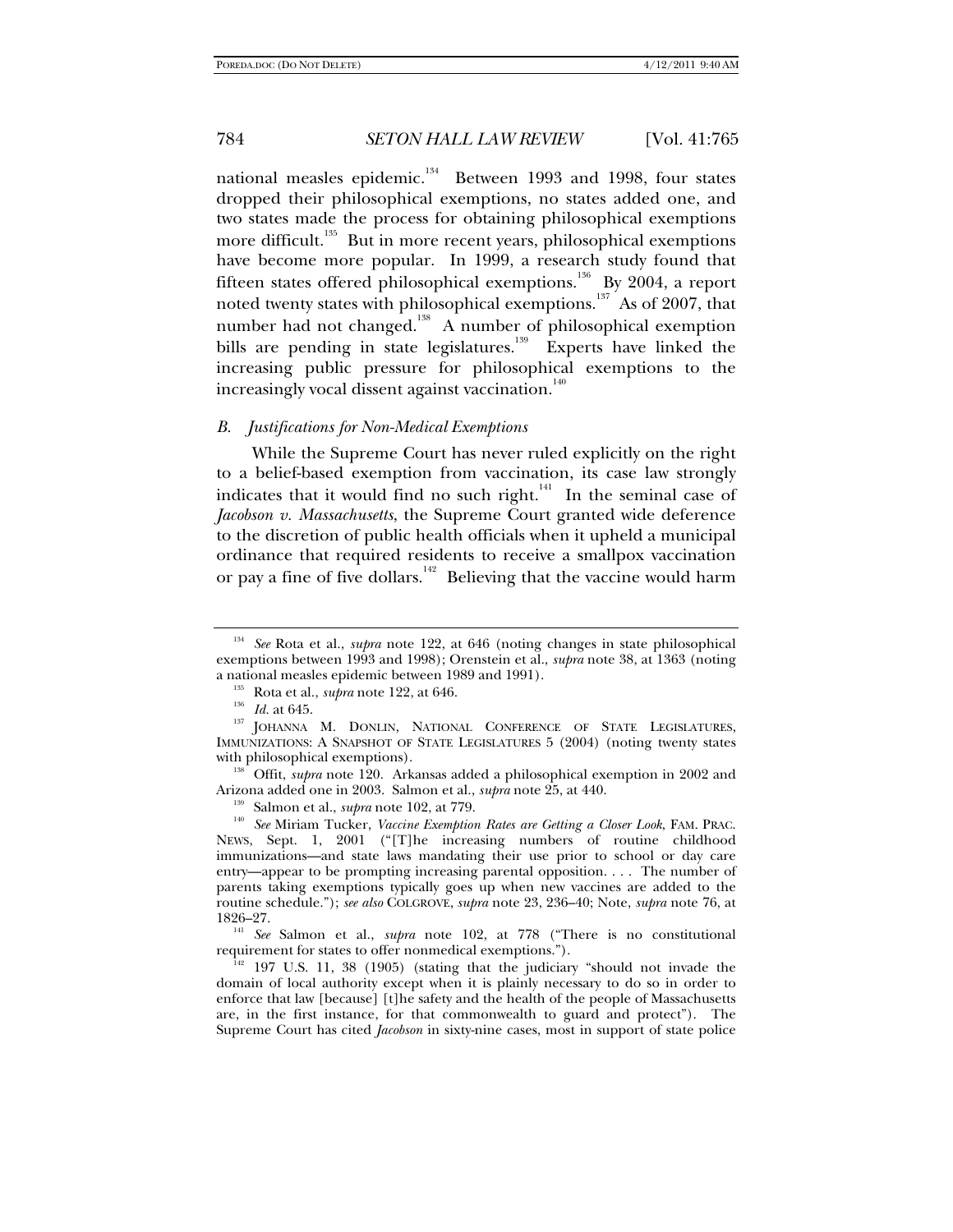him, Jacobson argued that the ordinance violated the Due Process Clause of the Fourteenth Amendment.<sup>143</sup> The Supreme Court did not agree.<sup>144</sup> Key to the decision was the "harm principle," that one may enjoy his liberty only to the extent that it poses a significant threat to public health.<sup>145</sup> Justice Harlan wrote,

[T]he liberty secured by the Constitution of the United States to every person within its jurisdiction does not import an absolute right in each person to be, at all times and in all circumstances, wholly freed from restraint. There are manifold restraints to which every person is necessarily subject for the common good.<sup>1</sup>

Relying on the harm principle in *Jacobson*, the Supreme Court in *Zucht v. King*, explicitly held that schools may exclude students for failing to comply with vaccination mandates.<sup>147</sup> In *Prince v*. *Massachusetts*, the Court further elaborated on religion and the harm principle, stating that an individual's right to practice religion does not apply where the religious practice harms public health.<sup>148</sup> Many state courts have also come to similar conclusions about vaccination exemptions based on the harm principle.<sup>149</sup>

Although many courts have found that there is no right to a religious exemption, many have determined that these exemptions are an acceptable accommodation to the beliefs of the few where those beliefs do not threaten public health.<sup>150</sup> In order to assure that

freedom to act according to their religious beliefs is subject to a reasonable regulation for the benefit of society as a whole."); *In re* Whitmore, 47 N.Y.S.2d 143, 145 (N.Y. Dom. Rel. Ct. 1944).

In a democracy laws are not made to meet the predilections of individuals, nor to feed mistaken views which an individual might hold, when that view is detrimental to the people as a whole. Laws are made for the protection of all, and such laws are enforced even if the law is distasteful to some individual—yes, even if the law is hateful to some individual.

*Id.*

See Dalli v. Bd. of Educ., 267 N.E.2d 219, 223 (Mass. 1971) (Religious exemptions are an "appropriate mark of deference to the sincere religious beliefs of the few which" create a minimal hazard to public health.); *see also* Timothy Aspinwall,

power. LAWRENCE O. GOSTIN, PUBLIC HEALTH LAW: POWER, DUTY, RESTRAINT 123 (2d

<sup>&</sup>lt;sup>143</sup> *Jacobson*, 197 U.S. at 13–14 (Plaintiff in Error's Argument).<br>
<sup>144</sup> *Id.* at 39.<br>
<sup>145</sup> May & Silverman, *supra* note 109, at 13.<br>
<sup>146</sup> *Jacobson*, 197 U.S. at 26.<br>
<sup>147</sup> 260 U.S. 174, 176–77 (1922).<br>
<sup>148</sup> 321 U include liberty to expose the community or the child to communicable disease or the latter to ill health or death." (citation omitted)). 149 *See, e.g*., Wright v. Dewitt Sch. Dist., 385 S.W.2d 644, 648 (Ark. 1965) ("[The]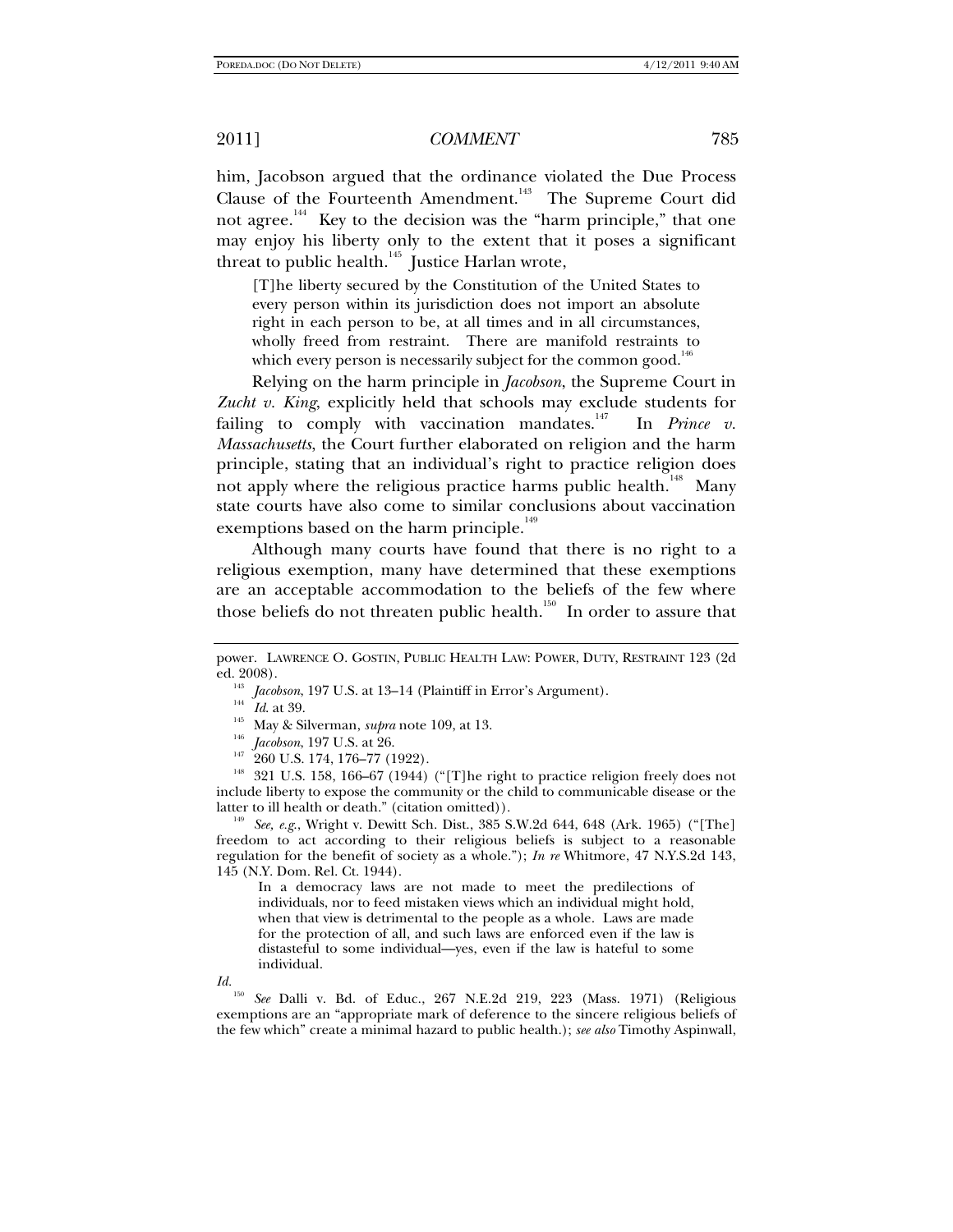exemptions do not threaten public health, many states include "quarantine" clauses in their exemption statutes, which permit the state to exclude unvaccinated children during the threat of an outbreak.<sup>151</sup>

Religious exemptions have received greater legislative and judicial support than philosophical exemptions because of their narrowness and because of the special characteristics of religious beliefs. In *Sherr*, the court emphasized that the legislature had constructed religious exemptions narrowly to prevent de facto philosophical exemptions from undermining public health goals.<sup>152</sup> Other cases have emphasized that religious objections to vaccination deserve greater deference than moral or philosophical objections in our legal system.<sup>153</sup> Furthermore, secular authorities could not persuade those who chose not to vaccinate due to deeply held religious beliefs because the anti-vaccination sentiment of the religious extends from the dictates of an authority higher than science or government. $154$  The truly religious would still choose not to vaccinate their children, even if shown conclusive proof of the safety and necessity of vaccinations.<sup>155</sup> That is not the case for those objecting on moral, philosophical, or political grounds. This group

<sup>152</sup> Sherr v. Northport-East Northport Union Free School Dist., 672 F. Supp 81, 91 (E.D.N.Y. 1987) (stating that granting exemptions "on the basis of personal moral

<sup>153</sup> See, *e.g.*, Hanzel v. Arter, 625 F. Supp. 1259, 1265 (W.D. Ohio 1985) ("[P]hilosophical beliefs do not receive the same deference in our legal system as do religious beliefs . . . ." (citing Yoder v. Wisconsin, 406 U.S. 205 (1972))). 154 *See* Aspinwall, *supra* note 150, at 110–11.

A common characteristic of religious values is that they are developed around or inspired by a source of ultimate authority, something to which all else refers. As a consequence, religious beliefs and priorities are often more responsive to religious teachings than to the social concerns and epidemiological data that motivate public health advocates.

*Id.* <sup>155</sup> *Id.* 

*Religious Exemptions to Childhood Immunization Statutes: Reaching for a More Optimal Balance Between Religious Freedom and Public Health*, 29 LOY. U. CHI. L.J. 109, 111 (1997) ("[L]egislative exemptions are a reasonable accommodation if the public health is

<sup>&</sup>lt;sup>151</sup> See, e.g., ARIZ. REV. STAT. § 15-873 (LexisNexis 2010) ("Pupils who lack documentary proof of immunization shall not attend school during outbreak periods of communicable immunization-preventable diseases . . . ."); LA. REV. STAT. ANN. 17:170 (2010) ("In the event of an outbreak of a vaccine-preventable disease . . . the [school] administrators . . . are empowered . . . to exclude from attendance unimmunized students . . . ."); N.J. ADMIN. CODE § 8:57-4.4 (2010) ("School . . . may exclude children with religious exemptions . . . during a vaccine-preventable disease outbreak or threatened outbreak . . . .").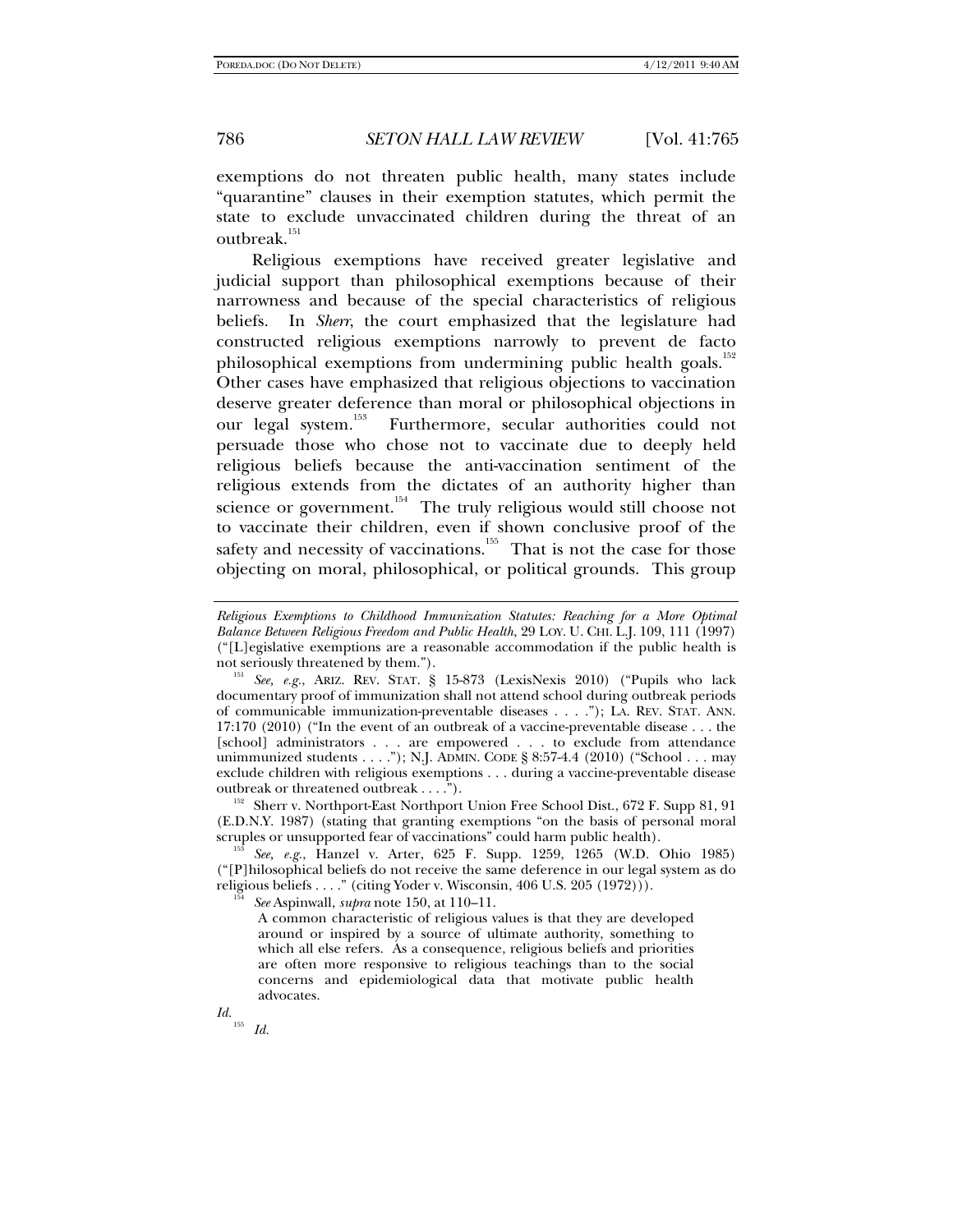of objectors is essentially second-guessing the appropriateness of the legislature's decisions based upon their own empirical considerations.<sup>156</sup>

## *C. State Approaches to Non-Medical Exemptions*

The extent to which a person should be allowed to reject vaccination based upon a belief, whether religious, scientific, political, or otherwise has been a contentious issue.<sup>157</sup> As a result of that contention, a plethora of state approaches to issuing nonmedical exemptions have developed.<sup>158</sup> Although some states make distinctions between religious and philosophical exemptions, the line between the two types of exemptions can be spurious.<sup>159</sup> Therefore, studies of the procedures for obtaining non-medical exemptions often do not differentiate between religious and philosophical exemptions.<sup>160</sup>

The procedures required to obtain either type of exemption vary significantly from state to state.<sup>161</sup> Some states use very simple

*Id.*; *see also* Syska v. Montgomery Cnty. Bd. of Educ., 415 A.2d 301, 304 (Md. 1980). <sup>157</sup> *Cf.* Feudtner & Marcuse, *supra* note 25, at 1164 ("What is the ideal immunization program? Certainly no single answer exists."

<sup>158</sup> See generally Rota et al., *supra* note 122.<br><sup>159</sup> Univ. of Penn., Ctr. for Bioethics, *Vaccination Requirements and Exemptions*, VACCINEETHICS.ORG, http://www.vaccineethics.org/issue\_briefs/requirements.php (last visited Sept. 28, 2010) ("The distinction between a philosophical (personal belief) and a religious exemption is often ambiguous."); *see* Daniel A. Salmon et al., *Exemptions to School Immunization Requirements: The Role of School-Level Requirements, Policies, and Procedures,* 95 AM. J. PUB. HEALTH 436, 436 (2005) ("The distinctions between [religious and philosophical] exemptions have been controversial and some groups have attempted in recent years to broaden state religious exemptions to include philosophical exemptions."). Because some states offering only religious exemptions accept strong personal convictions as "religious" exemptions, "the distinction between a religious exemption . . . and the philosophical or personal conviction [exemption] may be negligible in actual practice." Rota et al., *supra* note 122, at 648. In the Rota study discussed below, seven states that only offered religious exemptions reported that "strong personal beliefs against immunization were

accepted as constituting a religious exemption." *Id.* at 647.<br><sup>160</sup> See generally Rota et al., *supra* note 122 (study focusing on different state immunization requirements and their impact on nonmedical exemptions). 161 *Id.*

*Cf.* Yoder v. Wisconsin, 406 U.S. 205 (1972).

A way of life, however virtuous and admirable, may not be interposed as a barrier to reasonable state regulation of education if it is based on purely secular considerations; to have the protection of the Religion Clauses, the claims must be rooted in religious belief. . . . [T]he very concept of ordered liberty precludes allowing every person to make his own standards on matters of conduct in which society as a whole has important interests.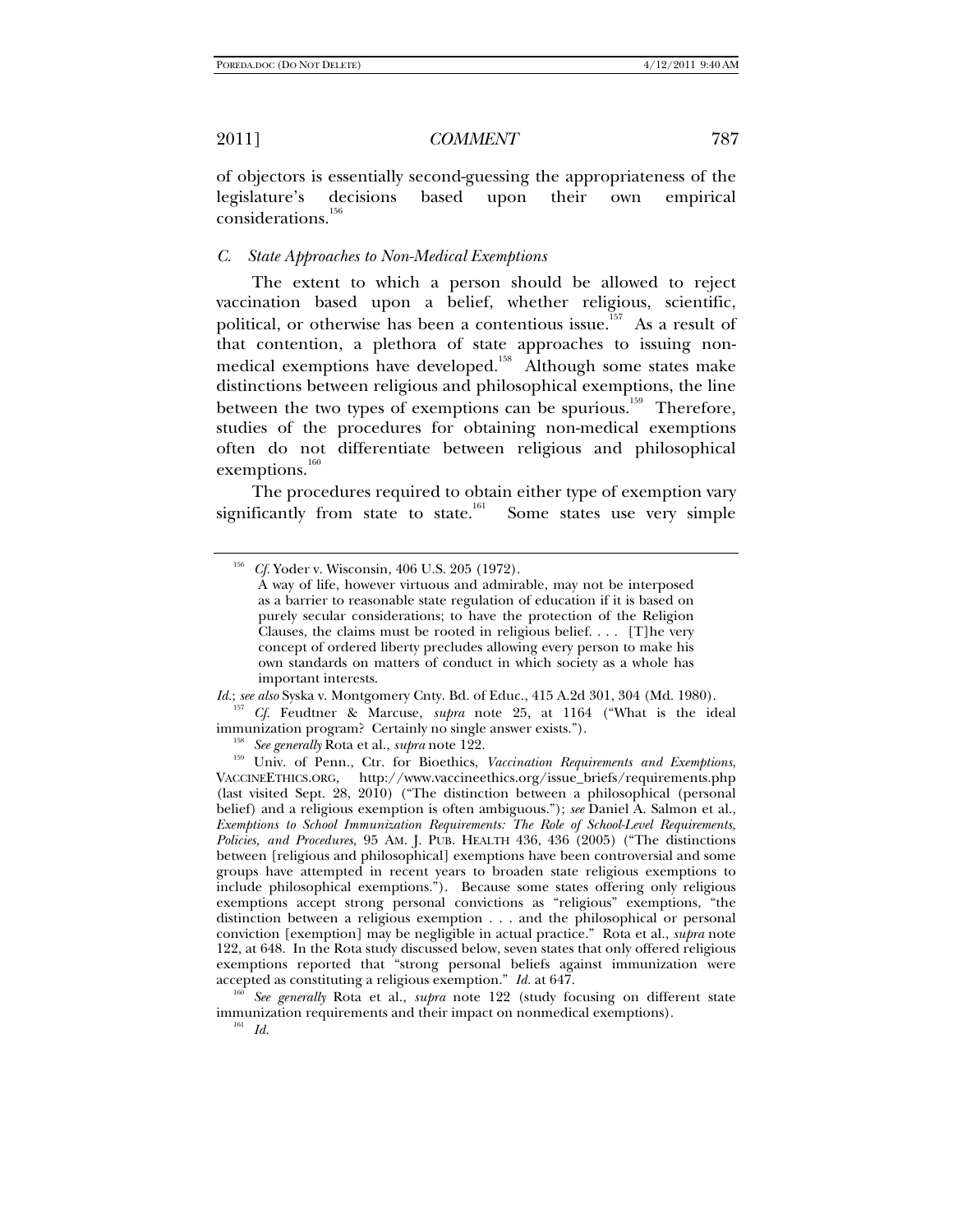paperwork procedures. For example, Washington only requires parents to check off a box on an immunization form and Colorado only requires parents to sign a statement requesting an exemption.<sup>162</sup> Other states have more complicated paperwork requirements, such as special forms that parents must obtain from the health department, written parent statements explaining the reason for the exemption, and signature notarization.<sup>163</sup> Some states go significantly further by requiring parent education about the dangers of not vaccinating, $164$ and some require parents to renew the exemptions.<sup>165</sup>

#### *D. Criticisms of Philosophical Exemptions*

Parts of the public health community have condemned philosophical exemptions. The American Medical Association ("AMA") opposes philosophical exemptions because they endanger the health of unvaccinated individuals, their neighbors, and the community at large.<sup>166</sup> The AMA's objection reflects two typical criticisms of philosophical exemptions: threats to public health and fairness to people other than exempting parents.

Critics of philosophical exemptions warn that these exemptions lead to outbreaks of infectious diseases.<sup>167</sup> Outbreaks of measles and pertussis occur every few years, and epidemiological investigation often traces these outbreaks to vaccine exemptors.<sup>168</sup> For example, a 2008 measles outbreak in San Diego, which sickened

<sup>&</sup>lt;sup>162</sup> Calandrillo, *supra* note 22, at 357 n.11; COLO. REV. STAT § 5-4-903 (2009).<br><sup>164</sup> Rota et al., *supra* note 122, at 647.<br><sup>164</sup> Id. at 648 ("[Six] states had policies that referred parents who request exemptions to c

<sup>&</sup>lt;sup>165</sup> Id. at 646 ("[I]n 5 states, requests for religious or philosophical exemptions had to be renewed annually at each grade level.").<br><sup>166</sup> AM. MED. ASSOC., HEALTH AND ETHICS POLICIES OF THE AMA HOUSE OF

DELEGATES § H-440.970, *available at* http://www.ama-assn.org/ad-com/polfind/Hlth-Ethics.pdf. 167 *See* Hodge & Gostin, *supra* note 21, at 835 (Exemptions "may be unacceptable

to public health authorities because [they] can destroy the collective immunity of a population, thus leading to outbreaks of diseases among vaccinated and unvaccinated children."). 168 Calandrillo, *supra* note 22, at 422–24; *see also* Kevin B. O'Reilly*, Time to Get* 

*Tough? States Increasingly Offer Ways to Opt Out of Vaccine Mandates*, AMEDNEWS.COM (Sept. 8, 2008), http://www.ama-assn.org/amednews/2008/09/08/prsa0908.htm ("Measles are coming back. The Centers for Disease Control and Prevention reported that measles outbreaks have reached a peak not seen since 1996. By late August, 131 cases had been confirmed in 16 states. Almost half of the cases occurred in children who had not been vaccinated because their parents claimed religious or personal exemptions to vaccine mandates.").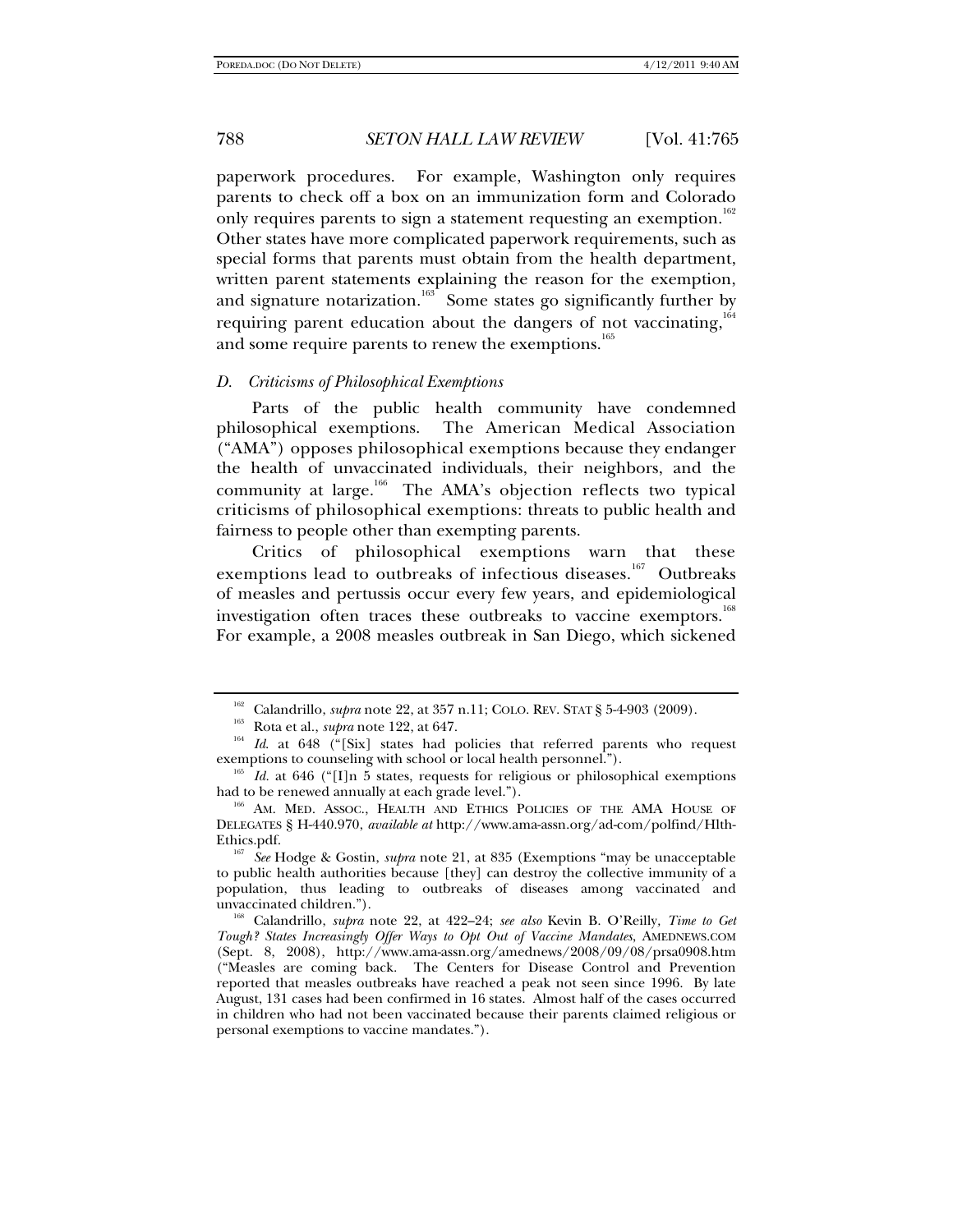eleven children, began when a seven-year-old boy with an exemption brought the disease back with him from Europe.<sup>16</sup>

Several studies have linked philosophical exemptions to increased risks of infection, both for the children who take exemptions and for others in the community. A 1999 study of exemptors in California and other states found that students with exemptions had an average thirty-five percent increased risk of contracting measles.<sup>170</sup> A 2000 study in Colorado found that children with vaccine exemptions were 22.2 times more likely to contract measles than vaccinated children and 5.9 times more likely to contract pertussis.<sup>171</sup> The presence of exemptors also increases the risks of an outbreak affecting the entire community.<sup>172</sup> The 2000 Colorado study also found that schools with pertussis outbreaks had more exemptors than schools without outbreaks.<sup>173</sup> Finally, a 2005 study found a higher incidence of pertussis in states with philosophical exemptions.<sup>174</sup>

Critics also argue that vaccine exemptions are unfair. Exemptors benefit from "herd immunity" without shouldering their share of the risk of vaccination.<sup>175</sup> Furthermore, the choice of some parents not to vaccinate their own children increases the risk of infection for children who cannot take vaccinations for medical reasons or for children who get vaccinated but do not acquire immunity.<sup>176</sup>

The tendency of exemptors to cluster in certain regions poses another set of problems. $177$  An outbreak within a state is likely to

<sup>169</sup> Ctrs. for Disease Control & Prevention, *Outbreak of Measles—San Diego, California, January–February 2008*, 57 MORBIDITY & MORTALITY WKLY. REP. 203 (2008), *available at* http://www.cdc.gov/mmwr/preview/mmwrhtml/mm5708a3.htm. 170 Salmon et al., *Health Consequences of Religious and Philosophical Exemptions from* 

*Immunization Laws: Individual and Societal Risk of Measles*, 218 J. AM. MED. ASS'N 47, 47– 49 (1999). 171 Daniel R. Feiken et al., *Individual and Community Risks of Measles and Pertussis* 

*Associated with Personal Exemptions to Immunization*, 284 J. AM. MED. ASS'N 3145, 3145  $(2000)$ .<br><sup>172</sup> *Id.*<br><sup>173</sup> *Id.* 

<sup>&</sup>lt;sup>174</sup> Saad B. Omer et al., *Nonmedical Exemptions to School Immunization Requirements: Secular Trends and Association of State Policies with Pertussis Incidence*, 296 J. AM. MED.

 $\frac{175}{176}$  May & Silverman, *supra* note 109, at 13.

<sup>177</sup> *See* Salmon et al., *supra* note 170, at 52 ("Exemptors tend to cluster within local and state boundaries, thereby increasing the effect that they may have on the rest of the population in comparison with a dispersed pattern.").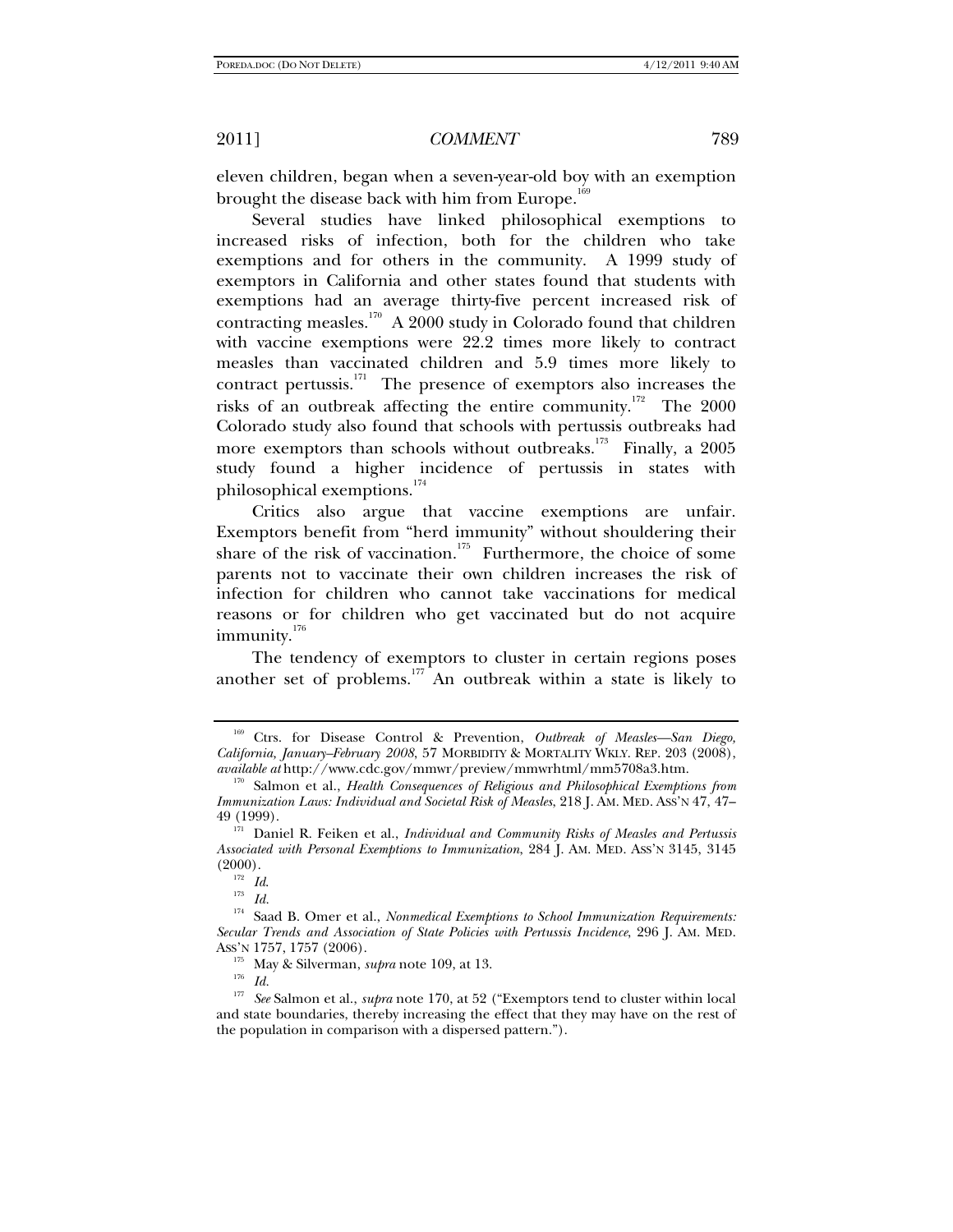occur in a region with a high number of exemptors. For example, a 1996 outbreak in Utah involved 118 cases of measles, 107 of which were in Washington County, a region with an exemption rate of 3.7%—more than seven times the national average.<sup>178</sup> Studies have shown that where exemptors cluster in high concentrations, the risk of nonexempt children becoming infected also increases substantially.<sup>179</sup> The outbreaks are likely to start among exemptors and then spread into the non-exempt population.<sup>180</sup>

Critics also argue that philosophical exemptions incentivize opting out of vaccination. A 2005 study found that states offering philosophical exemptions had higher "non-medical exemption rates than states that offered only religious exemptions. $n<sup>181</sup>$  A survey of state exemption rates revealed that states with philosophical exemptions also tend to have higher overall exemption rates.<sup>182</sup> A CDC survey for the 2009–10 school year indicated that non-medical exemption rates for kindergarteners in public schools in states with philosophical exemptions range from 0.4% in Louisiana to 7.8% in Minnesota.<sup>183</sup> States with only religious exemptions have non-medical exemption rates ranging from 0.1% in the District of Columbia to  $4.7\%$  in Oregon.

While critics of philosophical exemptions express valid concerns, some anti-exemption literature may over-dramatize the risks that exemptions pose to public health.<sup>185</sup> The National Vaccination Advisory Committee has stated that philosophical exemptions do not pose a serious threat to public health.<sup>186</sup> For example, since the measles outbreak of 1989–91, there has not been another major

<sup>&</sup>lt;sup>178</sup> *Id.* at 51.<br><sup>179</sup> *Id.* at 49–50 ("If the number of exemptors doubled, the incidence of measles infection in non-exempt individuals would increase by 5.5%, 18.6%, and 30.8% respectively for intergroup mixing rations of 20%, 40% , and 60%.").<br><sup>180</sup> *Id.* Omer et al., *supra* note 197, at 1757.

<sup>&</sup>lt;sup>182</sup> See CTRS. FOR DISEASE CONTROL & PREVENTION, NAT'L CTR. FOR IMMUNIZATION & RESPIRATORY DISEASES, SCHOOL VACCINATION COVERAGE REPORTS, VACCINATION COVERAGE REPORTS, http://www2.cdc.gov/nip/schoolsurv/report.asp (follow "2009-10" hyperlink under "Report Menus"; then select "# of surveyed kids exempted for philosophical reasons") (last modified July 15, 2010).

 $^{183} \;$   $Id.$ 

<sup>184</sup> *Id.*

<sup>185</sup> *See, e.g.*, Anthony Ciolli, *Mandatory School Vaccinations: The Role of Tort Law*, 81 YALE J. OF BIOLOGY & MED., 129, 129 (2008) ("The United States in on the verge of a public health crisis."). 186 May & Silverman, *supra* note 109, at 13.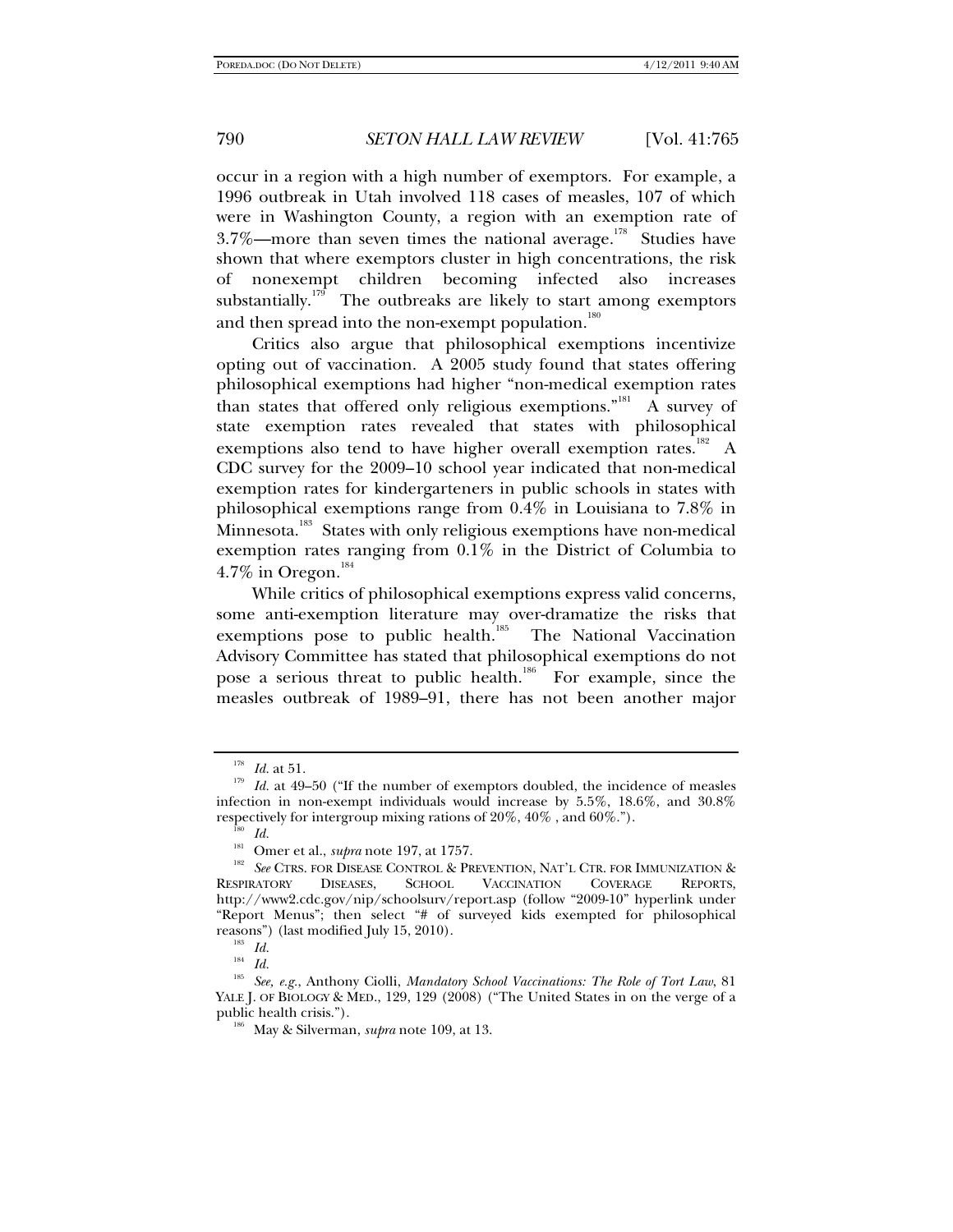outbreak of measles,<sup>187</sup> which is one of the most difficult vaccinepreventable diseases to eliminate.<sup>188</sup> In fact, the CDC declared in 2000 that the United States had "eliminated measles," meaning that the transmission of endemic measles had been eliminated.<sup>189</sup>

Moreover, studies indicate that the *ease* of obtaining a nonmedical exemption, rather than its classification as religious or philosophical, plays the paramount role in determining the overall number of exemptions.<sup>190</sup> These findings, in turn, suggest that states might be able to enact philosophical exemptions without endangering the public health in any significant way, provided that the state places substantial burdens upon parents seeking exemptions.<sup>19</sup>

A study by Jennifer Rota et al. found a correlation between the ease with which a parent could claim a non-medical exemption and the rate of exemptions.<sup>192</sup> The researchers in the Rota study collected data about each state's procedure for obtaining non-medical exemptions and classified them into one of three categories based upon the difficulty of obtaining an exemption.<sup>193</sup> The study found that states in the group having the most complex procedures also had the lowest exemption rates (below  $0.5\%$ ).<sup>194</sup> The study also found that no state in the group with the most complex exemption

<sup>&</sup>lt;sup>187</sup> In the outbreak of 1989–91, 55,000 Americans became ill from measles. CTRS. FOR DISEASE CONTROL & PREVENTION, MEASLES MORTALITY REDUCTION AND GLOBAL MEASLES ELIMINATION (2009), *available at* http://www.cdc.gov/ncird/progbriefs/ downloads/global-measles-elim.pdf. Between 1993 and 2001, a total of 1804 measles cases were reported in the United States, most of them imported from other countries, or traced to the imported cases. Fuyuen Y. Yip et al., *Measles Outbreak Epidemiology in the United States 2001–2003*, 189 J. INFECTIOUS DISEASES S54, S54 (2004). Between 2000 and 2007, the number of measles cases reported annually ranged from 29 to 116. Ctrs. for Disease Control & Prevention, *Measles—United States, January 1– April 25, 2008*, 57 MORTALITY & MORBIDITY WKLY. REP. 494, 494 (2008); *see also*  Calandrillo, *supra* note 22, at  $424$  n.  $444$  ("By 1996, the vaccination goal of  $90\%$ among two-year olds have been met. No large-scale U.S. measles outbreaks have occurred since."). *But see Vaccine Refusals Fuel Measles Outbreak,* REUTERS (Aug. 21, 2008), http://www.reuters.com/article/idUSN2146685120080821 (reporting 131 cases of measles in 2008, most of which occurred in unvaccinated people).

<sup>&</sup>lt;sup>188</sup> Berger, *supra* note 70, at 1466 (stating that measles is highly infectious and therefore can require immunization coverage as high as 99%, in some locations, in order to eliminate it).<br><sup>189</sup> Ctrs. for Disease Control & Prevention, *supra* note 187, at 494.<br><sup>190</sup> *See infra* notes 191–96 and accompanying text.<br>*Id.* 

<sup>192</sup> *See* Rota et al., *supra* note 122, at 645. 193 *Id*. at 646. 194 *Id.*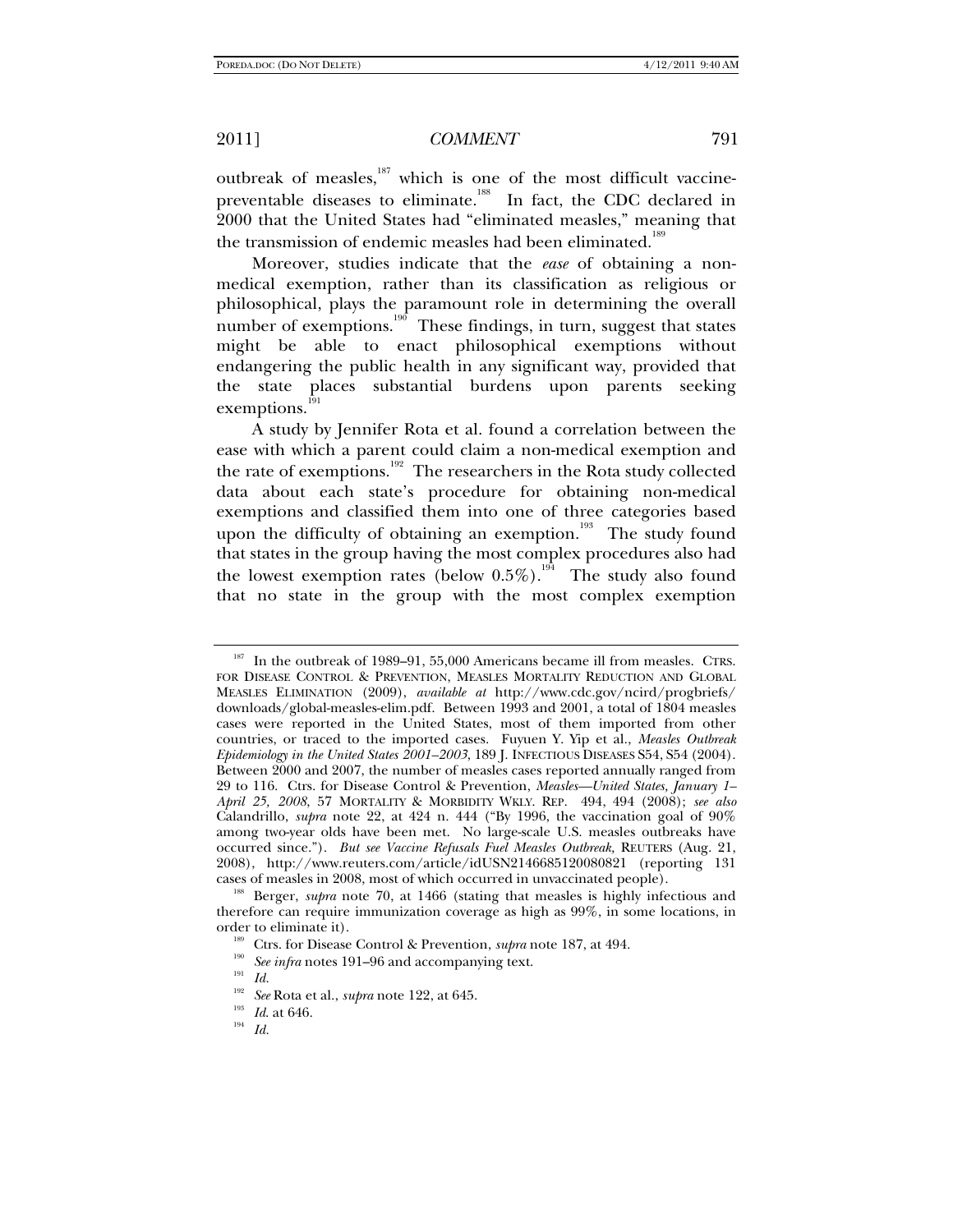processes had non-medical exemption rates above  $1.0\%$ .<sup>195</sup> A 2005 study by Daniel A. Salmon et. al., which studied exemption practices in individual school districts in Colorado, California, Missouri, and Massachusetts, found that more complex exemption procedures resulted in reduced non-medical exemption rates.<sup>19</sup>

Philosophical exemptions may appear to correlate to higher exemption rates because states with philosophical exemptions tend to make those exemptions very easy to obtain. A 2005 study by Saad B. Omer et al. found that of seventeen states that had philosophical exemptions, twelve of them had easily obtained exemptions, and only one was classified as having "difficult procedures" for obtaining an exemption.<sup>197</sup>

Another report even found that school funding laws in some states with easily obtained philosophical exemptions inadvertently incentivized opt-outs.198 Where a state ties school funding to the school's accounting for all students' vaccination statuses, and an unvaccinated student appears at the school, the school can comply with the funding law more easily by asking a parent to check off a box as an exemptor rather than asking the parent to vaccinate the child.<sup>199</sup>

The results of these studies indicate that many people who take non-medical exemptions may be (1) making uninformed or misinformed decisions and (2) taking exemptions based on convenience.<sup>200</sup> These studies also indicate that states need to make the process of obtaining an exemption more difficult than getting a vaccination.<sup>201</sup> Doing so would discourage all but those with sincere beliefs against vaccination from seeking an exemption rather than a vaccination.<sup>202</sup>

<sup>&</sup>lt;sup>195</sup> *Id.* at 647 fig.1.<br><sup>196</sup> Salmon et al., *supra* note 159, at 436 ("This study revealed that the complexity of paperwork or effort required to complete the exemption process was inversely related to the proportion of exemptions filed."). 197 Saad B. Omer et al., *Nonmedical Exemptions to School Immunization Requirements:* 

*Secular Trends and Association of State Policies with Pertussis Incidence*, 296 J. AM. MED.

<sup>&</sup>lt;sup>198</sup> Bruce Jancin, *Exemptions to Mandatory School Immunization Laws Are Climbing*, 32 FAM. PRAC. NEWS, Aug. 15, 2002, at 38. 199 *Id.* 

<sup>200</sup> *Id.*; *see also* Hinman et al., *supra* note 29, at 125; Rota et al., *supra* note 122, at

<sup>&</sup>lt;sup>201</sup> Salmon et al., *supra* note 159, at 440 (stating that schools should "use administrative procedures that have been associated with decreased likelihood of a child having an exemption"). 202 *Id.*; *see also* Rota et al., *supra* note 122, at 647–48.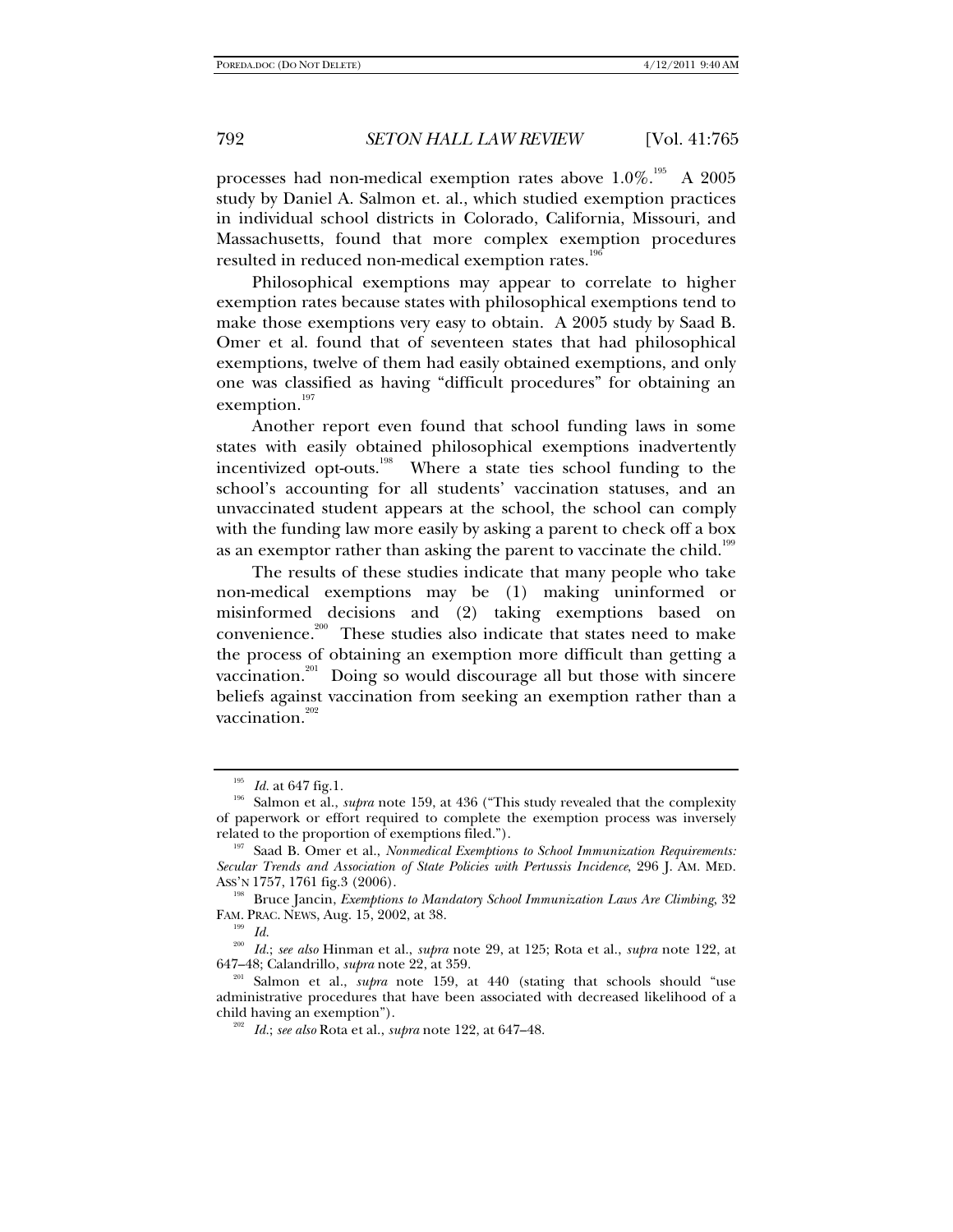#### IV. THE "BACKLASH" AGAINST VACCINATION

The New Jersey flu vaccine rally exemplifies a parental "backlash" against vaccination that has arisen in recent years.<sup>203</sup> The backlash has been linked to the growing number of vaccines that states have been mandating since the 1990s, $^{204}$  and more specifically, to a fear that increasing the number of vaccines poses unjustified health risks to children.<sup>205</sup> The vocal backlash, composed largely of educated and affluent parents,<sup>206</sup> has put pressure on state legislatures to enact broad philosophical exemptions.<sup>207</sup> While parent efforts to broaden exemptions have not been very successful,<sup>208</sup> public health officials should be cognizant of legitimate claims of coercion as well as the backlash's tendency to spread misinformation and undermine the legitimacy of immunization programs. A legislative response that gives parents the autonomy to refuse vaccination but which simultaneously makes the exemption contingent upon engaging in dialogue with the public health community would both nullify the parental sense of outrage that is provoking the backlash and create opportunities for the public health community to dispel misperceptions about vaccines.

#### *A. The Vaccine Safety Issue*

At the core of the backlash are fears about the safety of vaccines.<sup>209</sup> All recommended childhood vaccines come with certain scientifically accepted risks of adverse reactions, $210$  which in rare cases

Survey found that completely unvaccinated children between the ages of nineteen months and thirty-five months were significantly more likely to be white, have mothers who were college-educated and over thirty, and live in households with incomes over \$75,000. *Id.*

- 
- 

210 Robert T. Chen et al., *Safety of Immunizations*, *in* VACCINES 1557, 1571 (Stanley Plotkin & Walter Orenstein eds., 4th ed. 2004). See *Possible Side-Effects from Vaccines*,

<sup>203</sup> *See* COLGROVE, *supra* note 23, at 227. 204 *Id.*; *see also* Miriam Tucker, *supra* note 140. 205 Robert M. Wolf et al., *Content and Design Attributes of Anti-Vaccination Websites*, 287 J. AM. MED. ASS'N 3245, 3245 (2002) ("[D]uring the last few decades an increasingly vocal antivaccination movement has challenged the safety and effectiveness of recommended vaccines."); Katherine Seligman, *Vaccination Backlash*, S.F. CHRON., May 25, 2003, *available at* http://www.sfgate.com/cgibin/article.cgi?file=/c/a/2003/05/25/CM171959.DTL. ("Although diseases may have waned, a backlash has grown. It is fueled by gripping stories about children whose parents say they developed autoimmune or developmental disorders such as autism after getting immunized."). 206 Smith et al., *supra* note 93, at 189. A study of the 2001 National Immunization

<sup>207</sup> *See* Salmon et al., *supra* note 25, at 439. 208 Salmon et al., *supra* note 102, at 782. 209 COLGROVE, *supra* note 23, at 230.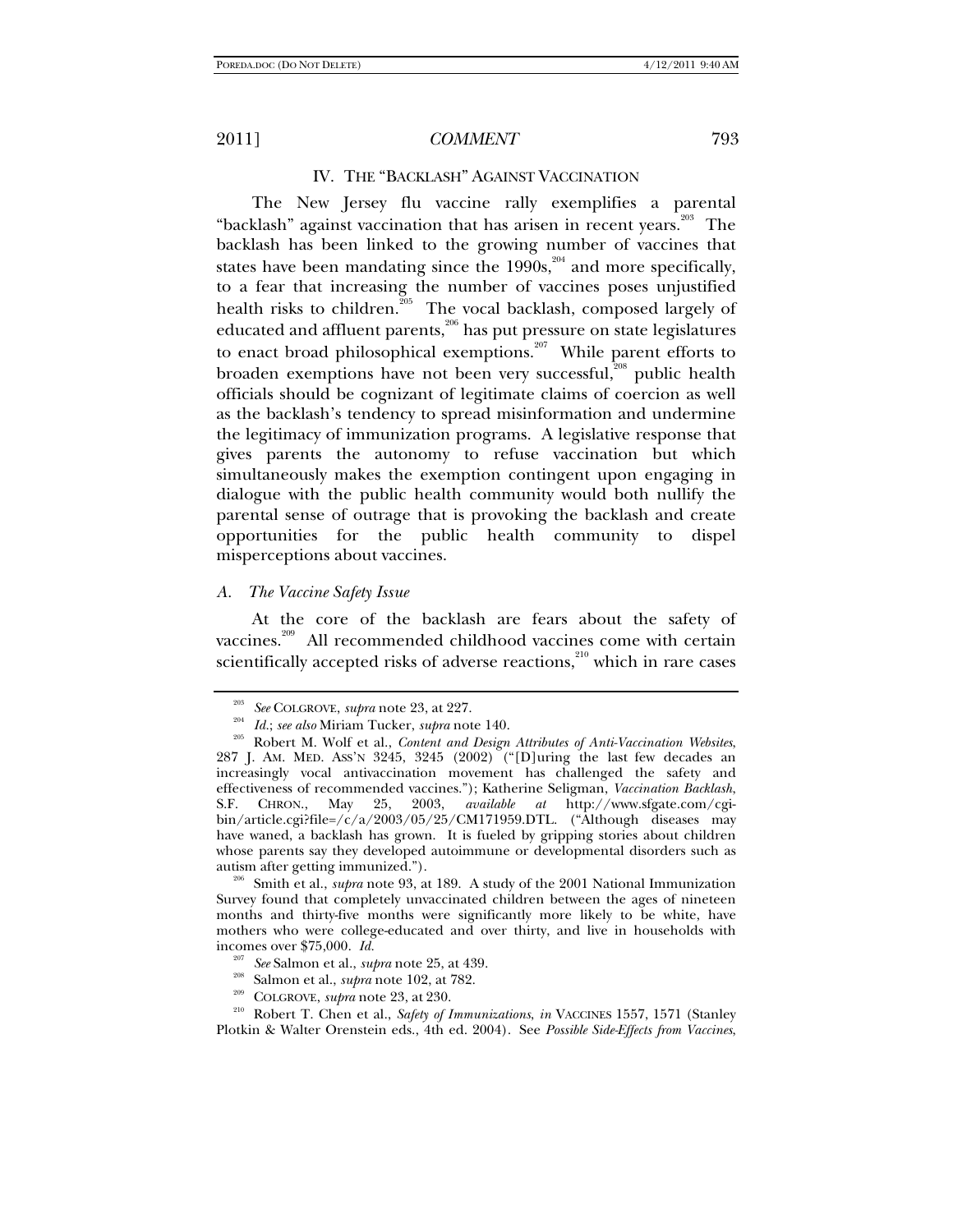can be severe or fatal; the risks that the government acknowledges, however, are not at the core of the current backlash.<sup>211</sup> More prominently, parents fear that vaccines might cause chronic health problems, autoimmune disorders, or developmental disabilities, notably autism—diseases for which science has no explanation.<sup>212</sup> Parents point to the correlation between the increase in these health problems and the increasing number of vaccines over the last few decades as the primary evidence of the connection. $^{213}$  No epidemiological studies give support to the theories that vaccines cause autism, asthma, autoimmune, or other chronic health problems; however, the popular belief that vaccines might cause longterm health problems persists.<sup>214</sup> Experts attribute parental resistance to the weight of scientific evidence to (1) faulty risk perception,  $^{215}$  (2) the emotional power of persistent parental anecdotes that do link

(last updated Oct. 1998). 212 *See* Carl T. Hall, *Report Calls Vaccine-Autism Link Unfounded*, S.F. CHRON., May 19, 2004, at A5 ("The unanimous judgment of a 13-member Institute of Medicine committee came down to a mixed message for worried parents: although some of the most commonly administered vaccines against childhood diseases appear to be safe, the real culprits for autism are as much a mystery as ever.").

<sup>213</sup> See Barbara Loe Fisher, *Q: Should Parents Be Allowed to Opt Out of Vaccinating Their Kids?*, INSIGHT ON THE NEWS, Apr. 24, 2000, at 40 ("Instead of epidemics of measles and polio, we have epidemic chronic autoimmune and neurological disease . . . [T]o what extent has the administration of multiple doses of vaccines in early childhood . . . been a cofactor in epidemics of chronic diseases?").

CTRS. FOR DISEASE CONTROL & PREVENTION, http://www.cdc.gov/vaccines/vacgen/side-effects.htm (last modified June 3, 2010), for a list of scientifically accepted

adverse reactions. 211 *See Vaccine Side Effects, Adverse Reactions, Contraindications, and Precautions Recommendations of the Advisory Committee on Immunization Practices (ACIP)*, CTRS. FOR DISEASE CONTROL & PREVENTION, http://wonder.cdc.gov/wonder/prevguid/ m0046738/m0046738.asp (stating that vaccine-induced anaphylaxis can be fatal)

<sup>&</sup>lt;sup>214</sup> COLGROVE, *supra* note 23, at 230. Those advocating for philosophical exemptions, however, do make the valid point that vaccines do harm a small group of children, but that science is often unable to predict who those children will be. *See, e.g.*, Charlotte Vandervalk, *Immunizations: Protecting an At-Risk Population*, MDADVISOR 12, 12–15 (Spring 2009). Some people caution against completely dismissing parent concerns about unknown health consequences of vaccines for some children, as this dismissal may inflame the backlash against vaccination. *Cf*. John S. Poling, *Vaccines and Autism Revisited*, 359 NEW ENG. J. MED. 655, 655 (2008) (implying that recklessly zealous vaccine advocacy "does not improve confidence in the immunization program"). 215 *See* Calandrillo, *supra* note 22, at 404; Gostin & Hodge, *supra* note 21, at 876.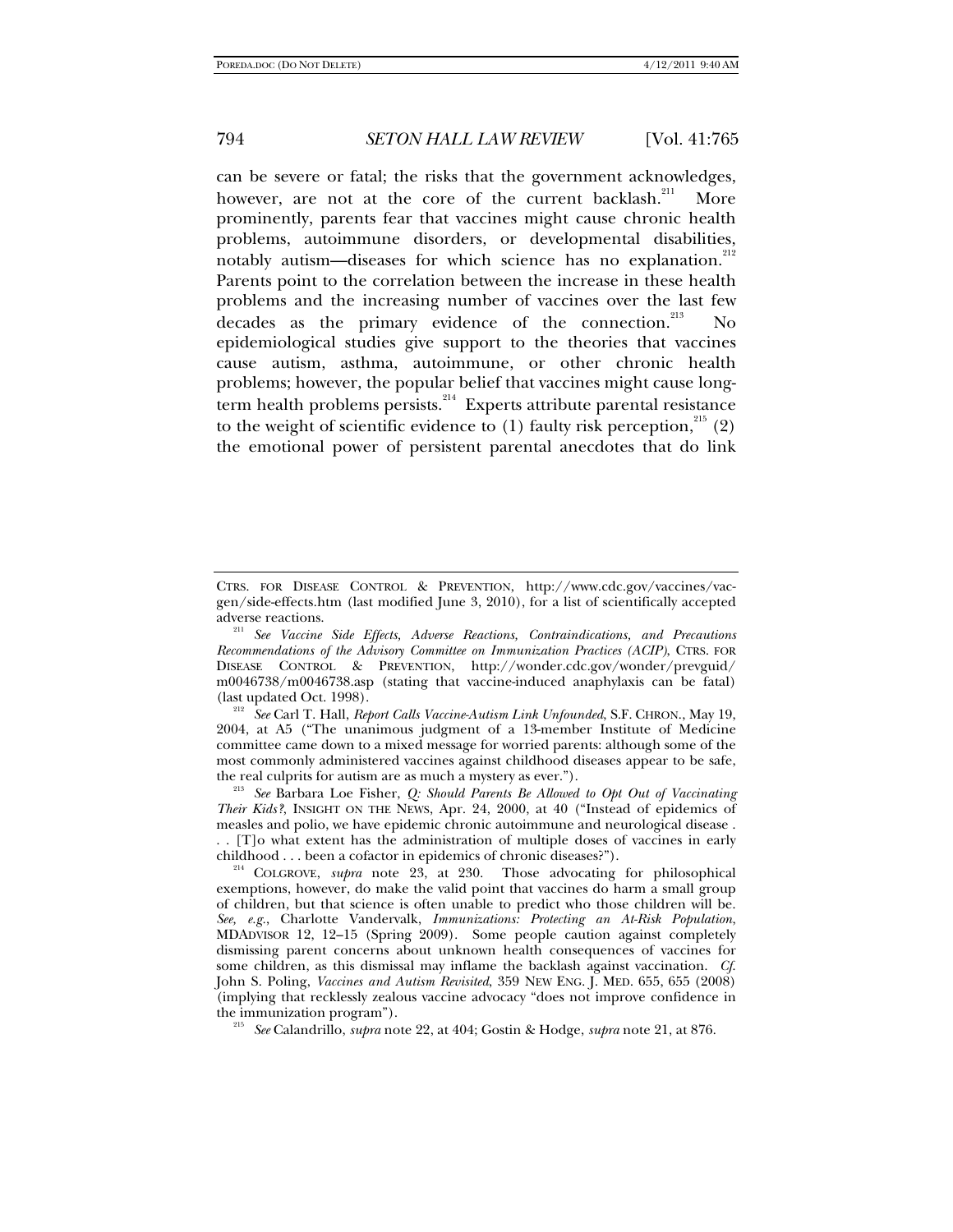vaccines to the onset of childhood disabilities, $216$  and (3) distrust of the government and pharmaceuticals. $217$ 

*B. The Coercion Issue* 

Some in the public health community would agree that parent concerns, though motivated by questionable health beliefs, do raise legitimate political issues.<sup>218</sup> Principally, coercion in medical procedures is anathema to American liberty.<sup>219</sup> State courts have typically relied on *Jacobson* to uphold coercive immunization mandates, a judicial practice that some have come to criticize. $^{220}$ Though *Jacobson* granted public health officials wide deference to implement coercive vaccination mandates, some critics, such as George Annas, have criticized the decision as "a relic of a bygone era when civil liberties were seen as less important."<sup>221</sup> Even those who support the theory that *Jacobson* is still relevant to guiding public health decisions admit that *Jacobson* implies boundaries between the competing demands of public health and personal liberty boundaries that some aspects of state immunization programs may trample. $222$ 

mandatory vaccinations and experts' willingness to take the backlash into account when creating vaccination mandates).

<sup>219</sup> See COLGROVE, *supra* note 23, at 239; Salmon et al., *supra* note 25, at 441; Vandervalk, *supra* note 214, at 14 ("Most medical decisions are made with informed consent. A school nurse . . . cannot give an aspirin to a child without parental approval.").<br><sup>220</sup> See Note, *supra* note 76, at 1839 (citing the plaintiff's argument in *Boone v*.

*Boozman*, 217 F. Supp. 2d 938, 956 (E.D. Ark. 2002), that *Jacobson* was archaic and

<sup>221</sup> See id. at 1835 (citing George Annas, *Blinded by Bioterrorism: Public Health and Liberty in the Twenty-First Century*, 13 HEALTH MATRIX 33, 56 (2003)).

<sup>222</sup> See Silverman, *supra* note 113, 280 (stating that the *Jacobson* court "did not envision a boundless power to protect the public's welfare . . . the *Jacobson* decision describes a state police power that balances public health protections with the principles of necessity, reasonableness, proportionality, and harm avoidance"); *see* 

<sup>216</sup> Wolf et al., *supra* note 205, at 3247. See also PAUL M. OFFIT, AUTISM'S FALSE PROPHETS  $237-47$  ( $2008$ ) for an examination of the power of parental anecdote to persuade parents more powerfully than scientific evidence.

<sup>&</sup>lt;sup>217</sup> Robert M. Wolf et al., *Content and Design Attributes of Anti-Vaccination Websites*, 287 J. AM. MED. ASS'N 3245, 3247 (2002); *see also* COLGROVE, *supra* note 23, at 248 (discussing conflicts of interest involving the fact that the CDC's National Immunization Program was responsible for both promoting vaccines and ensuring their safety); Calandrillo, *supra* note 22, at 397 ("Skeptics contend that the government is in bed with the vaccine industry."); Barbara Loe Fisher, *In the Wake of Vaccines*, MOTHERING, Sept. 1, 2004, at 38 ("[T]he challenge to our system of mass vaccination is also part of the move by educated healthcare consumers away from a technology and a medical model that many believe have failed."). 218 *See* COLGROVE, *supra* note 23, at 238–40 (detailing political objections to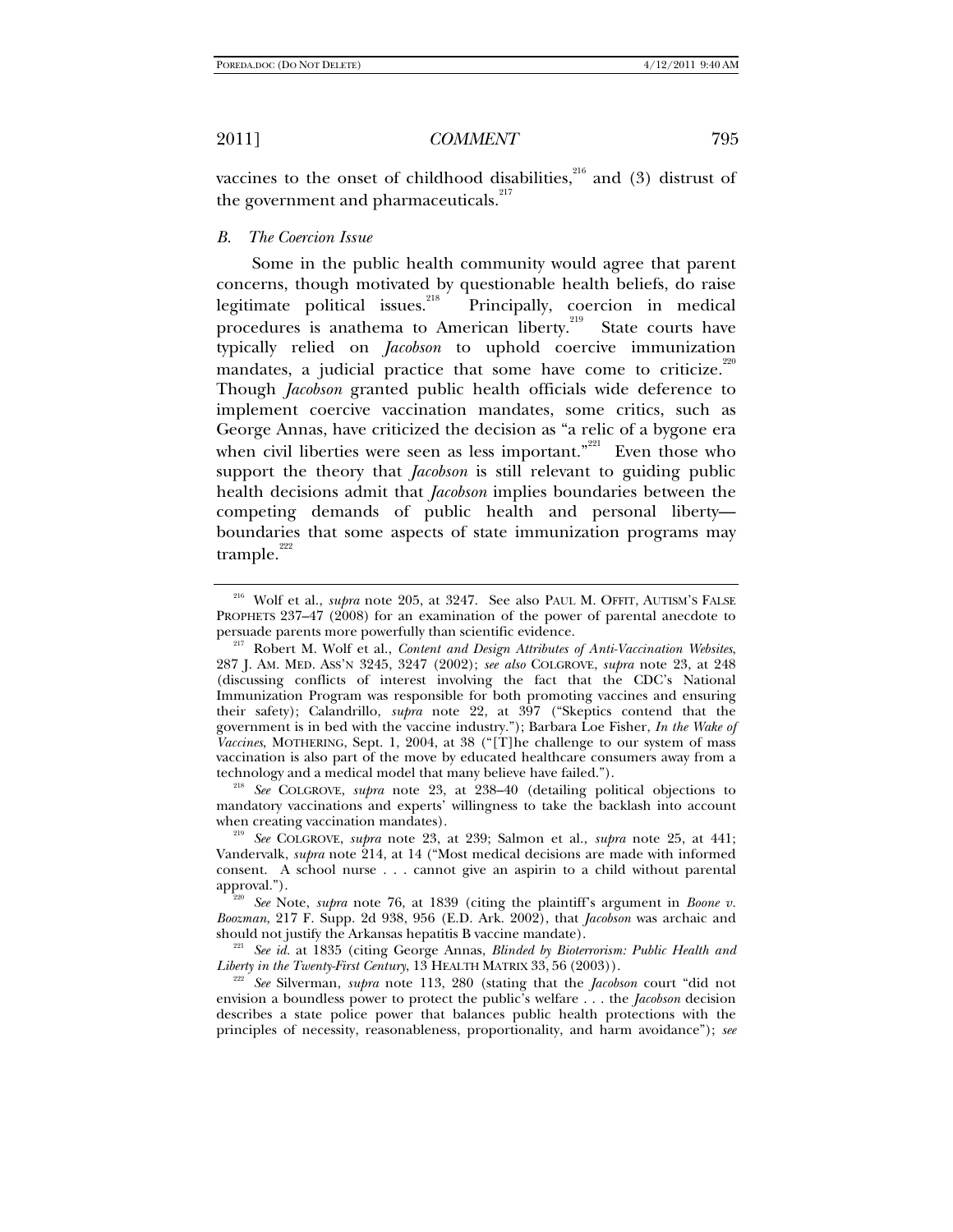In light of the fact that not all aspects of a state's immunization program are as important as others, some people question whether mandates for vaccines need to be redesigned in order to prevent them from becoming unduly coercive.<sup>223</sup> Similarly, some parents, and even some doctors, criticize immunization programs for being "onesize-fits-all"—meaning that all vaccines are mandated with the same force of law for almost all children.<sup>224</sup> Some parents have particularized health concerns which make the mandate more coercive to them than it is for other parents.<sup>225</sup> For example, a family with a history of adverse vaccine reactions might feel more hesitant about completely following the ACIP recommendations than a family that has never experienced an adverse reaction.<sup>226</sup> Given that  $(1)$ American culture frowns upon coercive medical procedures, (2) not all vaccines are as important as others, (3) vaccine mandates are more coercive to some parents than others, and (4) herd immunity to the most dangerous vaccine-preventable diseases is not currently threatened by exemptions, a reformulation of state vaccination laws to permit parents more autonomy is an appropriate legislative measure.

# *C. Acknowledging the Backlash by Providing Annual Philosophical Exemptions*

By ignoring the New Jersey parents' pleas for the Conscientious Exemption Bill, DHSS may have been inadvertently harming the state's immunization program more than the availability of a philosophical exemption would. When public health officials ignore complaints of coercion, and instead, as New Jersey has done, make the immunization program *more* coercive, they fuel the fire of the

<sup>225</sup> See Salmon et al., *supra* note 102, at 781 ("[T]he perceived burden of vaccination is greater for parents with strongly held beliefs against vaccination compared with parents who are in favor of vaccination."). 226 See Vandervalk, *supra* note 214, at 14 (discussing the distress of a family denied

an exemption for their son after his sister suffered a severe adverse reaction).

*also* Note, *supra* note 76, at 1837 (citing Lawrence O. Gostin, Jacobson v. Massachusetts *at 100 Years: Police Power and Civil Liberties in Tension*, 95 AM. J. PUB.

<sup>&</sup>lt;sup>3</sup> See Feudtner & Marcuse, *supra* note 25, at 1163 ("[A] spectrum of policy enforcement strength is warranted, titrating the degree of coerciveness to the particular disease and vaccine-specific tradeoffs."); Note, *supra* note 76, at 1838–41 (suggesting that vaccines be divided into those that are "medically necessary" to prevent epidemics and those that are merely "practically necessary" to achieve less<br>pressing public health goals and that mandates be adjusted accordingly).

<sup>&</sup>lt;sup>224</sup> See Rosen, *supra* note 60, for an example of a doctor using the term "one-sizefits-all." See *Preschoolers' Parents Protest*, *supra* note 6, for an example of a parent using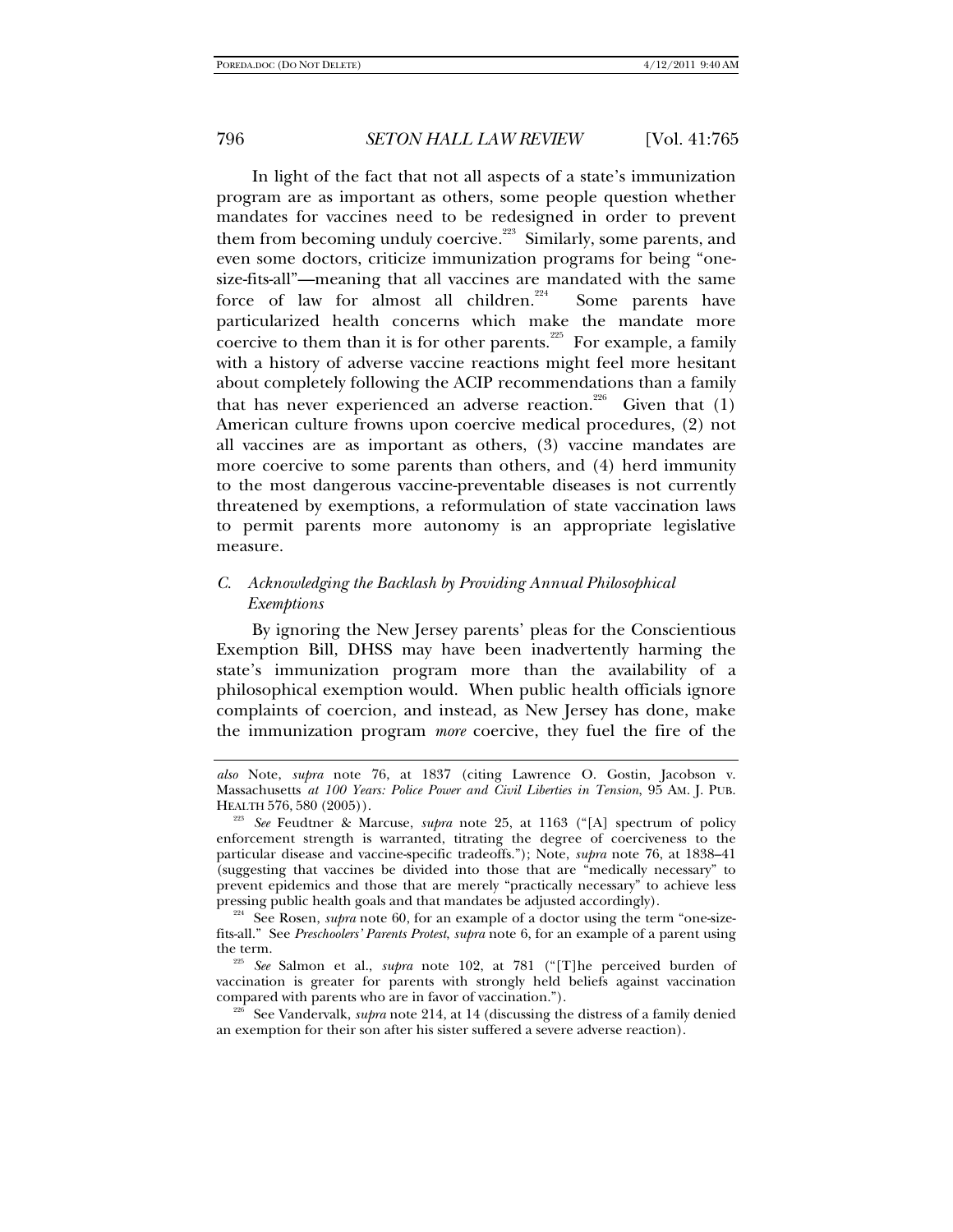backlash, which may contribute to the spread of misinformation and undermine the immunization program's legitimacy. A philosophical exemption, which requires annual interaction with a doctor, would diminish the sting of coercion that fuels the backlash while at the same time giving the public health community the opportunity to dispel myths about vaccines one parent at a time.

One notable aspect of the backlash has been its tendency to spread fear and misinformation, especially on the internet.<sup>227</sup> Finding the government deaf to their complaints, many angry parents have taken to the web to gain political strength. A 2002 study found that a parent who searches for vaccine information online is likely to come across anti-vaccination sites that have misinformation about vaccines and use emotionally manipulative attributes, such as pictures and stories of harmed children, designed to scare parents out of vaccinating their children.<sup>228</sup> Because many Americans who look for health information online believe that "most" or "almost all" of the information they find is credible, the researchers suggested that these websites might persuade parents to make misinformed or irrational choices not to vaccinate.<sup> $229$ </sup> When the government takes measures that add fuel to the fire of the backlash, they risk provoking further erosion of public confidence in the immunization program via protests on the steps of the state house and on the internet.

The appropriate legislative response might help reverse the tendency of the backlash to undermine immunization programs. If New Jersey had a policy to accommodate the sincere objections that New Jersey parents have to the flu vaccine mandate, the impetus for angry outbursts against the immunization program would have been significantly lower—perhaps there would not have been a protest at all. At the same time, states should not completely concede to the demands of parents by granting broad philosophical exemptions because these would encourage exemptions of convenience and reduce the state's opportunity to dispel the myths that send many fretful parents looking for exemptions in the first place. A policy that permits parents to have the ultimate say over the vaccination of their children, but which simultaneously forces them into an ongoing dialogue with the public health community is the best compromise. Such a policy would nullify the political aspect of the vaccine backlash. It would also create an incentive for parents who are thinking about opting out to have a persuasive encounter with the

<sup>&</sup>lt;sup>227</sup> Calandrillo, *supra* note 22, at 402–03.<br><sup>228</sup> Wolf et al., *supra* note 205, at 3247.<br>*Id.*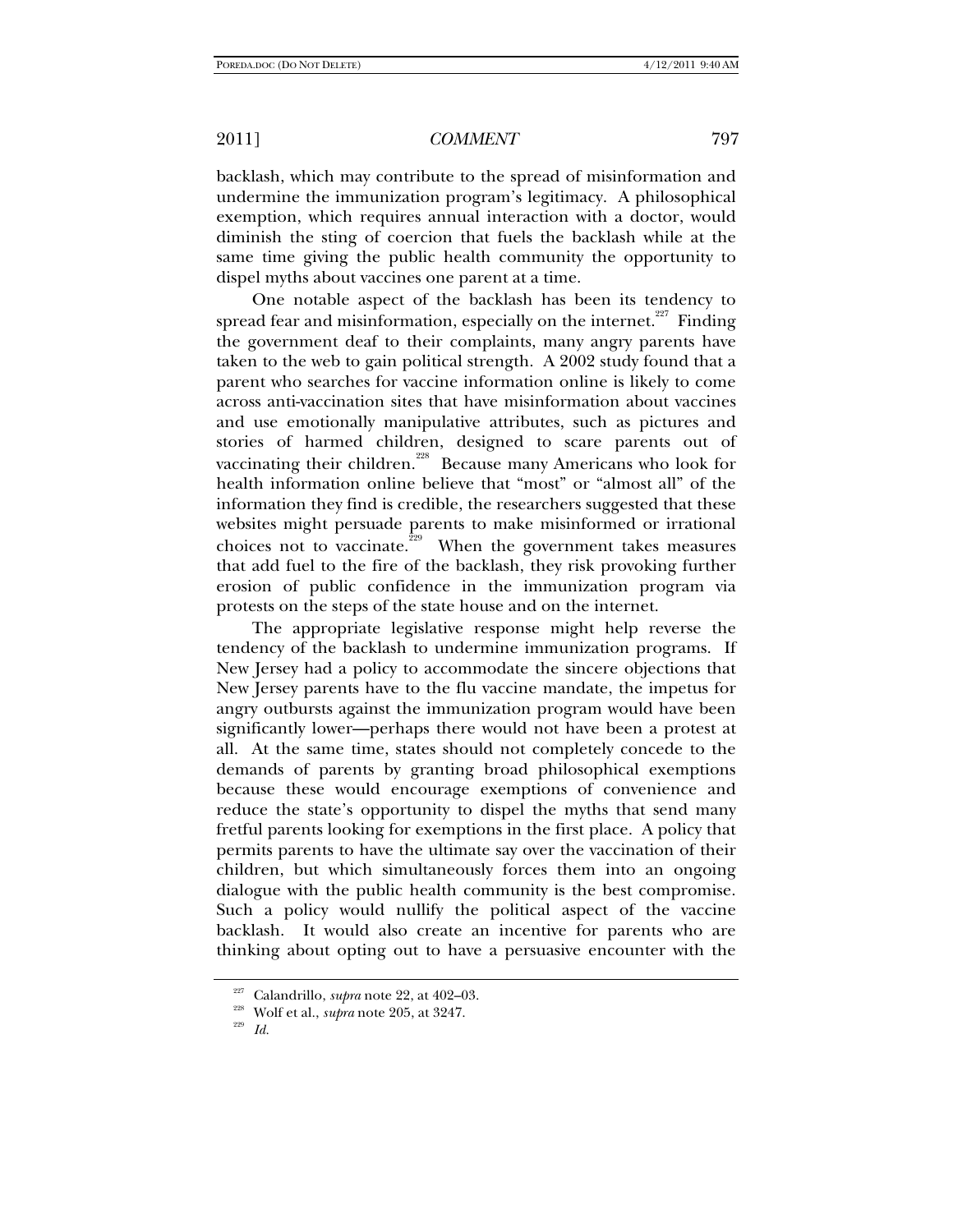proper health authorities. Such encounters may convince hesitant parents to partially or completely comply with immunization requirements, whereas parents might completely and permanently opt out of all vaccines otherwise.

#### V. A LEGAL FRAMEWORK FOR ADDRESSING THE BACKLASH

The difficulties that have arisen from the public demand for a philosophical exemption in New Jersey and elsewhere might be resolved using a framework proposed for—and largely adopted by— Arkansas in the early years of the last decade. In 2002, two federal district courts in Arkansas ruled that the state's religious exemption was unconstitutional because it required proof of church membership.<sup>230</sup> Arkansas then briefly became the third state to have only medical exemptions. The loss of non-medical exemptions became a rallying point for groups opposed to mandatory vaccination. The backlash against the increasingly coercive The backlash against the increasingly coercive immunization program resulted in several bills that, if passed, would have given Arkansas a broad non-medical exemption.<sup>232</sup> Meanwhile, health advocacy groups, clinical providers, and insurance companies expressed concern that a broad philosophical exemption might threaten the state's immunization program.<sup>233</sup> The Arkansas Department of Health asked the Arkansas Chapter of the American Academy of Pediatrics to evaluate the non-medical exemption issue, which then developed new principles that should guide the creation of non-medical exemptions by working with the Johns Hopkins Institute for Vaccine Safety, the Johns Hopkins Center for Law and the Public's Health, and the Arkansas Medical Society ("The Johns Hopkins Group").<sup>234</sup> In the end, the group drafted legislation for a new non-medical exemption.<sup>235</sup>

### *A. The Johns Hopkins Group Framework*

In drafting Arkansas's new non-medical exemption, the Johns Hopkins Group ensured high levels of immunization while respecting

<sup>230</sup> Boone v. Boozman, 217 F. Supp. 2d 938, 951 (E.D. Ark. 2002); McCarthy v. Boozman, 212 F. Supp. 2d 945, 947 (W.D. Ark. 2002). 231 Salmon et al., *supra* note 102, at 780. 232 *Id.*

 $\frac{^{233}}{^{234}}$  *Id.* 

<sup>234</sup> *Id.*

<sup>235</sup> Daniel A. Salmon et al., *Draft Exemption*, *available at* http://www.vaccinesafety.edu/DraftExemption.html [hereinafter *Draft Exemption*].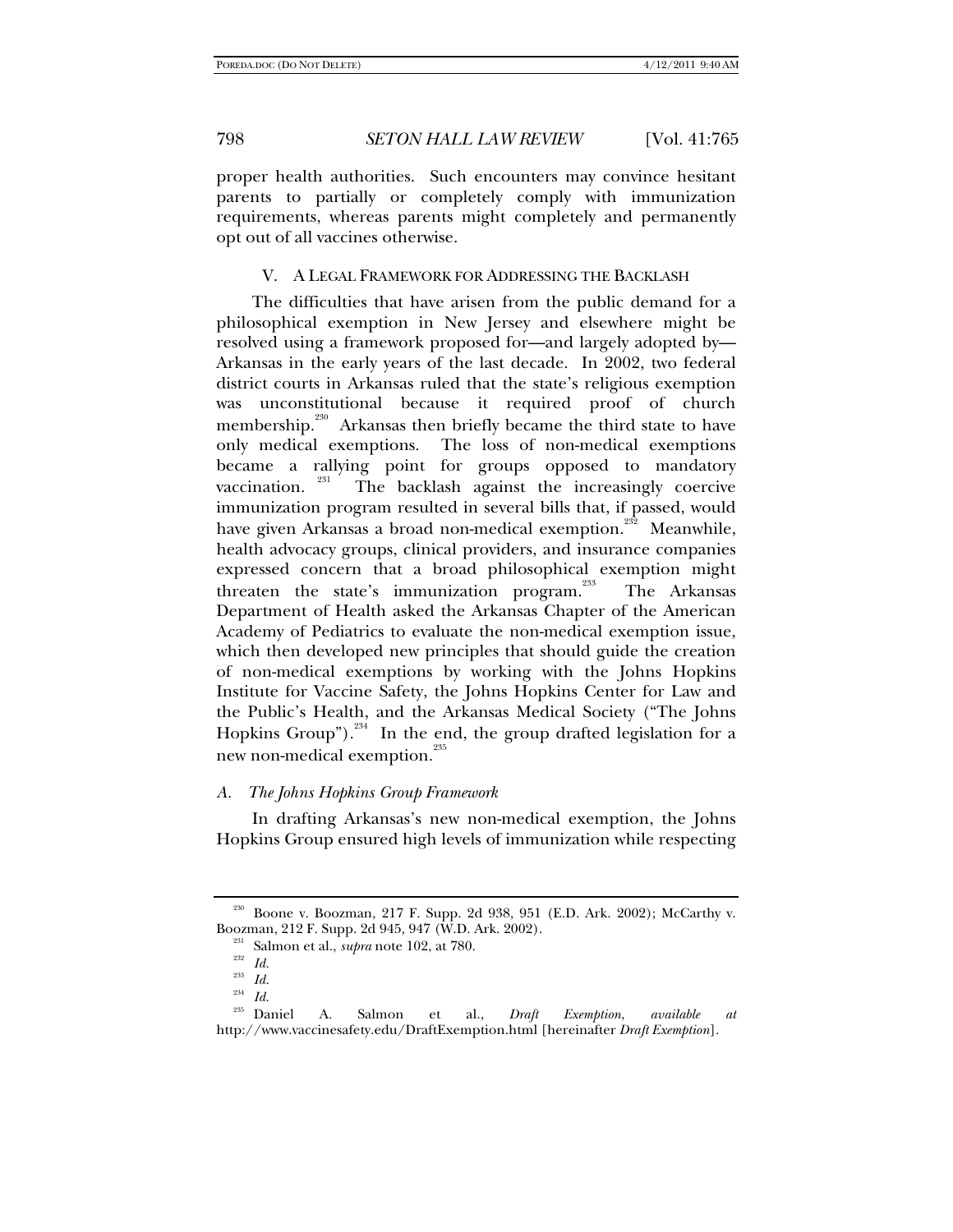the beliefs of those genuinely opposed to vaccination.<sup>236</sup> Keeping immunization levels high and keeping the exemptions fair—meaning that all parents with sincere objections could obtain them—were the two objectives. $237$ 

At the outset, the group rejected the option of a religious exemption without a church membership requirement for two reasons. First, a religious exemption without a church membership requirement is a broad exemption that could permit uninformed parents without a sincere belief to opt out.<sup>238</sup> Second, drawing arbitrary lines between religion and philosophy may not be fair and poses the risk of public backlash.<sup>239</sup> The group decided that the factors that made a parent's request for an exemption acceptable, in the absence of an overriding public health need, were (1) that the parental belief be sincere and (2) that the decision not to vaccinate be fully informed.<sup>240</sup> The group determined that the best way to test the sincerity of the parent's belief was to make exemptions more difficult to obtain than mere compliance with vaccination mandates.<sup>241</sup> Such an exemption gives parents full autonomy over the decision to vaccinate and thus quells the concern that coercion will undermine the state's immunization program. At the same time, non-medical exemptions that are difficult to obtain discourage abuse of the exemption and keep vaccination rates high.

 $\frac{236}{237}$  See generally id.

 $\frac{237}{238}$  *Id.* 

<sup>&</sup>lt;sup>238</sup> Salmon et al., *supra* note 102, at 779.<br><sup>239</sup> Daniel Salmon and Andrew Seigel, two members of the group at Johns Hopkins, had previously written that drawing arbitrary lines between religion and philosophy may not be just and risks public backlash. Daniel A. Salmon & Andrew W. Seigel, *Religious and Philosophical Exemptions from Vaccination Requirements and Lessons Learned from Conscientious Objectors from Conscription*, 116 PUB. HEALTH REP. 289, 291 (2001).

<sup>&</sup>lt;sup>240</sup> Letter from Inst. for Vaccine Safety, Johns Hopkins Univ. to Fay Boozman, Dir., Ark. Dep't of Health (Aug. 27, 2002), *available at* of Health (Aug. 27, 2002), *available at* http://www.vaccinesafety.edu/Boozman-letter.pdf ("The balance between the clear public benefit of vaccination and the importance of parental autonomy in making vaccination decisions can be optimally achieved by focusing on assuring the sincerity of fully informed parents' beliefs rather than whether those beliefs are grounded in religion or philosophy."). 241 Salmon et al., *supra* note 102, at 781 tbl.2 ("The legislation should ensure the

path of least resistance encourages parents to comply with school immunization requirements rather than claiming an exemption simply because it is more convenient than having the child immunized.").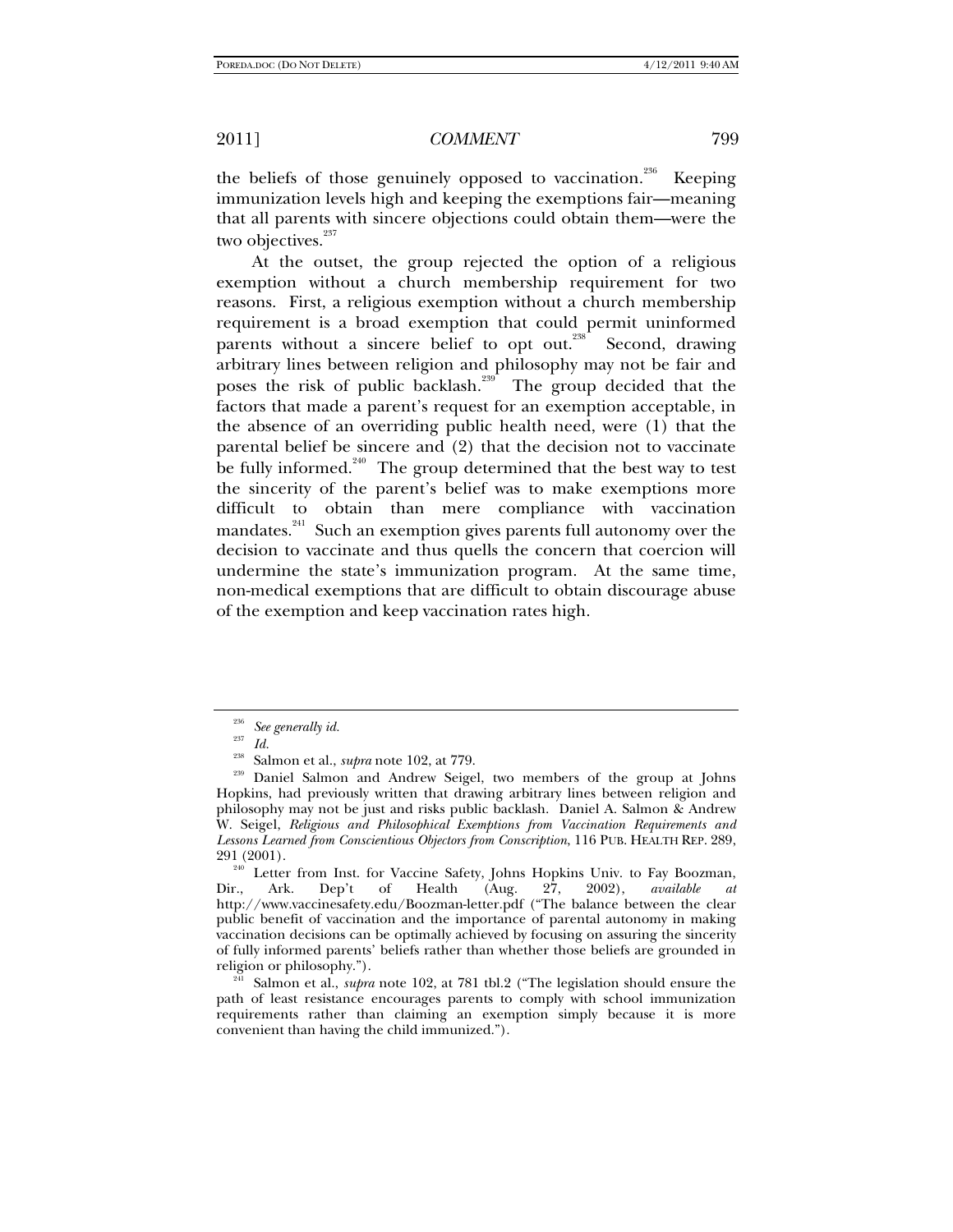#### *B. The Arkansas Draft Legislation*

The group produced draft legislation for a philosophical exemption, which the drafters have referred to as a "conscientious exemption" because it permits the exemption only after the parent has proven that that the decision is well-informed and the beliefs are sincere.<sup>242</sup> The parent proves that the belief is sincere by complying with several inconvenient procedural requirements. These include: (1) meeting with a doctor or public health official for individual counseling; (2) composing and having witnessed a statement stating (a) that the parent has received individual counseling concerning the risks and benefits of vaccination to the child and to public health, (b) the reason for requesting the exemption, (c) the strength of the belief that the vaccination is inappropriate for the child, (d) the duration of the belief, (e) the parent's understanding of the risks and benefits of vaccination to the child and to public health, and (f) the parent's understanding that the child may be removed from school in the event of an outbreak; and (3) annually renewing the exemption.<sup>243</sup> The significant number of administrative requirements assures that the exemption process is at least as inconvenient as going to a vaccination clinic, thus reducing the chances of an initial opt-out merely due to convenience.<sup>244</sup> The required documentation of faceto-face counseling and the required parent statement assure that parents do not make uninformed decisions to opt out.<sup>245</sup> The annual renewal process further assures that parents who opt out continually re-evaluate their decision not to vaccinate by requiring them to learn about the latest developments in medicine and public health.<sup>246</sup> The annual renewal requirement also makes the decision to opt out continually inconvenient for parents, thus further discouraging permanent opting out.

The draft legislation also includes provisions to protect the public health. One such provision permits the health department to deny an exemption based on community health risks.<sup>247</sup> Another

<sup>&</sup>lt;sup>242</sup> Draft Exemption, *supra* note 235. The English government used the "conscientious exemption" to describe similar exemptions to smallpox vaccination in the Nineteenth Century. *See* Salmon et al., *supra* note 25, at 437 ("The Commission recommended a conscientious exemption for people who were 'honestly opposed' to vaccination and distinguished them from those who were too lazy or indifferent to have their children vaccinated.").<br><sup>243</sup> *Draft Exemption, supra* note 235; Salmon et al., *supra* note 102, at 780 tbl.1.<br><sup>244</sup> Salmon et al., *supra* note 102, at 781, tbl.2.

<sup>&</sup>lt;sup>245</sup> *Id.* at 781.<br><sup>246</sup> *Id.*<br><sup>247</sup> *Draft Exem* 

<sup>247</sup> *Draft Exemption*, *supra* note 235.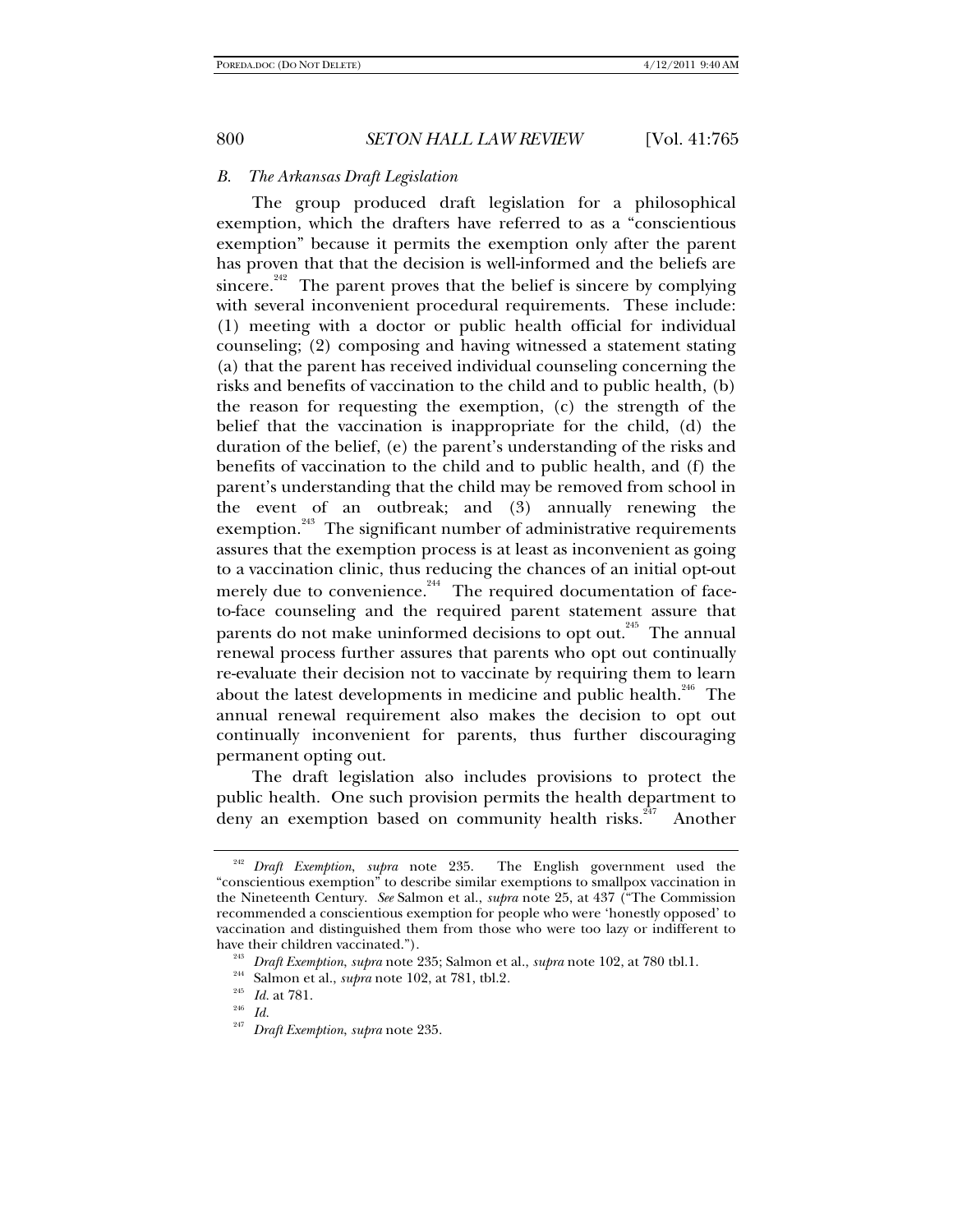provision mandates ongoing central exemption tracking by the state to monitor exemption rates and trends and to facilitate profiling child, school, and community health risks.<sup>248</sup> This monitoring might help authorities take appropriate action in a community where exemptors have clustered. Finally, the legislation gives public health departments, rather than schools, the authority to grant or deny any vaccine exemption.<sup>249</sup> Vesting the authority to grant and deny exemptions in the state, as opposed to the school system, prevents lackadaisical school system enforcement, which can lead to a higher number of exemptions. $250$ 

## VI. NEW JERSEY

The flu vaccine mandate controversy underscores New Jersey's need for a new exemption policy that better balances public health and parental autonomy. The New Jersey Conscientious Exemption Bill is a step in this direction, but further reforms could better assure that New Jersey retains its high vaccination rates. The bill does not do all that it could to de-incentivize opting out of vaccination. In order to further the goals of high immunization rates and fairness, the Legislature should abolish the unenforced religious exemption and replace it with an exemption that (1) encompasses all sincere beliefs and (2) forces parents to prove their sincerity by meeting stricter procedural obstacles—obstacles that take more time and effort to overcome than choosing to vaccinate. Specifically, the procedure for receiving a non-medical exemption should involve a face-to-face medical consultation that must be repeated annually. The change from an easily obtained and unenforced religious exemption to an exemption that encompasses all beliefs, but which parents cannot obtain without exerting significant efforts, is not likely to result in a significant drop in New Jersey's high vaccination coverage.<sup>251</sup>

 $\frac{^{248}}{^{249}}$  *Id.* 

<sup>249</sup> *Id.*

<sup>250</sup> *See* Salmon et al., *supra* note 159, at 439 (reporting that just under twenty percent of schools in Massachusetts and Missouri granted philosophical exemptions even though the state statutes do not permit philosophical exemptions).. 251 *See* Salmon & Siegel, *supra* note 239, at 294.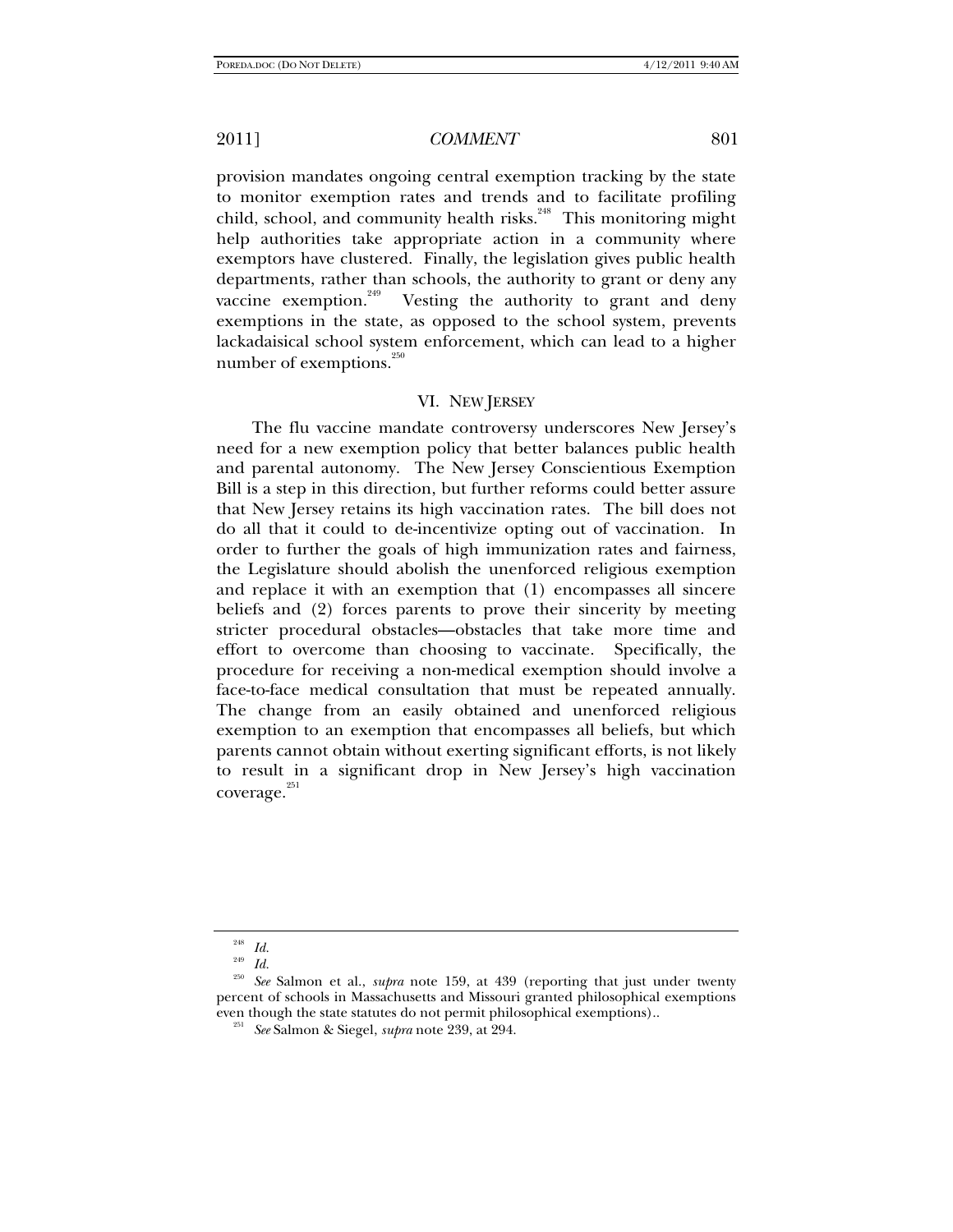#### *A. The Trouble with New Jersey's Current Exemption Policy*

While New Jersey's current exemption policy has successfully kept vaccination rates high, $^{252}$  it has various flaws that underscore the need for revision. First, New Jersey's unenforced religious exemption encourages parents to make uninformed decisions to completely and permanently opt out of the state's immunization program. Second, New Jersey's medical exemptions are very strict, which can force a small number of parents into very upsetting situations in which undue coercion exists. Third, New Jersey's policy leaves no room for the large number of parents who are "partial vaccine exemptors" people who only disagree with limited aspects of the increasingly burdensome immunization program. By ignoring these people, New Jersey's vaccination policy drives partial exemptors towards backlash and total exemption.

#### 1. Unenforced Religious Exemption

New Jersey's religious exemption states the following:

A child shall be exempted from mandatory immunization if the parent or guardian objects thereto in a written statement submitted to the school, preschool, or child care center, signed by the parent or guardian, explaining how the administration of immunizing agents conflicts with the pupil's exercise of bona fide religious tenets or practices. General philosophical or moral objection to immunization shall not be sufficient for an exemption on religious grounds.<sup>253</sup>

The wording of the religious exemption prevents all but a very small number of parents from claiming an exemption, as immunization conflicts with the "bona fide religious tenets or practices" of very few people.254 But in practice, New Jersey officials never question the sincerity of a religious exemption letter. In a memorandum sent to the state's school administrators shortly after the flu vaccine mandate, DHSS related the following advice from the department's legal council:

When a parent or guardian submits their written religious exemption to immunization, which contains some religious reference, those persons charged with implementing

New Jersey's total exemption rate was  $0.8\%$  in the 2009–10 school year. Medical exemptions constituted .01% of exemptions and religious exemptions constituted .07%. CTRS. FOR DISEASE CONTROL & PREVENTION, NAT'L CTR. FOR

IMMUNIZATION & RESPIRATORY DISEASES, *supra* note 182. 253 N.J. ADMIN. CODE § 8:57-4.4 (2010). 254 *See* Sean Coletti, Comment, *Taking Account of Partial Vaccination Law, Policy, and Practice*, 36 CONN. L. REV. 1341, 1350 (2004).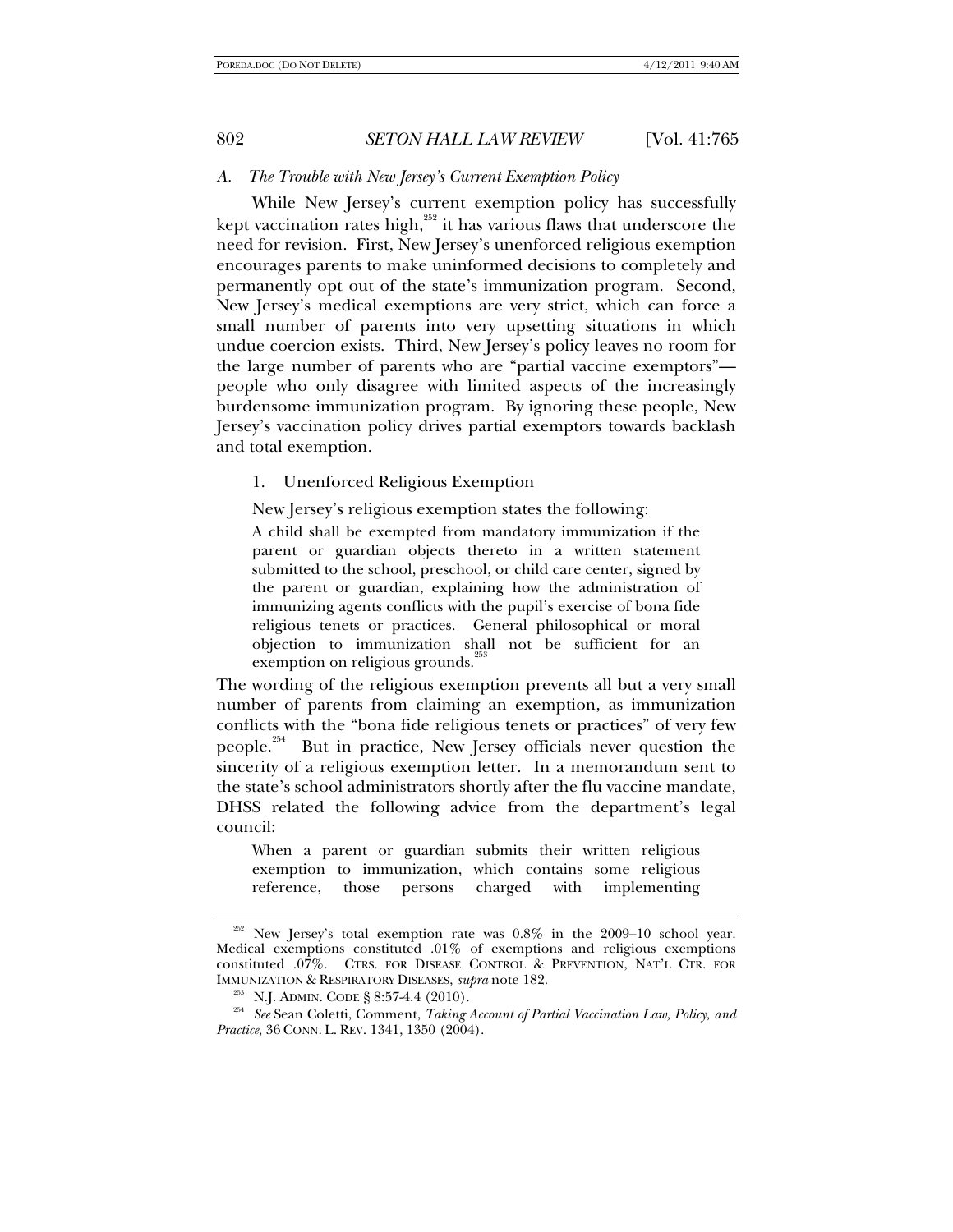administrative rules at N.J.A.C. 8:57-4.4 should not question whether the parent's professed religious statement or stated belief is reasonable, acceptable, sincere and bona fide. In practice, if the written statement contains the word "religion" or "religious" or some reference thereto, then the statement should be accepted and the religious exemption of mandatory  $immunization(s)$  granted.<sup>2</sup>

Covertly instructing school administrators to ignore the strict language of the religious exemption statute can only be described as a fraud upon the public health. If DHSS is concerned about maintaining high immunization levels and engendering respect for compliance, instructing school administrators to accept every religious exemption form letter a parent downloads off the internet is an unequivocally self-defeating policy. $256$ 

Granted, the end result of this policy is perhaps tolerable. Parents have de facto autonomy over their children's health, and the number of exemptions does not endanger herd immunity; the lack of transparency in the process, however, is unacceptable. It favors those parents who decide to brazenly ignore the statute and punishes parents who decide to acquiesce, even when doing so violates their sincere beliefs. This policy only serves to further the distrust of government that fuels the vaccination backlash.

Additionally, the religious exemption discourages vaccinerelated dialogue between parents and doctors. Because the current religious exemption requires no proof of parental education, parents have no incentive to speak to a doctor about their wish to opt out. But even if New Jersey required parent education in order to obtain the religious exemption, the state could not theoretically sustain this kind of dialogue. Because religious exemptions are based on the premise that the parent is following the dictates of a higher authority, a parent who writes a religious exemption is either impervious to a medical dialogue or lying about her religious convictions.<sup>257</sup> In reality, however, many of the parents writing religious exemptions

<sup>255</sup> Memorandum from Janet DeGraaf, Dir.,Communicable Disease Serv., Dep't of Health and Human Servs., State of N.J., to N.J. Sch. Admins. (Dec. 1, 2008). 256 Forms and form letters to meet the religious exemption requirements are

readily available online. *See*, *e.g.*, *Vaccine Liberation Exemptions*, VACCINATION LIBERATION, http://www.vaclib.org/exemption.htm (last modified Dec. 29, 2010).

 $257$  See *Farina v. Bd. of Educ.*, 116 F. Supp. 2d 503, 505–06 (E.D.N.Y. 2000), for an example of a parent being pressured into admitting to a school official that she was lying about religious beliefs in order to obtain a vaccine exemption for her son who was exhibiting autism-like symptoms.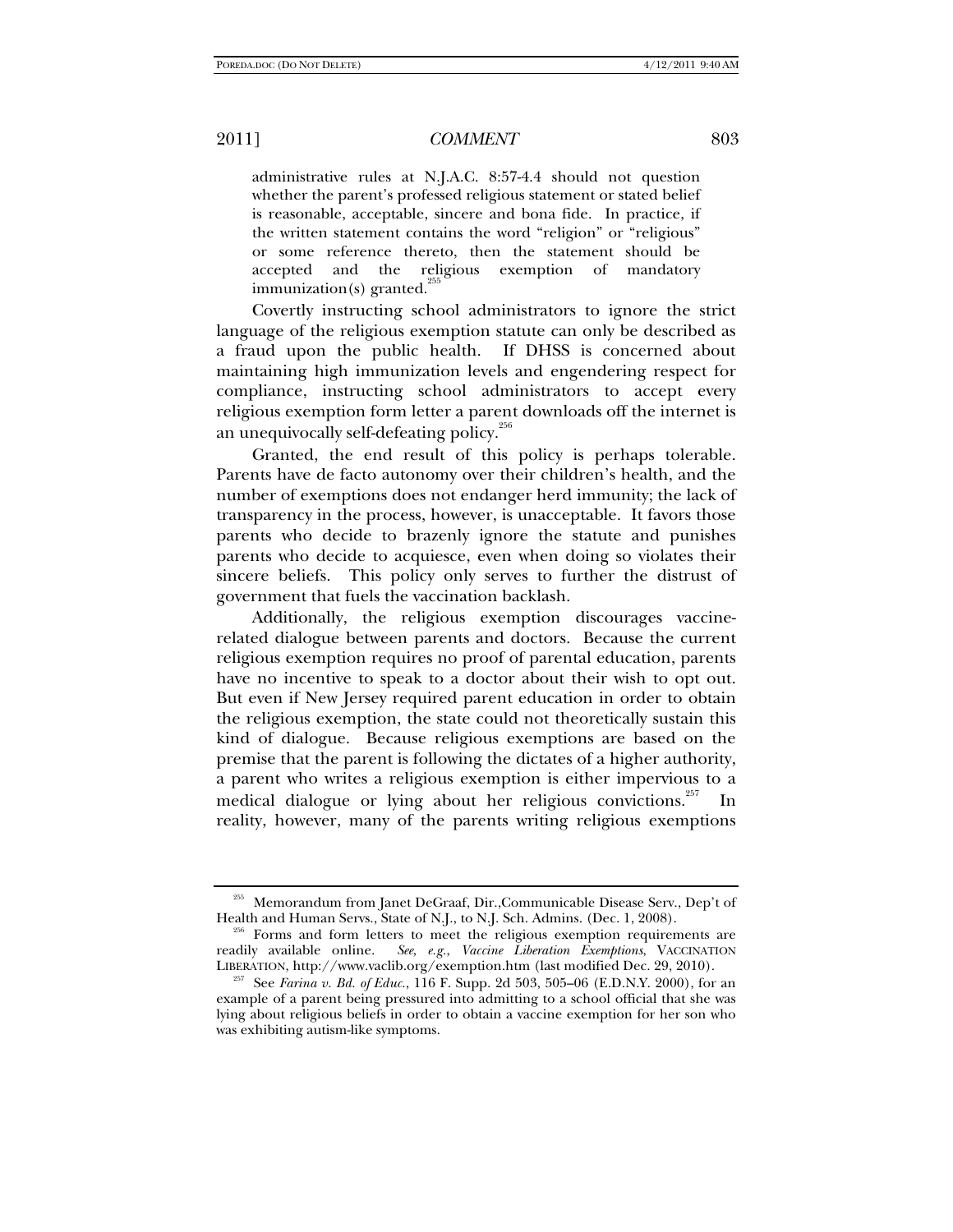could be convinced to vaccinate their children because their reasons for seeking the exemptions are more medical than religious.

2. Strict Medical Exemptions

Some states provide an escape hatch for parents with healthrelated concerns about vaccination through permissive medical exemptions.<sup>258</sup> New Jersey's medical exemption, however, is very strict. Doctors may only issue medical exemptions that are based upon medical reasons enumerated by ACIP or AAP guidelines.<sup>259</sup> These guidelines are not expansive enough, however, to prevent coercion. For example, scientists have theorized that some people might be genetically predisposed to adverse reactions,<sup>260</sup> yet the sibling of a child who experiences a severe reaction is not entitled to a medical exemption.<sup>261</sup> Assemblywoman Vandervalk related the story of a distraught constituent whose son did not qualify for a medical exemption even after his sister had been hospitalized with paralysis following a vaccination.<sup>262</sup> The son was traumatized, and the family feared the anguish and expense of another potential hospitalization.<sup>263</sup>

In a similar case, the family physician of Jennifer Frank, who expressed faith in vaccination, recommended that her two-year-old son Caleb go on a delayed vaccination schedule due to severe eczema that covered his entire body and twice hospitalized him.<sup>264</sup> When the flu vaccine mandate went into effect, however, the preschool

261 Vandervalk, *supra* note 214, at 12. Being a sibling of a person who has an adverse vaccine reaction is not one of the ACIP or AAP contraindications to vaccination. *See* IMMUNIZATION ACTION COAL., GUIDE TO CONTRAINDICATIONS AND TO COMMONLY USED VACCINES 1-2, *available at* http://www.immunize.org/catg.d/p3072a.pdf.

262 Vandervalk, *supra* note 214, at 14. 263 *Id.*

 $^{258}$  *See In re* Exemption from Immunization Requested by LePage, 18 P.3d 1177, 1180 (Wyo. 2001).

<sup>&</sup>lt;sup>259</sup> N.J. ADMIN. CODE. 8:57-4.3 (2010). <sup>250</sup> The government called for new vaccine safety studies to evaluate whether gene variations may make some children more susceptible to vaccine injury. Deborah Kotz, *A Closer Look at Vaccines*, U.S. NEWS & WORLD REPORT, Feb. 1, 2009. The impetus for these studies came from the case of Hannah Poling. *Id.* Poling developed autism after receiving five shots against nine diseases in one day. *Id.* The government acknowledged that Poling had an underlying mitochondrial disorder that may have made her susceptible to a vaccine injury. *Id.*

<sup>264</sup> Melissa Morgenweck & Aparnaa Seshadri, *Some Parents Oppose New Jersey's New Flu Vaccination Law*, CNN.COM (Jan. 16, 2009), http://articles.cnn.com/2009-01- 16/health/children.flu.vaccines\_1\_flu-vaccine-flu-shot-vaccinationschedule?\_s=PM:HEALTH.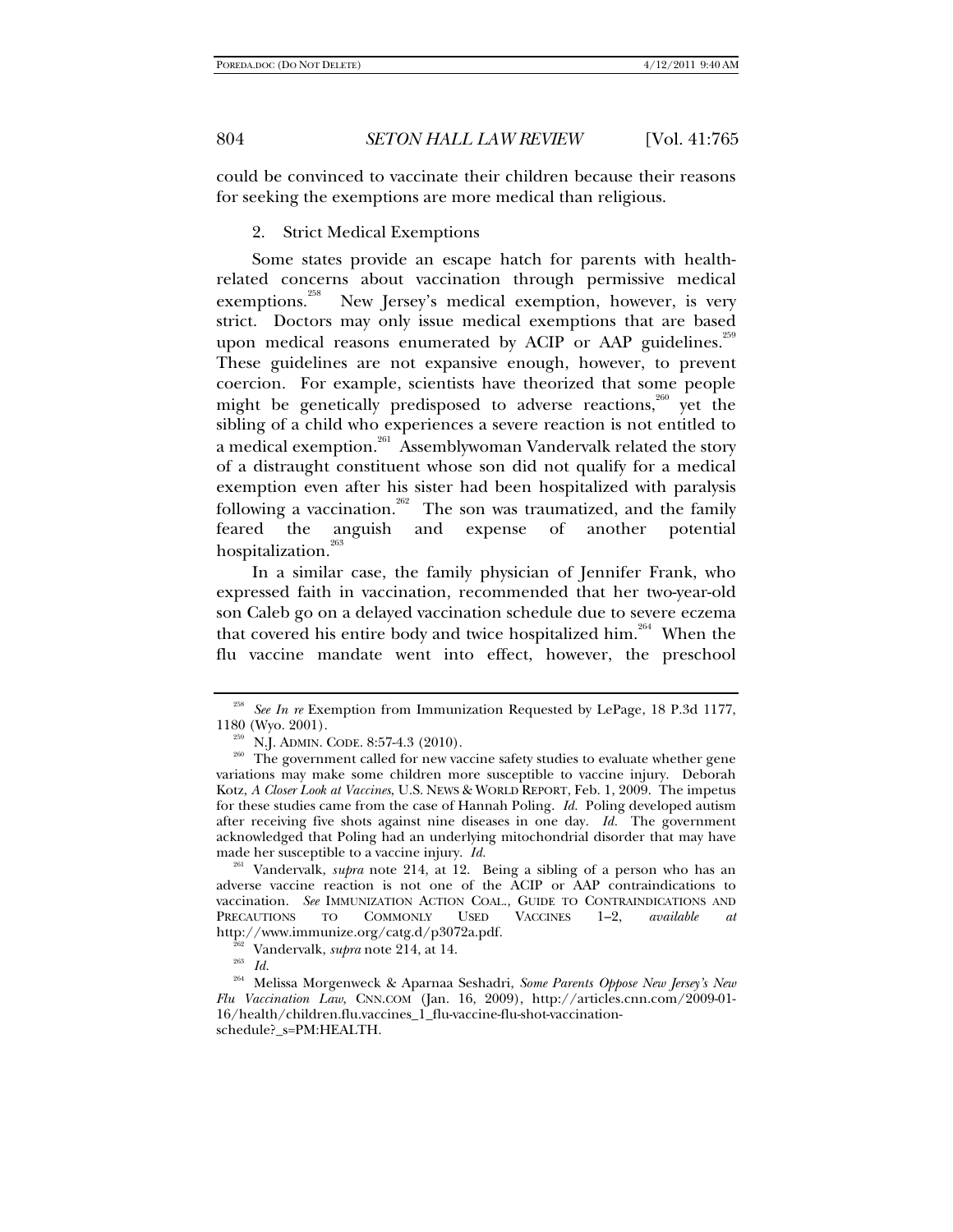excluded him because the local health department would not accept his medical exemption—eczema is not a considered a valid reason to skip a flu vaccine.<sup>265</sup> The Conscientious Exemption Bill would function as an important safety-valve for parents on the margins of a medical exemption, such as Assemblywoman Vandervalk's constituent and Jennifer Frank, whose experiences with the vaccine mandates will be much more burdensome than for most other parents.

#### 3. Partial Exemptors Not Accommodated

The current New Jersey exemption law does not have enough nuance to take account of parents, like Jennifer Frank, who believe in the importance of vaccination generally but oppose certain limited aspects of the increasingly burdensome immunization program.<sup>266</sup> New Jersey's policy, following the lead of many legal and medical journals, approaches the subject of vaccine objectors as if they all oppose vaccination in general.<sup>267</sup> In fact, many parents are not opposed to vaccination generally, but are "partial exemptors" who are concerned that the state requires too many vaccines too quickly for their children or have objections to particular vaccines.<sup>268</sup>

Zealous vaccine advocates often label parents who express a wish for an exemption as "anti-vaccine," but the truth is that many people advocating for the availability of exemptions do not consider themselves "anti-vaccine." Some parents at the New Jersey rally, for example, stated that they were not against all vaccines but had a very particular complaint against being compelled to give their children a large number of vaccines or specifically the flu vaccine.<sup>269</sup> New Jersey's inflexible policy pushes parents who are generally inclined towards vaccination, but have only limited concerns about it, towards political backlash.

 $rac{265}{266}$  *Id.* 

 $\frac{266}{267}$  *Id.* 

<sup>&</sup>lt;sup>267</sup> Coletti, *supra* note 254, at 1344.<br><sup>268</sup> *Id.* at 1344–45.<br><sup>269</sup> Robyn Stavola, one of the parents at the rally, stated, for example, "I am not against vaccines, but I do believe there are too many." *Preschoolers' Parents Protest*, *supra* note 6. Stavola's daughter Holly died in 2000 at age five from encephalopathy following an MMR booster. Our Purpose, HOPEFROMHOLLY, following an MMR booster. *Our Purpose*, HOPEFROMHOLLY, http://www.hopefromholly.com /blog/our-purpose (last visited Jan. 5, 2011). Louis Kuo-Habukus, one of the spokespeople for New Jersey Coalition for Vaccination Choice, stated at the rally, "I have a really big problem with mandatory flu shots in this country." Sharyn Alfonsi, *N.J. Mandatory Flu Shots for Preschoolers Cause Outrage*, ABCNEWS.COM (Oct. 17, 2008), http://abcnews.go.com/Health/ColdandFluNews/ story?id=6051917&page=1.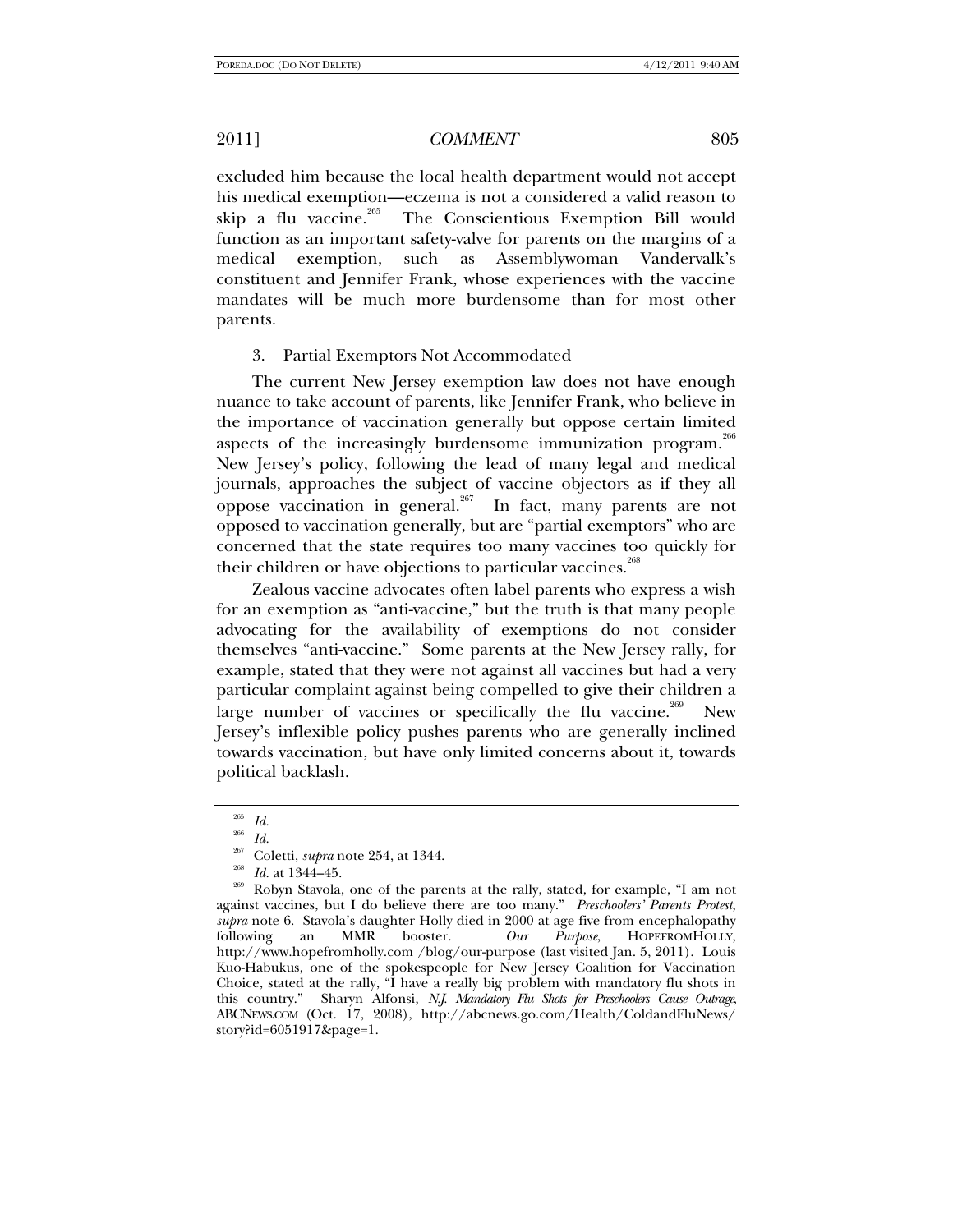A law which accommodates partial vaccine exemptions would be particularly appropriate in light of the fact that some of the vaccines that are crowding the New Jersey vaccination schedule are less important than others.<sup>270</sup> Unlike measles or pertussis, which spread rapidly through schools and pose serious health threats when contracted, some of the newer vaccines are less imperative for the child's health and the public's health. $^{271}$ 

Hepatitis B, for example, is generally passed through sexual contact or intravenous drug use and therefore not likely to be contracted by children.<sup>272</sup> It is rarely fatal, and, in a significant number of cases, the vaccine-induced immunity wears off before the child reaches adulthood.<sup>273</sup> Further, chicken pox rarely causes death or serious complications in healthy children.<sup> $274$ </sup> Even the flu is not that serious for most children.<sup> $275$ </sup>

New Jersey law does not recognize the parents who are worried that too many vaccines can harm their children's health, who believe that some vaccines are less important than others, or who feel that the vaccine schedule is not right for their child given particularized health issues. New Jersey law thus pushes such parents towards backlash, either by forcing them to suffer coercion or by encouraging them to write phony religious exemptions. A philosophical exemption that has to be renewed annually, after a vaccine consultation, could help parents with concerns over particular aspects of the immunization program to prioritize. A more nuanced law could transform some complete exemptors into partial exemptors and convince partial exemptors to fully vaccinate, if not immediately, then eventually. $276$ 

<sup>270</sup> *See* Rosen, *supra* note 60 ("[W]e're starting to see that all vaccines are not created equally. Preventing predominantly deadly diseases like HiB, pneumococcal meningitis, and pertussis must take priority over requiring chicken pox and hepatitis B vaccines for all children at young ages.").<br> $\frac{271}{272}$  *Id.*<br> $\frac{272}{272}$  Coletti, subra note  $\frac{954}{272}$  at 1351. Vac.

Coletti, *supra* note 254, at 1351. Vaccine advocates, however, state that "up to 40% of hepatitis B infections come from unknown sources and that children under age 5, although a small minority of those with hepatitis B, have the greatest chance of getting chronic hepatitis B." Charles Marwick & Mike Mitka, *Debate Revived on* 

<sup>&</sup>lt;sup>273</sup> Coletti, *supra* note 254, at 1351; Rosen, *supra* note 60.<br><sup>274</sup> SEARS, *supra* note 4, at 100.<br><sup>275</sup> Id. at 123; *see* statistical information about flu, *supra* note 4.<br><sup>275</sup> Cf. Rosen, *supra* note 60 ("Most [co vaccinate after we have these conversations and they see that I'm willing to work with them.").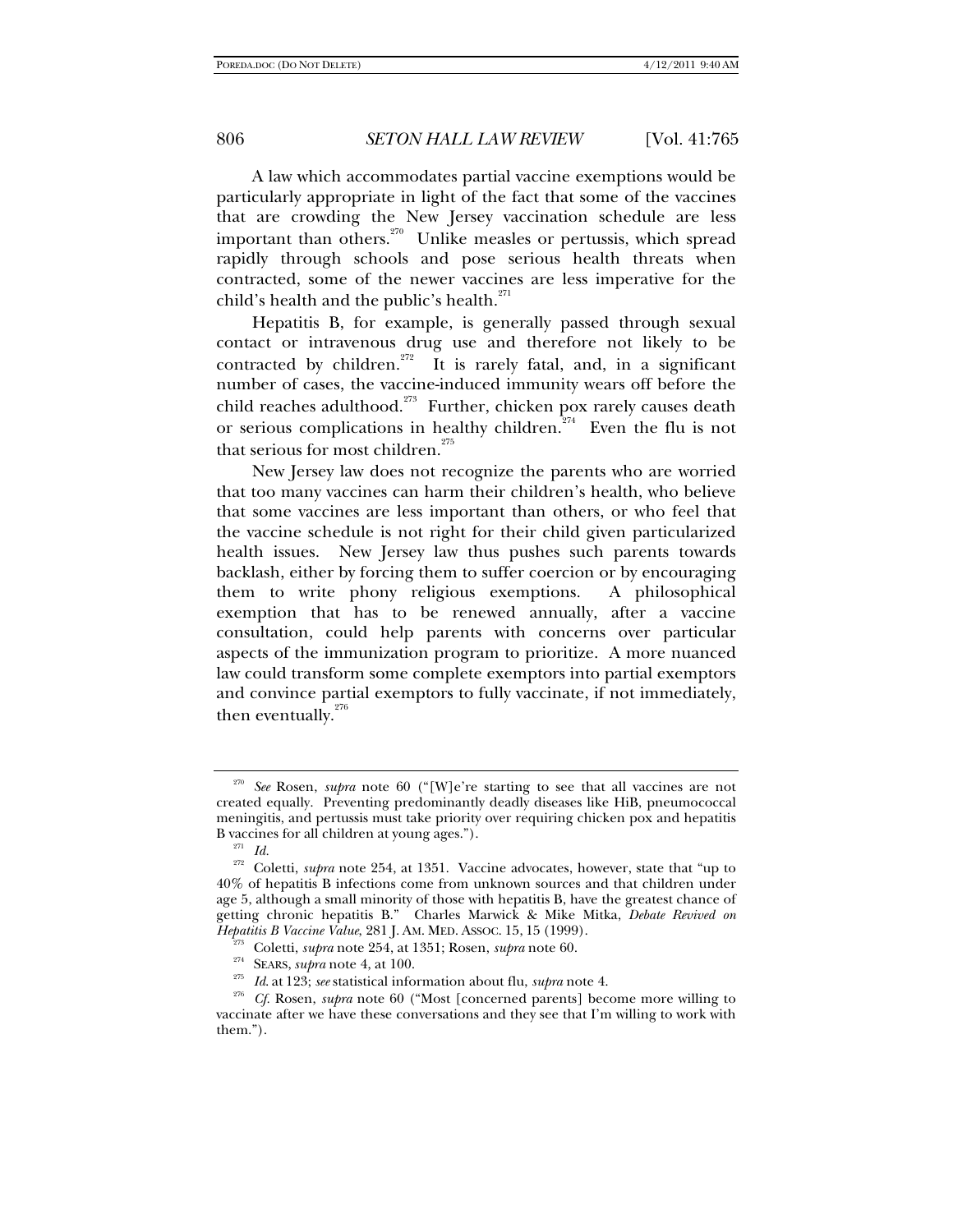# *B. How the Conscientious Exemption Bill Improves Upon the Current Exemption Policy*

The New Jersey Conscientious Exemption Bill would remove the sting of coercion in New Jersey's vaccination policy while giving doctors the opportunity to convince hesitant parents who might otherwise seek religious exemptions to partially vaccinate their children. The New Jersey Conscientious Exemption Bill builds upon the same framework proposed by the Johns Hopkins group in that it requires a parent to prove that the belief against vaccination is sincere and that the decision is well-informed. Like the Arkansas exemption, the New Jersey Bill tests the sincerity of the parent by requiring many of the procedural hurdles that the Rota study found to have deterred exemptions of convenience. For example, the paperwork filing requirements in the Conscientious Exemption Bill are complex, a characteristic that the Rota study associated with low exemption levels. The paperwork involves both a standardized form and a signed statement of the parent.<sup>277</sup> The paperwork requires a trip to the public health department because a public health officer must witness the parent's signed statement.<sup>278</sup> The Conscientious Exemption Bill also contains a parent education component, a feature that the Rota study found correlated to non-medical exemption levels below  $0.5\%$ <sup>279</sup> According to the Bill, the parent must indicate on the standardized form that he or she has been educated about "potential benefits of immunization and the risks in not immunizing."<sup>280</sup> The witnessing-public-health-official's signature assures that the parent has actually completed the education requirement.<sup>281</sup>

The Bill also contains elements, similar to those in the Arkansas Draft Legislation, to protect the public health. The parent statement must identify the student who is receiving the exemption and the school where he or she attends. This information helps the state to monitor dangers that might result from a clustering of exemptors and to take quarantine action when the threat of an outbreak exists. The Conscientious Exemption Bill also has a very strong quarantine provision, which permits the Commissioner of DHSS to suspended

<sup>277</sup> Assemb. 243. 278 *Id.*

<sup>&</sup>lt;sup>279</sup> *Id.*; Rota et al., *supra* note 122, at 646–47.<br><sup>280</sup> Assemb. 243.<br>*See id.*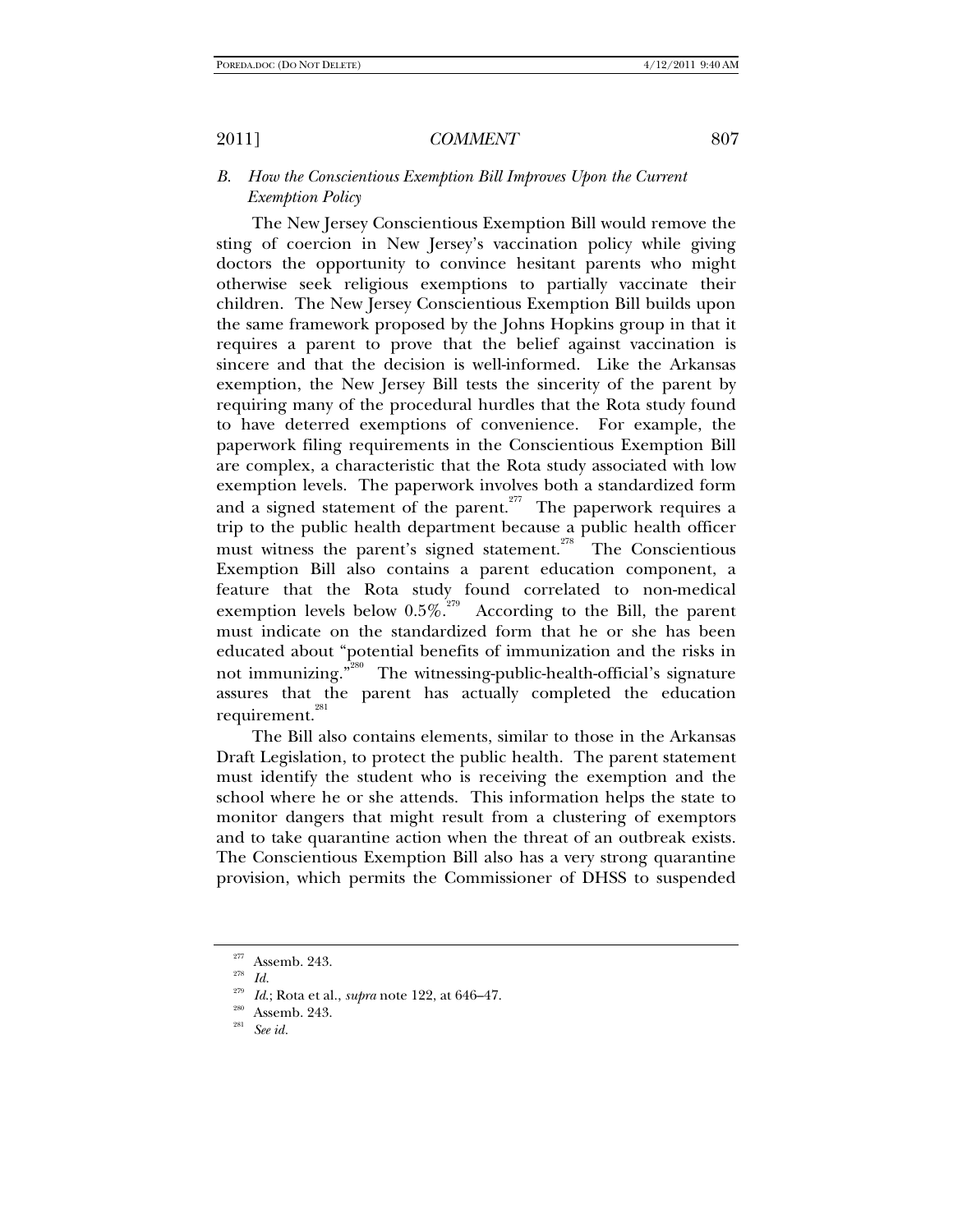the exemption when there are overriding public health considerations.<sup>282</sup>

#### *C. How the Conscientious Exemption Bill Could Be Improved*

DHSS objected to the Conscientious Exemption Bill on the grounds that it was a "broad based exemption" that could interfere with the goal of vaccinating as many children as possible.<sup>283</sup> The research indicating that the number of exemptions correlates to the ease of obtaining exemptions shows that DHSS's characterization of the Bill is inaccurate. The procedure for obtaining a conscientious exemption under the Bill is complex and, therefore, probably would not result in a substantial escalation of exemptions. DHSS's opposition, however, takes on some validity when one considers that the Conscientious Exemption Bill does not repeal New Jersey's automatic religious exemption. Keeping both the unenforced religious exemption on the books *and* creating a new philosophical exemption could in fact encourage more opt-outs. Parents who realize they can avoid the hassles involved with obtaining a conscientious exemption by claiming a religious exemption will still be inclined to do so. In order to alleviate DHSS's fear that the addition of the philosophical exemption might reduce the number of children who get vaccinated, the religious exemption procedure should be subsumed into the conscientious exemption procedure.

The Conscientious Exemption Bill also lacks what is perhaps the most important part of the Arkansas Draft Legislation—the annualrenewal requirement. By limiting the dialogue between a dissenting parent and the health community to one encounter, the government loses the chance to capitalize on changes in scientific knowledge or changes in the parent's own attitude. For example, a parent might make the choice to opt out of vaccination because of objections to a vaccine additive that pharmaceuticals later take out of vaccines.<sup>284</sup> A parent might be disturbed by negative publicity about a vaccine that

<sup>&</sup>lt;sup>282</sup> *Id.*<br><sup>283</sup> *See* N.J. Dep't of Health and Senior Servs., *supra* note 15.

<sup>&</sup>lt;sup>284</sup> For example, pharmaceuticals use a mercury-containing preservative called thimerosol in many vaccines. *See* OFFIT, *supra* note 216, at 81–116 (narrating the rise and fall of the thimerosol controversy). When some scientists noted a similarity between mercury poisoning and certain aspects of autism, the public began to blame thimerosol for the increasing rate of autism. *Id.* As a precautionary measure, pharmaceuticals took thimerosol out of all vaccines. *Id.* No epidemiological study supports a thimerosol-autism link. *Id.*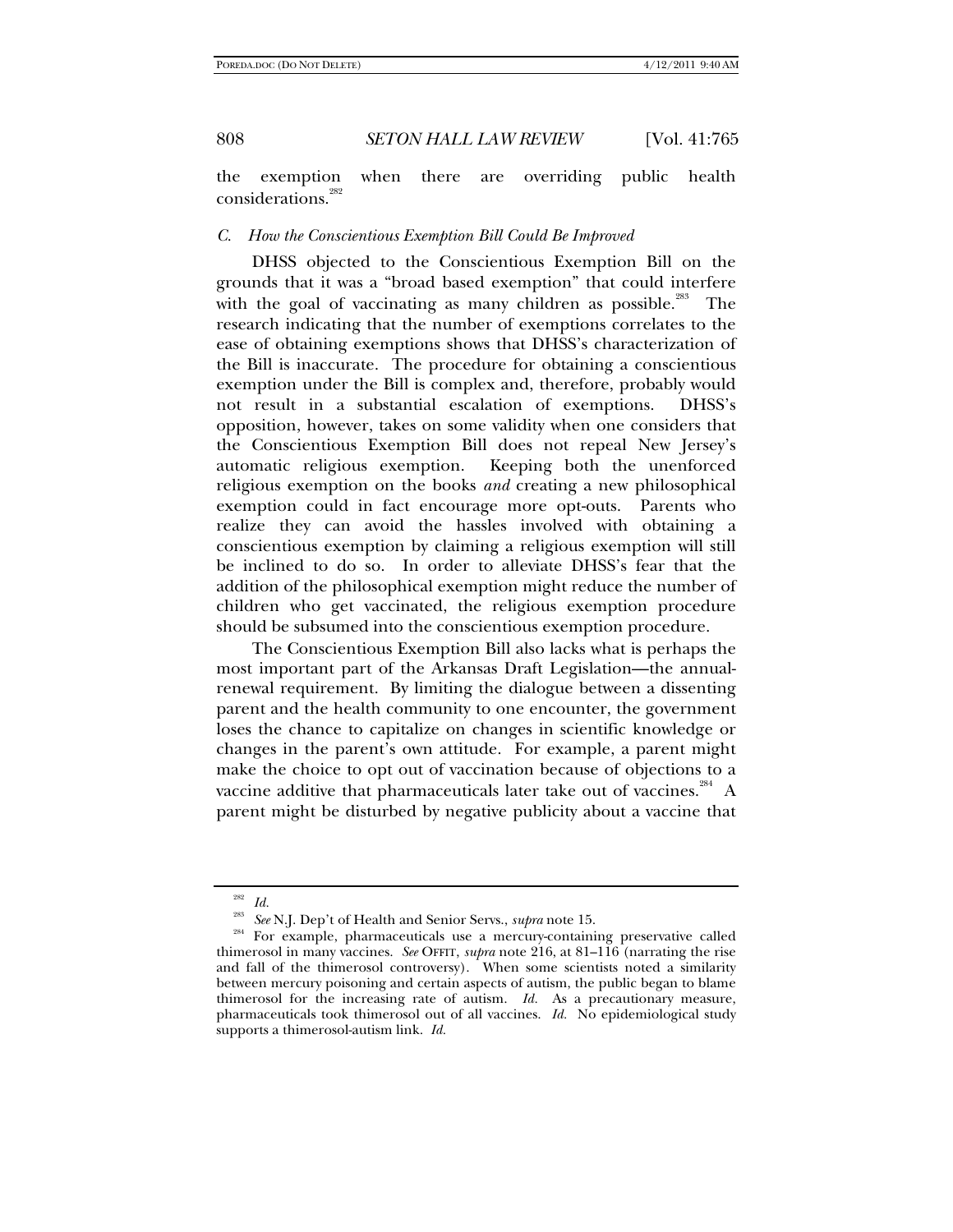is later discredited.<sup>285</sup> A parent might decide against vaccination based upon membership in a particular church that the parent later leaves. A parent like Jennifer Frank just wants to wait until the stress of an auto-immune problem passes.<sup>286</sup> But in order to put a child into day care, a parent must either vaccinate or obtain an exemption. Under the current incarnation of the Conscientious Exemption Bill, such a parent is forever freed from government persuasion to vaccinate once the exemption has been obtained. Without an annual renewal requirement, the government loses the important opportunity to engage the parent in a continuing persuasive dialogue that could benefit both the child and the public health.

Finally, the Conscientious Exemption Bill could be improved by ensuring that the parental education component includes a face-toface dialogue. While the New Jersey Bill makes the parent sign a form attesting that he or she has been educated about the risks and benefits of vaccination, the Arkansas draft legislation requires that a physician or health official sign a statement stating that the parent has received "individual counseling concerning the risks and benefits of vaccination to the child and to the public."<sup> $287$ </sup> Requiring an actual in-person interview, rather than permitting the parent to read literature to satisfy the education component, is better for two reasons. First, the scheduling of an interview presents another procedural hurdle for the parent to overcome. Second, because doctors remain a trusted source of medical information for most families, forcing parents to speak with a doctor could have a greater persuasive impact upon parents considering an opt-out from the state's vaccination program.<sup>288</sup>

<sup>&</sup>lt;sup>285</sup> For example, a Special Master for the U.S. Court of Federal Claims recently stated that "[t]he overall weight of the evidence is *overwhelmingly contrary*" to parents' theories that the MMR, thimerosol, or some combination of the two causes autism. Cedillo v. Sec'y Health & Human Servs., No. 98-916V, 2009 U.S. Claims LEXIS 146,

<sup>&</sup>lt;sup>286</sup> Morgenweck & Seshadri, *supra* note 264.<br><sup>287</sup> *Draft Exemption, supra* note 235.<br><sup>288</sup> *See* Orenstein & Hinman, *supra* note 75, at S23 ("[P] arents in the United States rely on physicians recommendations in making their immunization decisions and most physicians in the United States are supportive of . . . immunization."); Dennis Thompson, *People Still Trust Their Doctors Rather than the Internet*, US NEWS & WORLD REP.: HEALTH (March 3, 2010), http://www.usnews.com/health/managing-yourhealthcare/insurance/articles/2010/03/03/people-still-trust-their-doctors-ratherthan-the-internet.html (summarizing a seven-year study that concluded that popular trust in doctors has increased with the rise of medical information availability on the internet).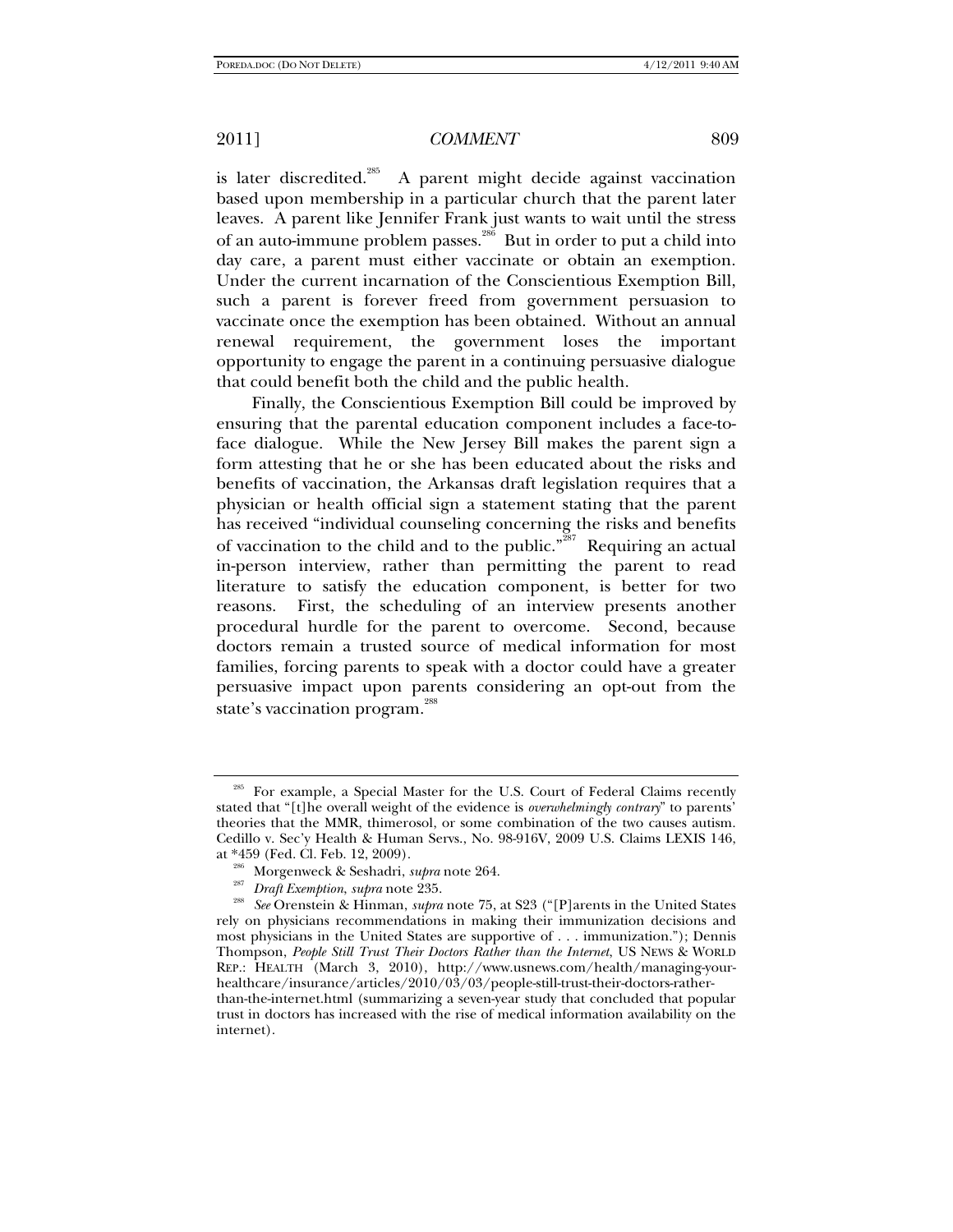#### *D. Change Is Not Possible Without a Hearing in the Legislature.*

New Jersey can achieve the correct balance between public health and parental autonomy by making the appropriate amendments to the Conscientious Exemption Bill, but nothing can happen until the Bill is scheduled for a hearing. Assemblywoman Vandervalk introduced the Bill into the Assembly Health and Senior Services Committee in  $2004$ <sup>289</sup> The chairman of that committee, Assemblyman Herb Conaway, has expressed his opposition to the Bill and has not posted it for a hearing.<sup>290</sup> Because the Bill has never had a hearing, it has never been amended.<sup>291</sup> In a state where the interests of pharmaceuticals are so prominent, silencing the dialogue about the conscientious exemption does nothing to dispel the popular suspicion that the government's vaccine mandates place corporate profits above the health of children.<sup>292</sup> Meanwhile, parents in New Jersey who are frustrated with the flu vaccine mandate may be finding that an automatic religious exemption quells all their immediate fears—but in quelling those fears, they leave their children vulnerable to infectious diseases, the consequences of which they may not have considered.

### VII. CONCLUSION

New Jersey needs an open dialogue about vaccine exemptions. The legislature needs to discuss them, and parents need to discuss them with school administrators and doctors. The 2008 protest outside the State House was not a dialogue, the DHSS's response was not a dialogue, and a parent's religious exemption letter to a school administrator is not a dialogue—a dialogue involves listening and responding. Allowing those who sincerely oppose vaccination the opportunity to make an informed decision not to vaccinate is the correct policy where the public health is not seriously threatened. Studies have shown that non-medical exemptions, obtainable only through significant parental efforts, can exist without eroding herd immunity. Furthermore, a philosophical exemption would prevent further growth of the vaccine backlash.

<sup>&</sup>lt;sup>289</sup> Assemb. 2616, 211th Leg., 2004–05 Sess. (N.J. 2004), *available at* http://www.njleg.state.nj.us/2004/Bills/A3000/2616\_I1.PDF.

<sup>&</sup>lt;sup>290</sup> E-mail from Assemblywoman Charlotte Vandervalk, *supra* note 13. <br><sup>291</sup> Assemb. 2616., The 2010 version of the bill remains identical to the original 2004 version. E-mail from Beth Staples, Chief of Staff for Assemblywoman Charlotte Vandervalk, *supra* note 13. 292 *See* Calandrillo, *supra* note 217.